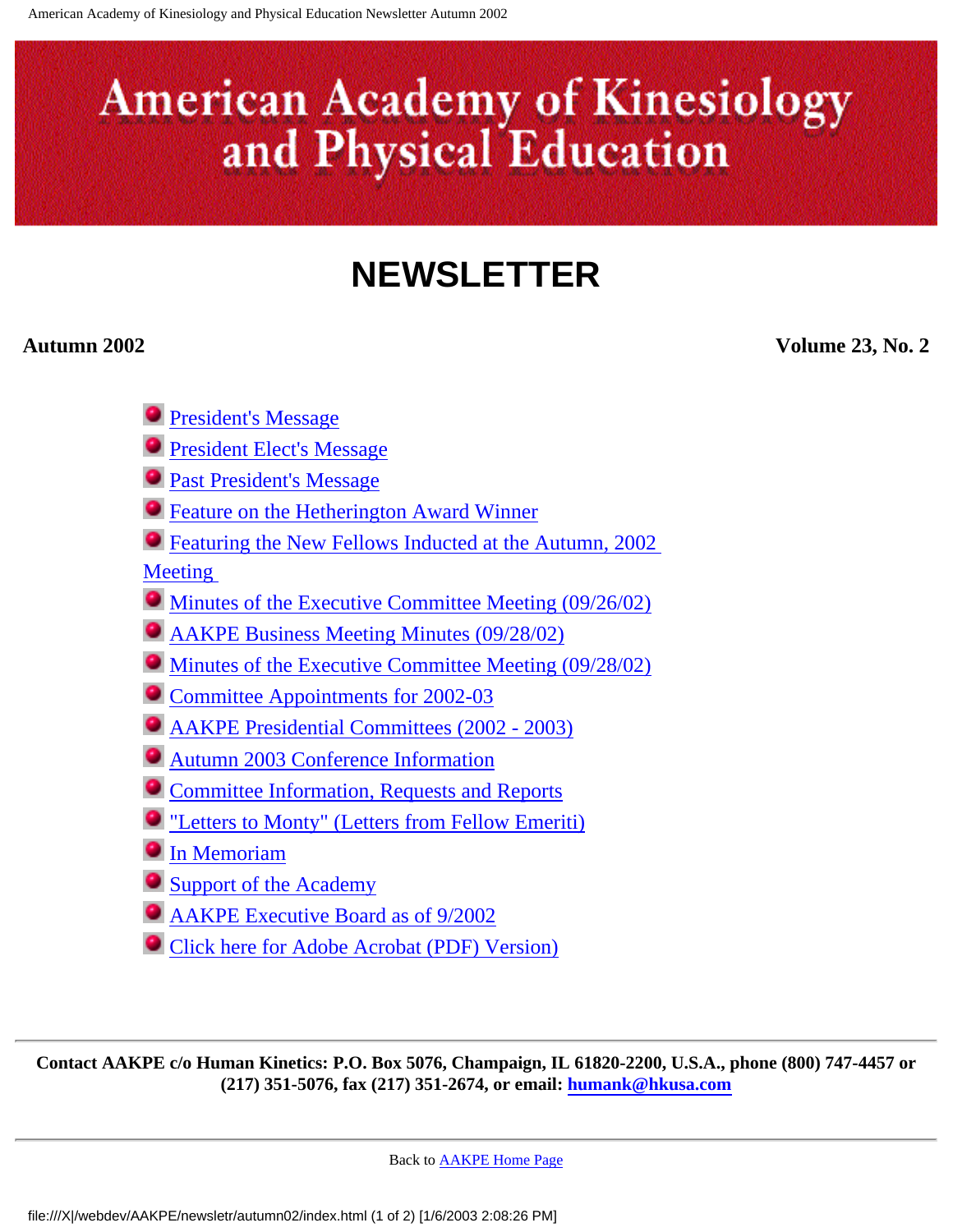## <span id="page-1-0"></span>**American Academy of Kinesiology** and Physical Education

**NEWSLETTER Volume 23, No. 2, Autumn 2002** [Table of Contents](#page-0-0)



## **President's Message**

**...Richard A. Magill, President** 

The return of our annual meeting to the Westward Look Resort in Tucson, AZ provided the perfect setting for us to consider the important issue of preparing future faculty for colleges and universities. Hearty congratulations to Dan Landers for creating and organizing a program filled with thought provoking and stimulating presentations. As an organization committed to playing a leadership role in kinesiology and physical education, the Academy addressed an issue that is critically important to the academic community.

\_\_\_\_\_\_\_\_\_\_\_\_\_\_\_\_\_\_\_\_\_\_\_\_\_\_\_\_\_\_\_\_\_

At the annual business meeting, the Academy provided further evidence of its leadership role by advancing the many years of preparatory work to develop a viable doctoral program evaluation program. The first step taken was a consideration of what we should do with the results of the recent pilot project that involved 26 of 59 doctoral programs. After Deb Feltz reported the results of this project, with no institution names revealed, Gary Krahenbuhl led a discussion that provided a historical backdrop for the project and a view of its current status. At present, each participating institution has received results for all the programs, but with only its own program identified. The agreement with each institution was that the results would remain confidential and anonymous unless the it gives permission to reveal its identity, and a majority of Academy Active Fellows vote to reveal the names of the institutions in which the programs reside. The result of the extensive discussion that followed (this discussion is summarized in the Minutes of the business meeting in this Newsletter) was that the pilot project results be made available for unrestricted use with participating institutions identified after they and the Academy membership approve. The motion passed unanimously. But, because a quorum of the Active Fellows was not present, a mail vote by the membership was required. The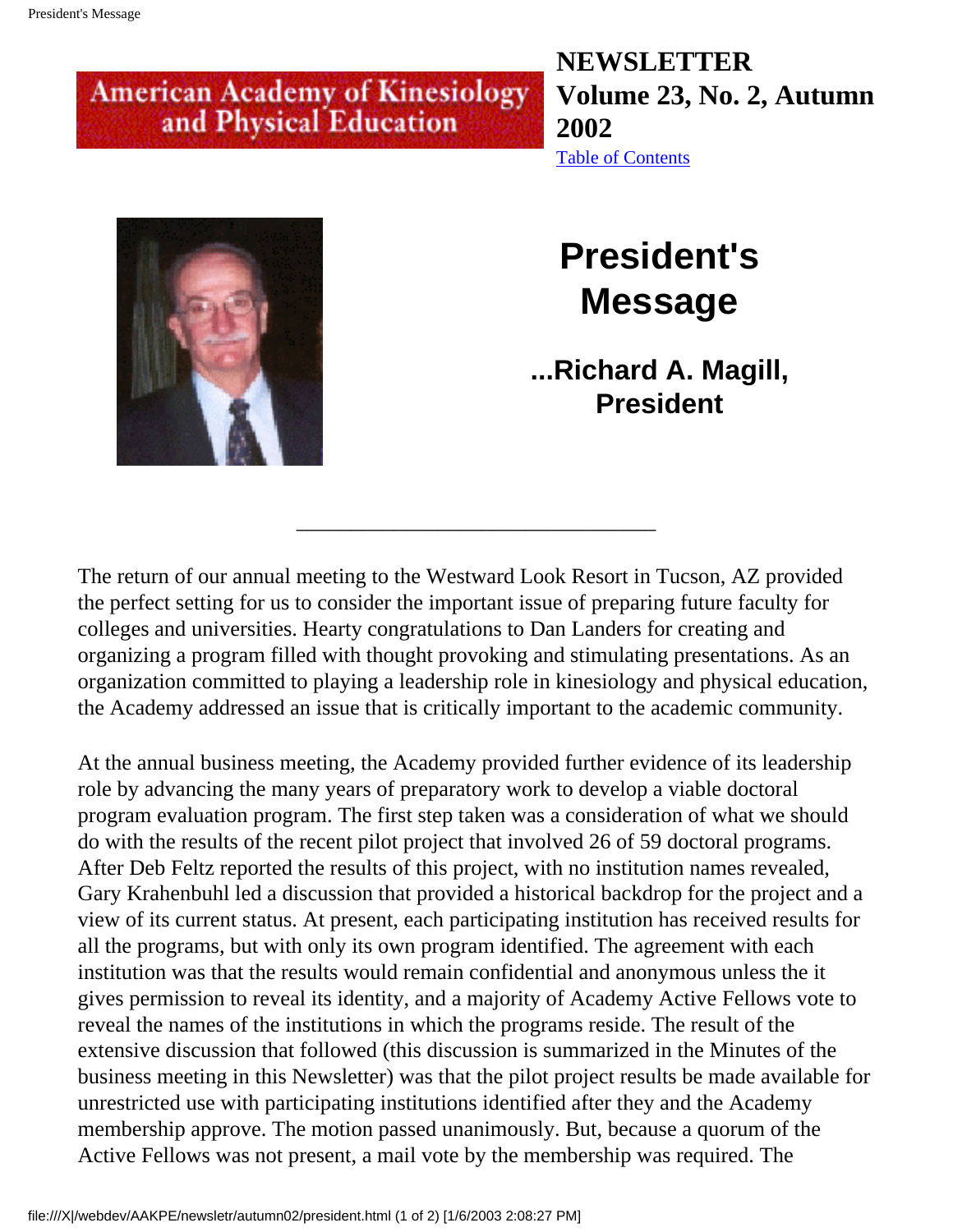Executive Committee agreed that we could do this voting by e-mail, which each Active Fellow should have received before Thanksgiving.

The second step concerning the doctoral evaluation project taken at the business meeting was a decision to address its future as a regular Academy undertaking. The members present made it clear that the Academy should proceed with this project by directing me to form a presidential committee to (1) develop a means of obtaining a single score for program ranking purposes, with new variables if needed, and (2) to propose a by-law amendment and operating code for a standing committee on doctoral program evaluation. I am pleased to report that four Active Fellows agreed to serve on the presidential committee: Jerry Thomas (chair), Scott Kretchmar, Kirk Cureton, and Gil Reeve; each of whom has been involved with the project at one time or another since its inception. We look forward to hearing their report at our business meeting in Calloway Gardens.

To complete the doctoral program evaluation issue, the membership at the business meeting directed me to continue the Academy's efforts to encourage the National Research Council (NRC) to include kinesiology as a field in its next review. I have received materials from Scott Kretchmar, who took the lead in the past few years in this endeavor, and will follow up on his efforts.

An issue of importance to the Academy arose in an Executive Committee meeting at Tucson concerning the use of the money (\$20,000) Lynn Vendien donated to the Academy in her will "…to establish the C. Lynn Vendien Award Endowment, the income from which shall be used for an annual award to the outstanding international fellow." Our concern was that the Academy has not established a viable policy for the use of this money even though some of its earnings were used to support two international fellows who gave presentations at the Tucson meeting. To address this matter, I have appointed a presidential committee to investigate the options and propose a policy for the use of the Vendien endowment. The three committee members, all of whom have past and present interests in international professional activities related to kinesiology, are: Bob Singer (chair), Mary O'Sullivan, and Glyn Roberts.

I look forward during my term as President to playing a leadership role in each of the issues I have just described. Each represents a step forward in the pursuit of the Academy's purpose and goals. I welcome any suggestions you may have that could advance the standing and function of the Academy.

Contact AAKPE c/o Human Kinetics: P.O. Box 5076, Champaign, IL 61820-2200, U.S.A., phone (800) 747-4457 or (217) 351-5076, fax (217) 351-2674, or email: [humank@hkusa.com](mailto:humank@hkusa.com) Back to [AAKPE Home Page](file:///X|/webdev/AAKPE/index.html) | Comments to: [webmaster@hkusa.com](mailto:webmaster@hkusa.com)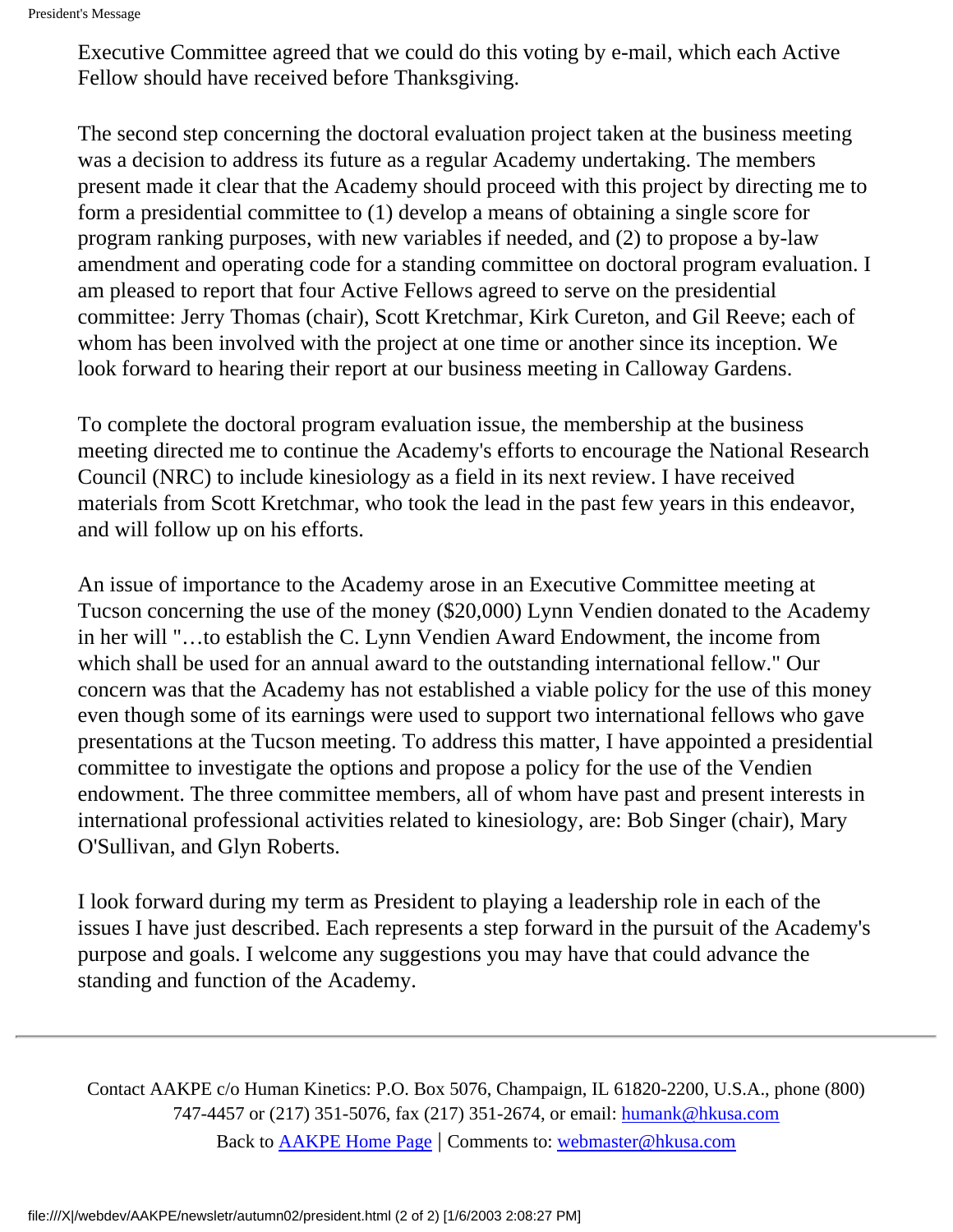## <span id="page-3-0"></span>**American Academy of Kinesiology** and Physical Education

**NEWSLETTER Volume 23, No. 2, Autumn 2002** [Table of Contents](#page-0-0)



## **President Elect's Message**

### **...James R. Morrow, President-elect**

I am honored to have been selected to serve as President-elect of the Academy. When I review the list of names of those who have served in this capacity in the past, I am humbled by their years of service, visibility, and impact on the profession. I look forward to serving the Academy as we approach our 75th year anniversary. Our profession has grown much over the last 75 years and we are seeing some of these important changes reflected in past and forthcoming Academy programs. In one sense, we have come "full circle" in some of our professional objectives. In the late 19th century, many of our academic forefathers had academic training in medicine. They studied the relationship between mind-body-spirit and health. During the mid-twentieth century, much of our focus turned toward athletics, sport performance, and motor skill acquisition. While there is a relation among all of these objectives and goals, we now see our profession returning to the roots of medicine and the effects physical activity has on quality of life. Physical activity, broadly defined, impacts a wide range of functional, physical, psychological, emotional, and physiological health. I believe we must take a position stand that characterizes our professional responsibilities of impacting the lives of children, youth, and adults. What a great opportunity we have before us! I look forward to helping the Academy assume a leadership role in this important arena.

\_\_\_\_\_\_\_\_\_\_\_\_\_\_\_\_\_\_\_\_\_\_\_\_\_\_\_\_\_\_\_\_\_

A key responsibility that I have this year is to Chair the Nominations and Elections Committee. As in any election, selection of individuals willing to work and dedicate themselves to the task before them is important. Election of these individuals is important as we continue to influence our profession, our colleagues, our students, and the general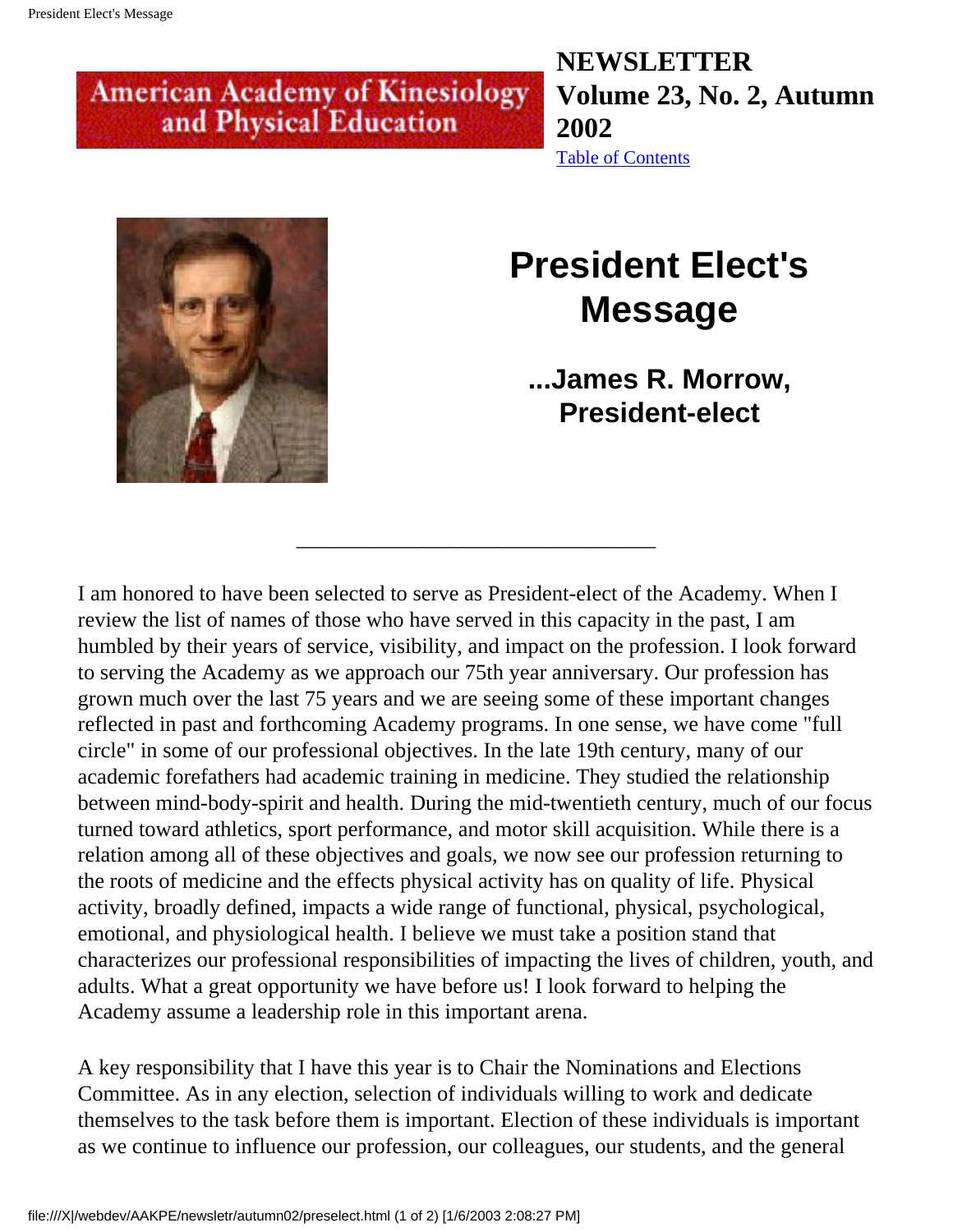populace.

As such, we are seeking nominations for the following two positions for next year:

a) President-elect: Must be an Active Fellow, 4 years membership in the Academy (Fellow number 417 or below, elected in 1999 or earlier).

b) Member-at-Large Representative to the Executive Board: Must be an Active Fellow, 1 year membership in the Academy (Fellow number 424 or below, elected in 2001 or earlier).

Please consider who you believe would serve the Academy well in either of these important positions and forward nominations to me no later than February 1, 2003. You may do so electronically [\(jmorrow@unt.edu](mailto:jmorrow@unt.edu)) or anonymously by mail to me at: James R. Morrow, Jr., Department of KHPR, PO Box 311337, University of North Texas, Denton TX 76203-1337.

Contact AAKPE c/o Human Kinetics: P.O. Box 5076, Champaign, IL 61820-2200, U.S.A., phone (800) 747-4457 or (217) 351-5076, fax (217) 351-2674, or email: [humank@hkusa.com](mailto:humank@hkusa.com) Back to [AAKPE Home Page](file:///X|/webdev/AAKPE/index.html) | Comments to: [webmaster@hkusa.com](mailto:webmaster@hkusa.com)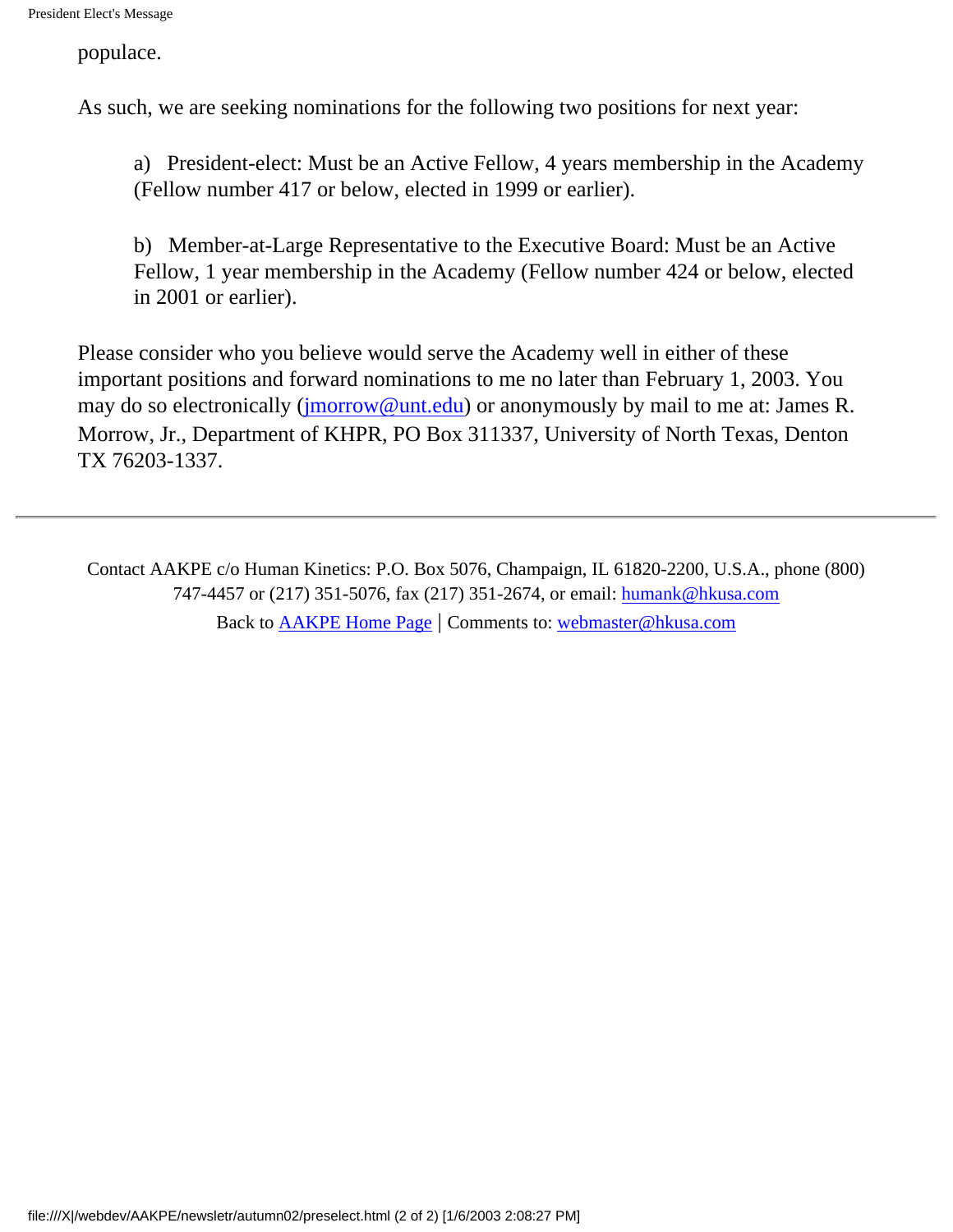## <span id="page-5-0"></span>**American Academy of Kinesiology** and Physical Education

**NEWSLETTER Volume 23, No. 2, Autumn 2002** [Table of Contents](#page-0-0)



## **Past President's Message**

**...Deborah L. Feltz** 

I enjoyed my year as President of this prestigious organization and my work with the Executive Committee and many other members of the Academy. As Past President, my biggest responsibility is the planning of the 2003 conference meeting. The conference will be held September 11th - September 14th at Callaway Gardens in Pine Mountain, GA, with the theme, Obesity and Physical Activity. The conference committee includes Dick Magill, Jim Morrow, and Bob Malina. We have already secured William Dietz from the Centers for Disease Control as our keynote speaker for Thursday evening. A number of members already have contacted me with ideas for additional speakers on this topic and we encourage more of you to do the same. I believe the topic of obesity and its prevention is timely and important. Also, appropriately timed press releases should provide visibility for the Academy. I look forward to hearing from you and seeing you next September.

\_\_\_\_\_\_\_\_\_\_\_\_\_\_\_\_\_\_\_\_\_\_\_\_\_\_\_\_\_\_\_\_\_

Contact AAKPE c/o Human Kinetics: P.O. Box 5076, Champaign, IL 61820-2200, U.S.A., phone (800) 747-4457 or (217) 351-5076, fax (217) 351-2674, or email: [humank@hkusa.com](mailto:humank@hkusa.com) Back to [AAKPE Home Page](file:///X|/webdev/AAKPE/index.html) | Comments to: [webmaster@hkusa.com](mailto:webmaster@hkusa.com)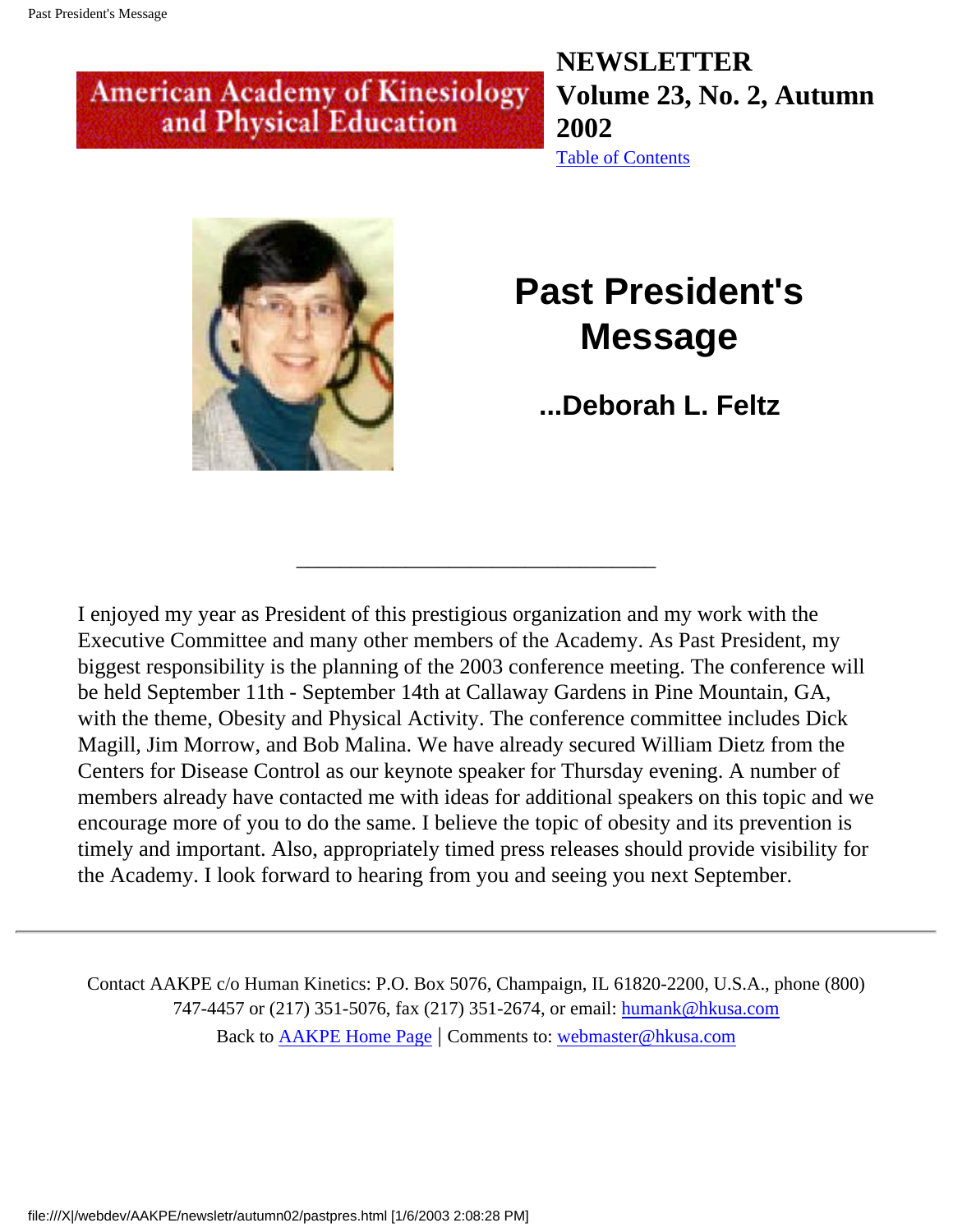<span id="page-6-0"></span>**American Academy of Kinesiology** and Physical Education

**NEWSLETTER Volume 23, No. 2, Autumn 2002** [Table of Contents](#page-0-0)

## **Feature on the Hetherington Award Winner**

## **...Larry Locke, Ph.D. recipient**

\_\_\_\_\_\_\_\_\_\_\_\_\_\_\_\_\_\_\_\_\_\_\_\_\_\_\_\_\_\_\_\_\_

President Feltz, Fellows of the Academy, and Guests-it is my distinct honor and privilege to present **Lawrence F. Locke, Fellow #240**, as the 2001/2002 Clark W. Hetherington Award winner. This award was established in honor of Professor Hetherington, one of the five founders and original members of the present Academy and the member designated as Fellow #1. The Award gives recognition to a Fellow's sustained contributions to the profession and services to the Academy.

I have been asked to make my introduction brief but this is a challenging task given Professor Locke's achievements in scholarship, leadership, and mentoring in the area of physical education pedagogy, as well as the broader areas of the social and behavioral sciences.

Professor Locke is currently professor emeritus of education and physical education at the University of Massachusetts at Amherst after having served 22 years on the faculty. Prior to his appointment at UMass he completed stints at the University of New Mexico, Teachers College Columbia University, University of Sydney, Australia (Fulbright Scholar), Oakland Public Schools as a psychometric specialist, the Kellogg Foundation Cooperative Project in Education Administration, Louisiana State University, and Mitchell College. Indeed Professor Locke has been a presence at institutions all over our country and the world.

Professor Locke has stimulated scholarship in pedagogy throughout the world. During the time when higher education was changing the role of professors in our field, he was the primary impetus for creating a research base in teaching, teacher education, and curriculum in physical education. The many subareas of research in physical education pedagogy can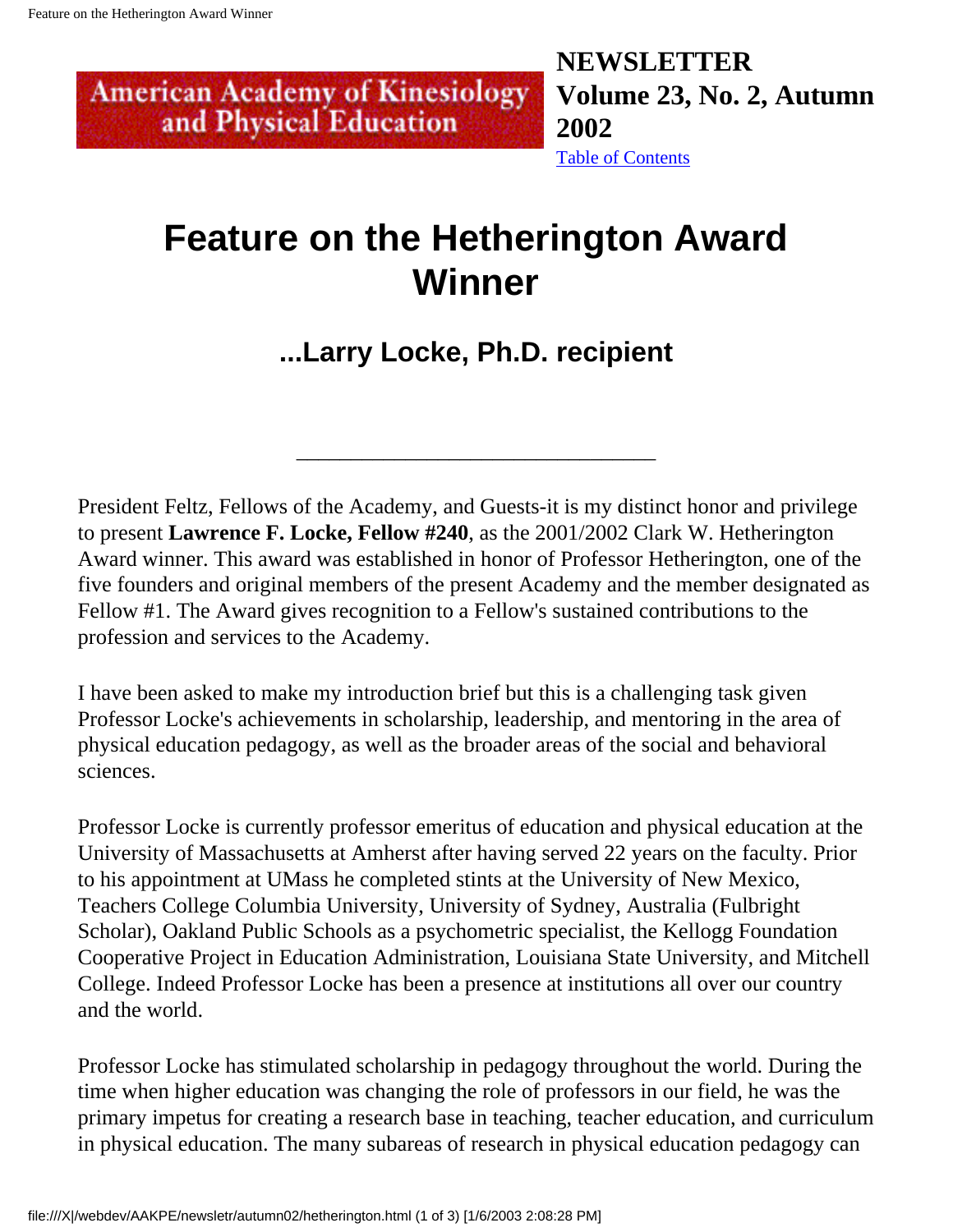trace their start to Professor Locke's publications, beginning in the early 1970s and continuing to the present moment. When Professor Locke started his critical analyses of the field there were few scholars with a specific focus on pedagogy. Now the field has a number of senior scholars with defined programmatic lines of research, who are producing graduate students who continue to expand the knowledge base. Without Professor Locke's initial and continuing efforts, the field would not exist as it does today-and his influence is felt worldwide through research productivity and the impact of that research on physical education teaching, curriculum, and teacher education.

Professor Locke has also influenced scholarship through his mentoring of graduate students and young professionals. He has a cadre of doctoral graduates who are now senior scholars in pedagogy that, in turn, influence new scholars. His mentoring, both formal and informal, has been monumental and will forever influence those who do research in physical education pedagogy. In recognition of Professor Locke's mentoring efforts, the American Educational Research Association created the Lawrence F. Locke Outstanding Dissertation Award to celebrate and perpetuate the contributions he has made to young scholars.

Professor Locke has been a consistently active and enthusiastic participant in the Academy's functions for nearly three decades. His membership is meaningful to him, as is his participation in the discussions and scholarly forums that take place at our meetings. His formal presentations and reactions have made us think, consider alternative viewpoints, and have contributed to the scholarly discourse. Those of us fortunate enough to hear and then read such Academy presentations as "Dr. Lewin's Little Liver Patties: A Parable for Encouraging Healthy Life styles", "Advice, Stories, and Myths: The Reactions of a Cliff Jumper", and "Minutes of the Commodore Club: Even Luddites Chat on the internet", were treated to articulate, thoughtful, and very moving pieces. Indeed Professor Locke has been one of the most faithful members of our Academy and his participation has contributed significantly to the success of our meetings.

Professor Locke has had immeasurable impact on the field of physical education and kinesiology-through his scholarship, mentoring, teaching, and service. This influence continues well beyond his retirement. His book, Proposals that Work, was first published in 1976; the 4th edition was printed in 2000. In 1998 he published, along with co-authors Silverman and Spirduso, Reading and Understanding Research, and a book is "in progress", co-authored with Lambdin, titled Conversations in the Gym: Putting Research to Work in Physical Education. Professor Locke's graduate students admire and respect him dearly, and his influence is thus indirectly perpetuated to future generations of pedagogy students. There is no doubt that Professor Locke's career has been one of unselfish contribution in the form of research, teaching, and service.

President Feltz and Fellows of the Academy, please join me in congratulating Professor Lawrence F. Locke as the 2001/2002 Clark W. Hetherington Award Winner.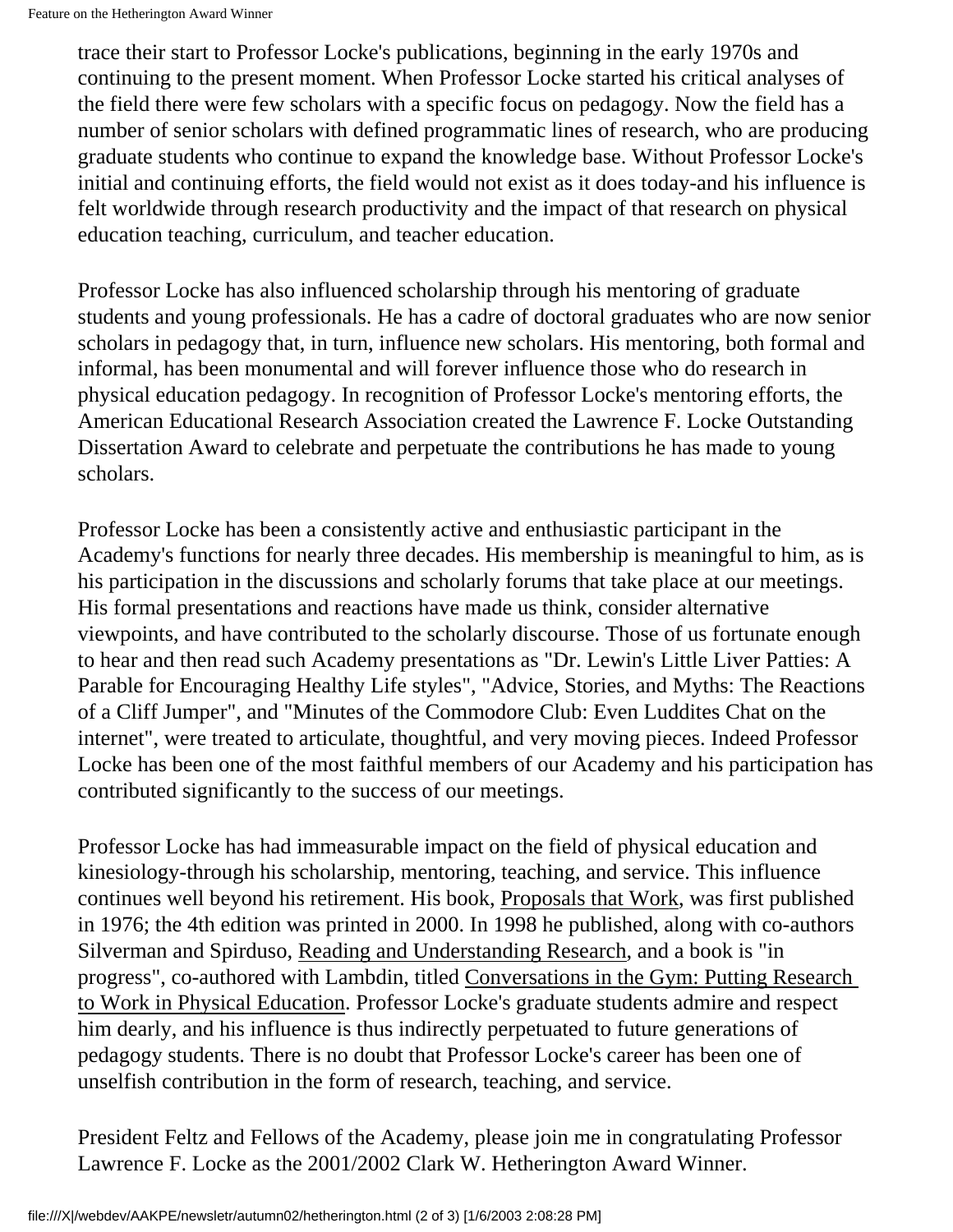and Physical Education

<span id="page-8-0"></span>**NEWSLETTER American Academy of Kinesiology Volume 23, No. 2, Autumn 2002** [Table of Contents](#page-0-0)

## **Featuring the New Fellows Inducted at the Autumn, 2002 meeting**

Information provided below is from either the nomination for fellow status or is from the revision to the nomination that was read at the annual meeting. We need to put into place a mechanism to secure virtual and hard copies of the induction statements for future annual meetings.

\_\_\_\_\_\_\_\_\_\_\_\_\_\_\_\_\_\_\_\_\_\_\_\_\_\_\_\_\_\_\_\_\_

## **Daniel M. Corcos**

Professor Corcos has held his Ph.D. degree for 20 years and has been in the professorial ranks in higher education since 1987. Corcos is an internationally recognized scholar in motor control and has contributed professionally in a number of significant ways to the development of Kinesiology as a field of study.

Professor Corcos' research ahs focused on elucidating the mechanisms of limb control, in particular, the control of single degree of freedom limb movements. His experimental research program utilizes techniques from both electromyography and mechanics to test and develop models of limb control. The findings from the many experimental papers led Corcos, along with his colleagues Agarwal and Gottlieb, to advance in 1989 the "Dual-Strategy Hypothesis" for the control of simple limb movements - a perspective that is still influential today. The investigations from the systematic research program on limb control have been published in the leading journals of the interdisciplinary field of motor control. His work has been cited more than 1,000 times, and more then 90 times in the year 2000. These citations compare favorable with many other members of the Academy.

In recent years, he has refocused his research program to the examination of the movement disorders associated with Parkinson's disease. Corcos' motor control research group, in collaboration with colleagues at the Rush Medical College, Chicago, is examining the motor control consequences of a number of neurosurgical interventions and treatments for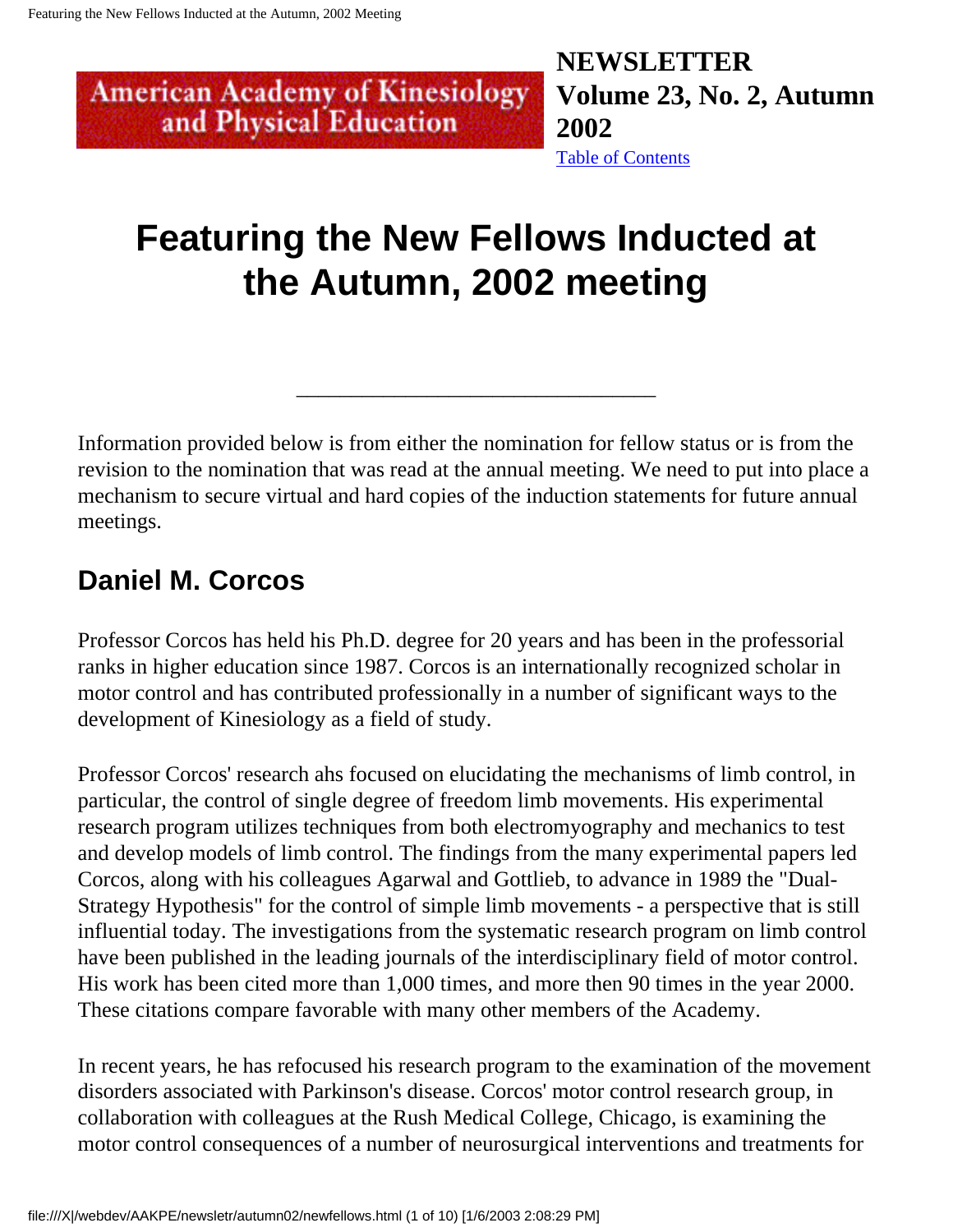Parkinson's disease. This is a cutting-edge example of interdisciplinary basic/clinical research in human motor control and Corcos has been a leader in initiating and developing this significant research program. Corcos's work on Parkinson's disease has had impact in two areas. First, he has clearly shown that patients with Parkinson's disease are weak, and that this weakness is attributable to abnormalities in motor unit recruitment that is joint dependent. Secondly, he has shown that different neurosurgical interventions (pallidotomy, VIM stimulation, and injection of muscimol into the pallidum) alter the control of movement in Parkinson's disease but do not normalize the control of movement. Corcos currently has two NIH grants to pursue the lines of research, and in excess of \$4,000,000 of NIH funding.

Corcos has made substantial scholarly and professional contributions in other areas of motor learning and control. He has written several book chapters for practitioners in both the teaching and physical therapy fields of human movement. Corcos is the current Executive Editor of the Journal of Motor Behavior - the major journal for the behavioral study of motor learning and control. He is a long-standing reviewer of grants for various sections of the National Institutes of Health, in addition to a variety of Journals within the broad domain of human movement. Corcos was a visiting research fellow at the Institute of Neurology in London from 1994-1995, and has made numerous presentations overseas. On a more local front, Corcos has also been an active representative of the School of Kinesiology on College and University committees at Illinois-Chicago. He is a member of the University Promotion and Tenure Committee and was a member of the Search Committee for the Chancellor of the University of Illinois at Chicago. In summary, Professor Corcos has established the academic background, standing and perspective to be an active fellow of the academy and a concerned citizen for the arts and sciences of human movement.

## **Ben Hurley**

Ben Hurley is an internationally recognized exercise physiologist. He has distinguished himself in the areas of research and teaching in Kinesiology and is an expert on the effects of resistance training on the health and function of older men and women. His research has assessed interventions that counteract or ameliorate the sarcopenia, or loss of muscle mass, that occurs with aging. His research also established the benefits of resistance training in terms of such critical clinical outcomes as insulin sensitivity, plasma lipoprotein lipids, intra-abdominal fat, basal metabolic rate, muscle mass, and muscular strength. His research has provided a strong rationale for including resistance training in physical activity recommendations, especially for older individuals. His current research focuses on common genetic variations that affect the degree to which men and women lose muscle mass as they age and the degree to which they reverse these trends with resistance training.

Dr. Hurley completed his undergraduate and Masters Degrees at the University of South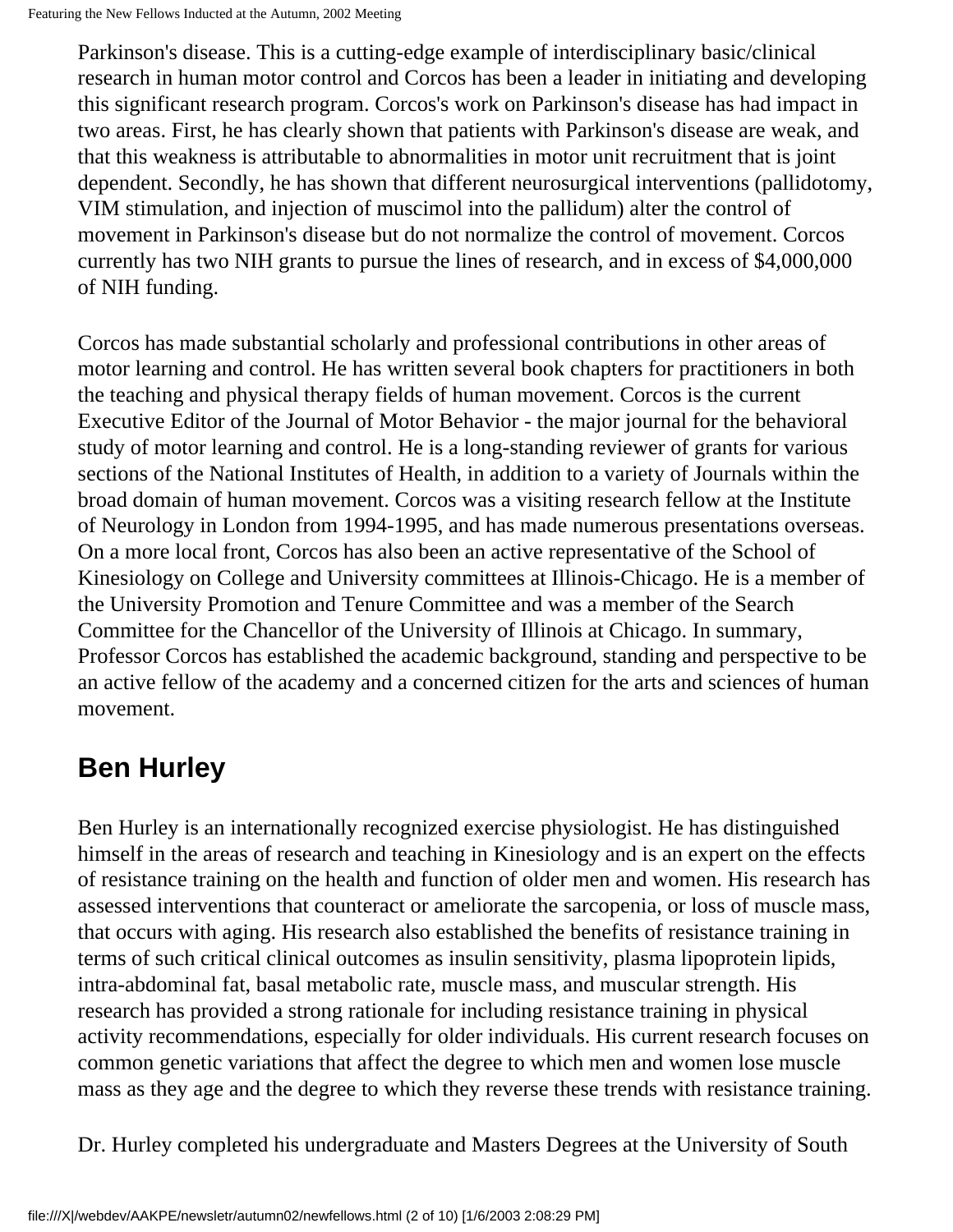Florida and his PhD degree at Florida State University. He then completed NIH postdoctoral training with John Holloszy at the Washington University School of Medicine. He has been at the University of Maryland since 1983 and is currently a Full Professor.

Dr. Hurley has published 70 peer-reviewed and review articles in high-quality journals. He has had substantial funding from the NIH and American Heart Association. Dr. Hurley has been the primary mentor for 15 Exercise Physiology PhD students. He also has mentored numerous Masters and undergraduate students.

## **Allen W. Jackson**

Dr. Jackson holds a national reputation for excellence in measurement and research in human performance. He has published over 100 peer-reviewed manuscripts, made over 175 national presentations before peers, and garnered over \$200,000.00 in external funding. Dr. Jackson holds the rank of Regents Professor at the University of North Texas, the highest faculty rank at the Institution.

He has maintained a continuous, significant research agenda since receiving the terminal degree. This is evidenced by the number of scholarly publications in national, peerreviewed, respected journals, presentations before peers, and funding received. In addition to his published manuscripts, he has published 5 books (one in a second edition). He is an active presenter at professional associations and has held leadership roles in the AAHPERD, the ACSM, and the Texas Chapter of the ACSM (e.g., Section Editor for RQES; Associate Editor for MSSE; etc.).

He is called on regularly to serve as a reviewer for several national/international research publications and is viewed as an expert in the measurement and evaluation of human performance. The Web of Science Institute for Scientific Information database lists 27 of his publications that have been cited approximately 200 times. This is an indication that his work is widely read and cited in subsequent scientific literature.

## **Caroline Jessie Jones**

Dr. Caroline Jessie Jones, a full professor in Kinesiology and Co-Director of the Center for Successful Aging at California State University, Fullerton, has achieved national and international recognition for her work in the area of physical activity and aging.

Dr. Jones' primary interests are in studying ways to promote 'active aging' and reduce physical frailty in later years. She has authored or co-authored two books on senior fitness, four book chapters, numerous journal articles, and has received over \$1 million in grant funding to support her work. As an indication of the relevance and timeliness of Dr. Jones'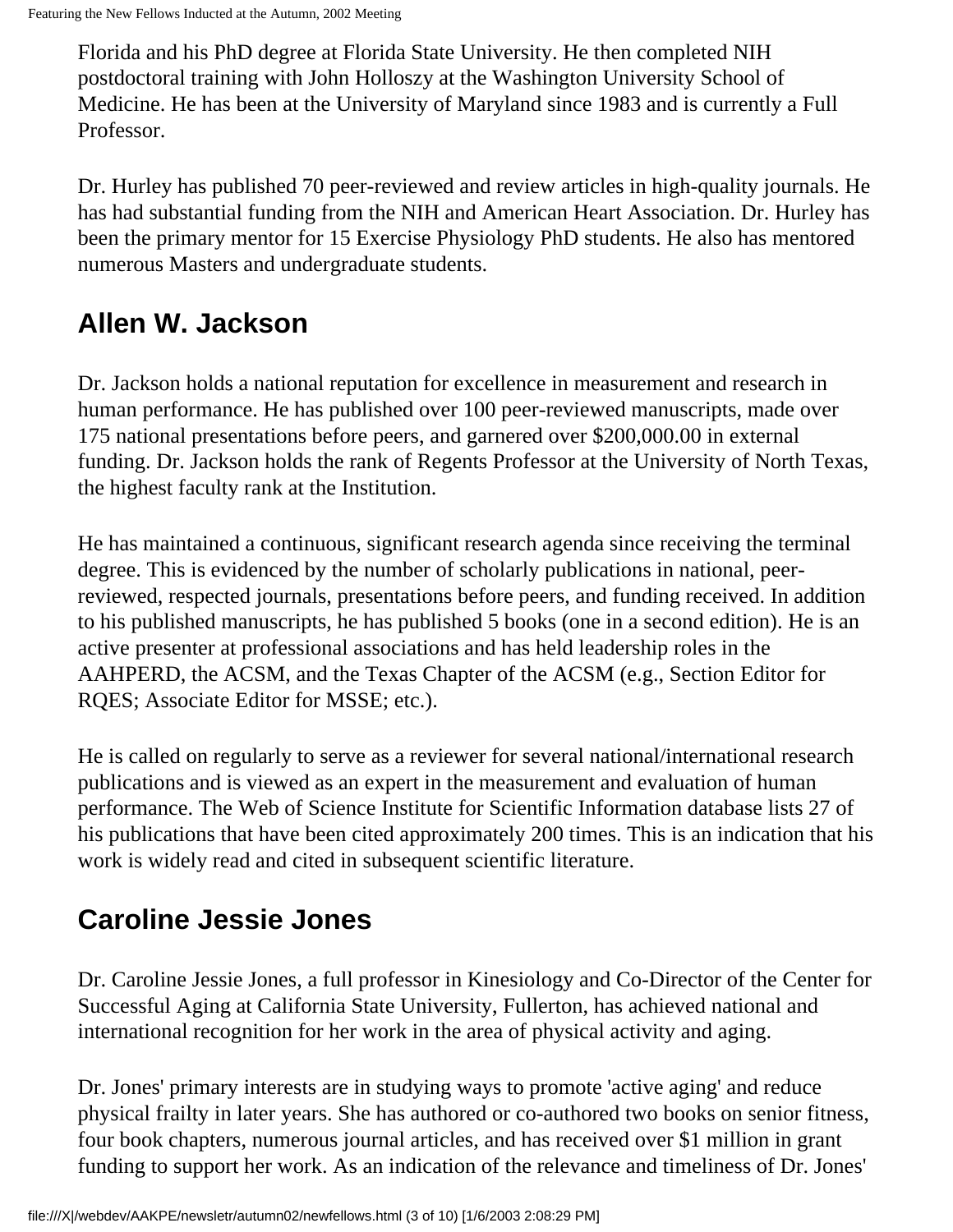work, it has been featured in over 100 popular press magazines and newspapers including the Wall Street Journal, Family Circle Magazine, Better Homes and Gardens, Women's Health Magazine, the Washington Post, and the LA Times, to name just a few. Dr. Jones also has presented her work at over 100 professional conferences and workshops in this country and has made keynote presentations in Germany, France, Taiwan, and China.

Among Dr. Jones' more notable contributions to the field have been the development and publication of national curriculum standards for training senior fitness instructors and the development of a senior fitness test battery, complete with national norms based on a study of over 7,000 Americans ages 60-94. In recognition of her work she has received a number of honors and awards from various organizations including the 2001 Leadership in Health Promotion Award from the National Council on Aging.

Dr. Jones is a high-energy person who has made impressive contributions across many areas--scholarship, teaching, curriculum development, and professional service. Her many outstanding qualities and past record indicate that she will be a welcome and contributing member of the American Academy of Kinesiology and Physical Education.

## **Mary Jo Kane**

Professor Kane's area of specialization is the area of women in sport. She received her Ph.D. from the University of Illinois, Urbana-Champaign in 1985 with an emphasis in the sociology of sport and has been in the professional ranks of higher education since 1986. With respect to her scholarly contributions, Professor Kane has an outstanding national and international reputation for her work, and is widely recognized as being among the foremost scholars in the field of women in sport. Professor Kane has earned such praise because of the depth and breadth of her work particularly as it relates to the media's treatment of athletic females. She is noted not only for the methodological rigor of her empirical investigations, but her conceptual and theoretical sophistication as well.

Professor Kane has an exceptional publication record with numerous articles in peerreviewed, top ranked journals. In 1997, an article she published examining the media's treatment of women sports reporters was honored as one of the top 10 research articles on gender published that year in highly prestigious social science journals. Dr. Kane has also written a number of book chapters and monographs, as well as articles for a professional audience. In addition, she regularly presents her work at national and international conferences, and has delivered several keynote addressees and distinguished lectures. Such an outstanding record of scholarly activity has resulted in one of Dr. Kane's most recent achievements - receiving the Dorothy McNeill Tucker Distinguished Chair for Women in Sport & Exercise Science.

Dr. Kane has a strong teaching and service record. She has mentored numerous graduate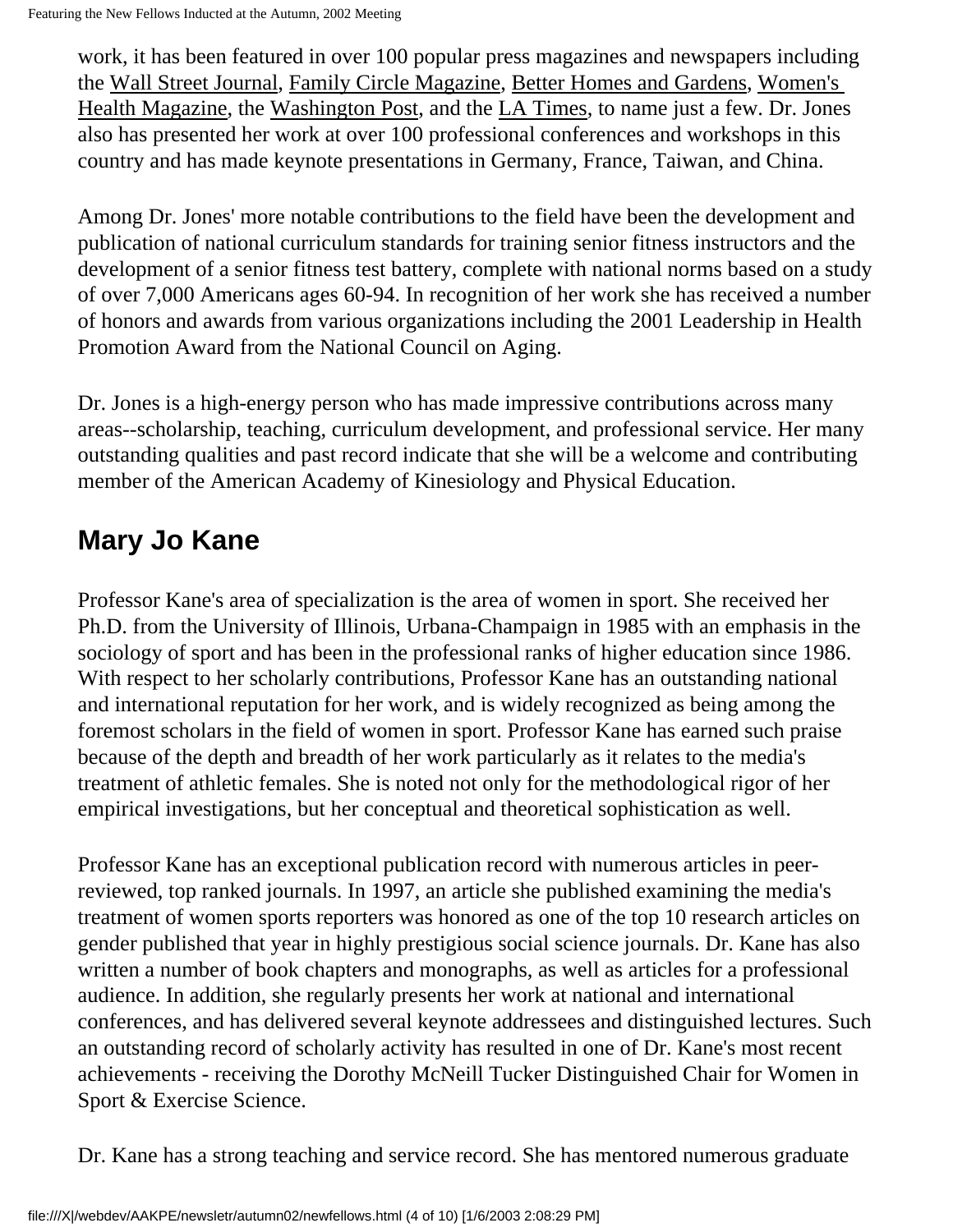```
Featuring the New Fellows Inducted at the Autumn, 2002 Meeting
```
students and has been honored for her teaching in the classroom where she is most noted for her ability to motivate students to become critical thinkers. She has been a member of the editorial review boards of the leading journals in sport studies and has served on a number of national committees for NAGWS and NASSS.

Professor Kane is the Director of the Tucker Center for Research on Girls & Women in Sport, the first and only such center in the nation. The Tucker Center has embarked on a threefold mission to conduct basic and applied research to support graduate education and to engage in community outreach and public service on issues that focus on the enhancement of girls' and women's physical, social and psychological development within the context of sport and physical activity. Related to this latter point, Professor Kane has an extraordinary commitment to public service, as evidenced by her pioneering work with the President's Council on Physical Fitness & Sports. She has been particularly active in promoting recognition of the physical and health issues facing adolescent girls.

In summary, Professor Mary Jo Kane's accomplishments demonstrate an excellent integration of scholarship, teaching, and service that exemplify the very best traditions of our academic discipline. Her national leadership surrounding issues related to girls and women in sport, as well as her commitment to public service, have also contributed significantly to our profession. Professor Kane is therefore eminently qualified to be a fellow in the American Academy of Kinesiology and Physical Education.

## **Pierre Lagasse (International Fellow)**

Professor Pierre Lagasse has played a seminal role in the creation and implementation of the new Division of Kinesiology, Department of Social and Preventive Medicine, in the School of Medicine as Laval University. In addition to spearheading this successful effort (the first of its kind in North America), Dr. Lagasse has maintained an active research profile in basic and applied biomechanics and ergonomics. He has held numerous directorships and appointments on many university-wide and Canadian National committees concerning health and physical education policy. Dr. Lagasse recently finished his service as Chair of the Department of Kinesiology at Laval (January 1, 2000). He is an active member in seven professional organizations, and participates regularly in International congresses as a presenter of scientific research and in as administrative capacity (e.g., President of and International organization or Research Director of scientific congresses), and reviews for five scientific journals.

From 1974-2000, Dr. Lagasse has consistently received extramural support for his research, averaging \$65,000 annually over 25 years for a total of \$1,586,000. He has published 57 articles (latest in press: (Blackburn, P. & P.P. Lagasse "Task analysis of library clerks" Travail et Sante) in quality, peer reviewed scholarly journals (e.g., *Brain Research, Journal of Biomechanics, Perceptual and Motor Skills, Journal of Motor*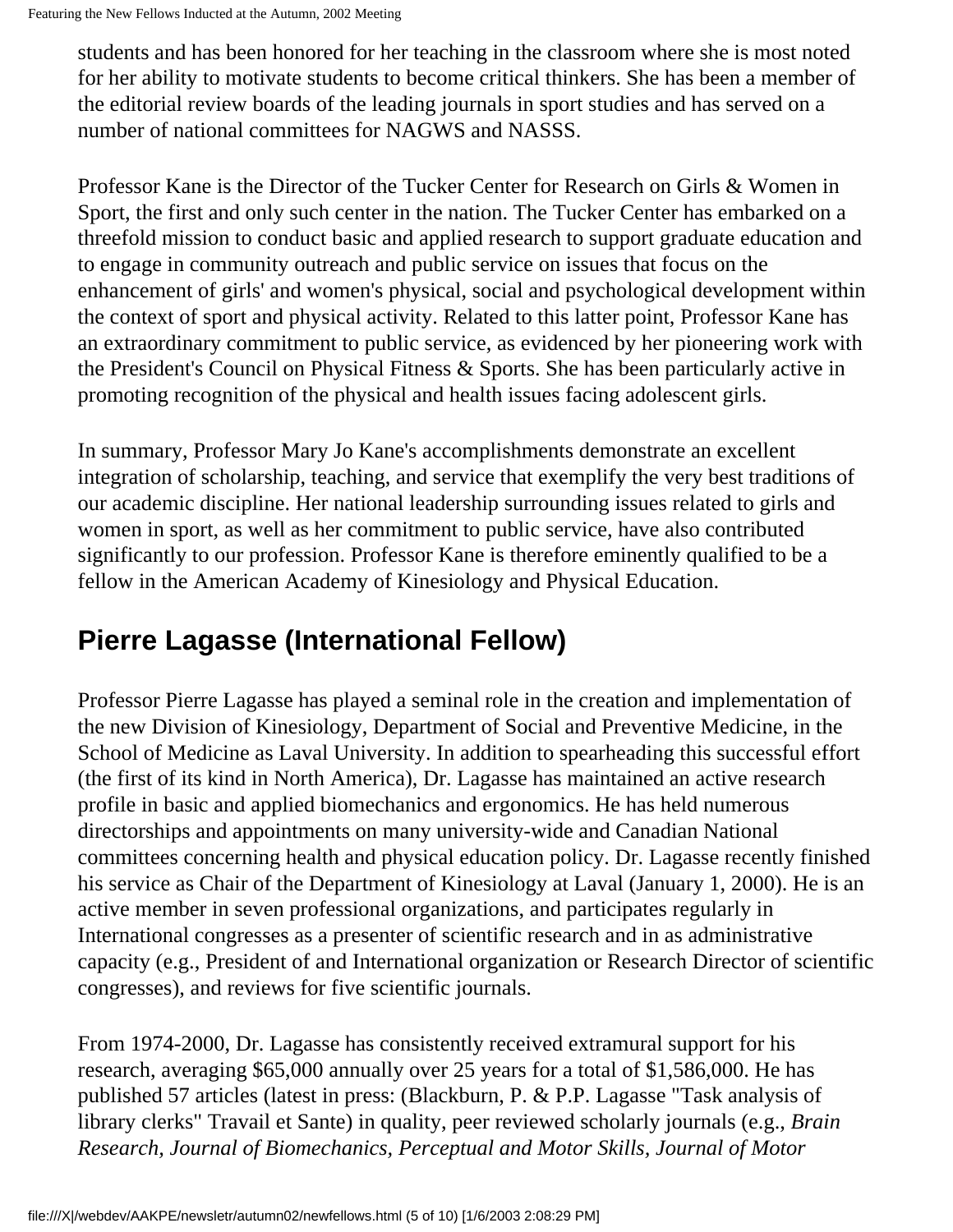Featuring the New Fellows Inducted at the Autumn, 2002 Meeting

*Behavior, Medicine in Science and Sports and Exercise, Canadian Journal of Applied Sport Sciences, International Journal of Sports Medicine, Archives of Physical Medicine and Rehabilitation, Clinical Rehabilitation*). Dr. Lagasse has presented his research at 77 national and international scientific conferences including recent annual meetings of the American College of Sports Medicine, Society of Neuroscience, Canadian Association of Sport Sciences, Canadian Society for Biomechanics, and International Society of Electrophysiological Kinesiology.

Dr. Lagasse has served as a consultant to private Canadian business and industry, including various governmental agencies. Dr. Lagasse continues to sponsor graduate students, many of whom who have distinguished themselves in academia (Kinesiology and Physical Therapy) and the private sector. Dr. Lagasse embodies strong leadership qualities that will benefit the Academy in years to come. He will take an active role in Academy affairs, and he will unselfishly share his fruitful years of contributions in Kinesiology and Physical Education to the Academy as a distinguished International Fellow.

## **Mark L. Latash**

It is our pleasure to nominate Professor Mark L. Latash of the Pennsylvania State University to be an active member of the American Academy of Kinesiology and Physical Education. Professor Latash has held his Ph.D. degree for eleven years and is now a full professor of kinesiology at Penn State. Latash is an international scholar in motor control and has contributed professionally in a number of significant ways to the development of kinesiology as a field of study.

The focus of Professor Latash's research is on the coordination of human voluntary movement. His major scholarly contributions have been the creation of experimental foundation for the equilibrium point hypothesis of motor control and as expansion of the equilibrium point theory to the control of multi-joint movements. Within the latter direction Professor Latash has enhanced our understanding of the notion of movement synergy, particularly in his studies of human posture and multi-joint coordination. These two major scholarly contributions have helped cement for Professor Latash a high profile international reputation in motor control.

This reputation is grounded in a prestigious set of publications in the form of refereed journal articles, chapters and books. He has published five books in the last few years, two of which he single authored (Control of Human Movement, 1993; and Neurophysiological Basis of Movement, 1998). Latash's work is published in all the leading journals that support motor control research and his record reflects a very high output in terms of both quality and quantity. Professor Latash has consistently attained grants from NIH to support his ongoing research as well as additional grants from the National Science Foundation and the Whitaker Foundation. He has served on NIH review panels and is currently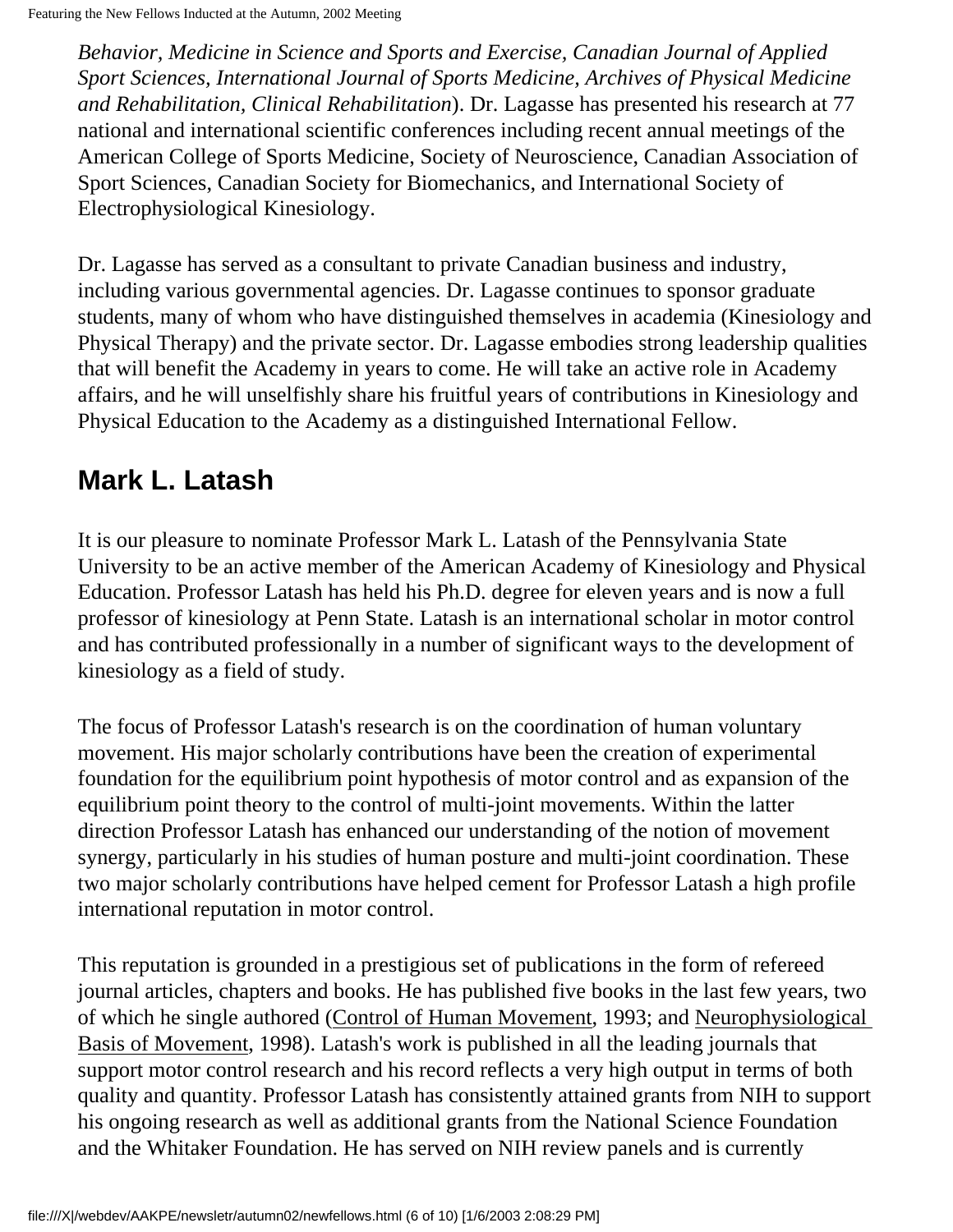chairperson of one program section.

Professor Latash has made substantial scholarly and professional contributions to the field at large. He has organized two recent international scientific conferences on motor control and also the publication of a new scientific journal, Motor Control, of which he is serving currently as its editor-in-chief. Professor Latash has helped stimulate research on motor control on a world-wide basis, not only through these formal outlets but also through informal channels and a willingness to help others move forward with their research and scholarship. Professor Latash is a highly respected professor at Penn State University and represents the field at large through his interactions both locally and globally. In summary, professor Latash has established the academic background, standing, and perspective to be an active fellow of the Academy and a concerned citizen for the arts and sciences of human movement.

## **Penny McCullagh**

The name Penny McCullagh is synonymous with long-standing sterling scholarship and leadership in the field of kinesiology. Over the last 25 years Professor McCullagh has been committed to advancing the discipline and profession through programmatic research, translating theory to practical applications, and serving in leadership roles across several societies. Based on her consistent and strong influence on the field through research and service efforts, we are confident that Professor McCullagh will be an enthusiastic and strong contributor to Academy functions.

Penny McCullagh's line of research has focused upon the effects of observational learning on motor skill performance and psychological responses. Her academic background in motor behavior and social psychology of sport allows for the integration of concepts central to both of these subdisciplines. Her research spans a variety of populations and physical activity contexts including children learning motor skills, adults adhering to exercise programs, athletes rehabilitating from injury, and Olympic athletes seeking to gain a competitive advantage.

Much of what Penny McCullagh does for the field is difficult to put into tangible form. Penny is one of those rare individuals who make a difference through their unselfish service, humble nature, compassionate heart, and boundless energy and enthusiasm. Although she stands less than 5 feet tall she exudes a tremendous presence in board meetings, conference settings, and informal gatherings. She is adored, admired, and respected by students and colleagues alike. Indeed she will make the same type of impact on the Academy as she has on the field for 25 years.

## **Patrick J. O'Connor**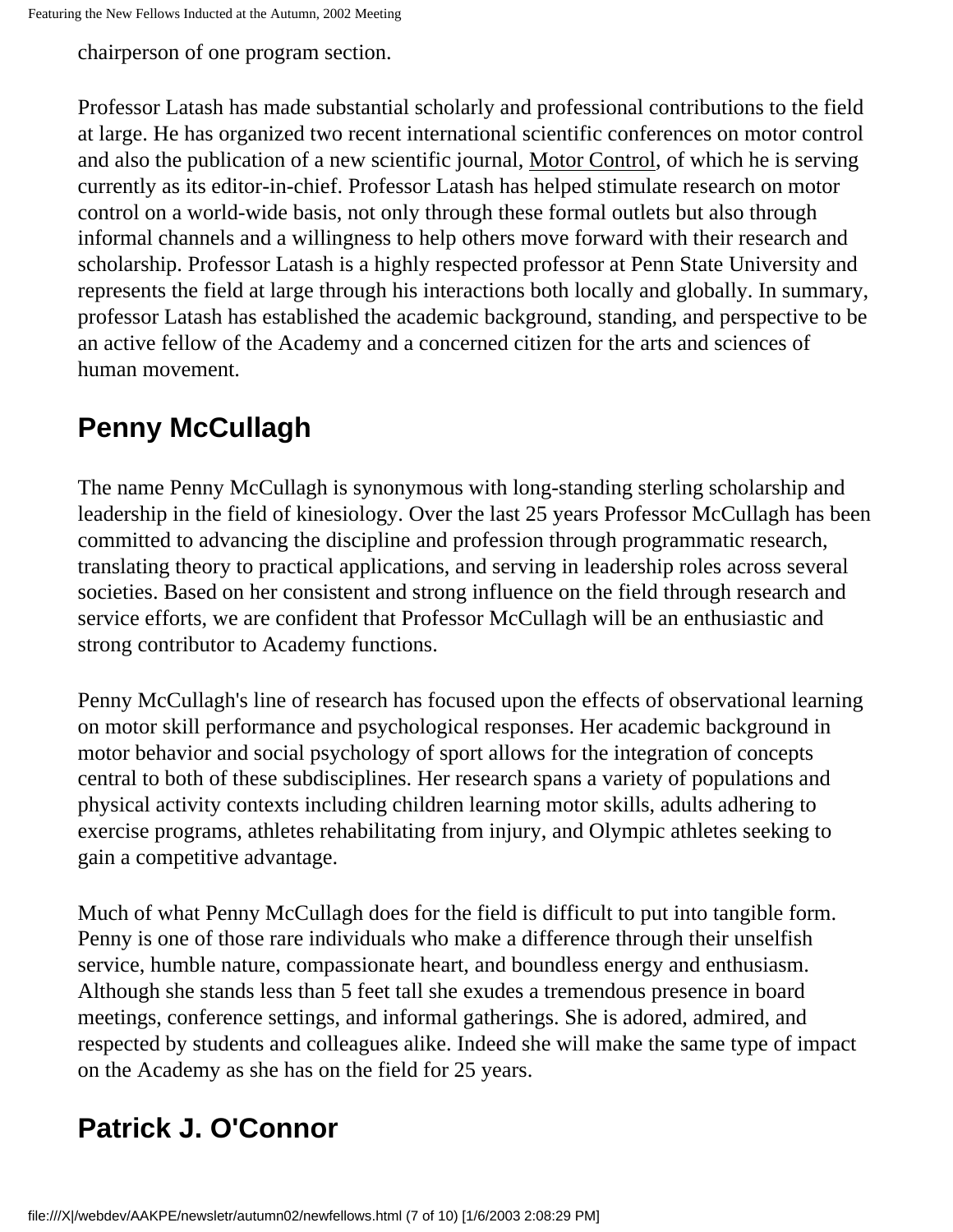Dr. O'Connor is a Professor of Exercise Science and co-director of the Exercise Psychology Laboratory at the University of Georgia. He has an international reputation for excellence in the specialization of exercise and sport psychology.

During the past 10 years, he has published 45 peer-reviewed papers and made 46 presentations at national and international scientific and professional meetings. Dr. O'Connor has been PI or co-PI on NIH/NIMH grants of over 1.3 million dollars. Dr. O'Connor has been immersed in the profession since obtaining his doctorate from the University of Wisconsin - Madison in 1989, where he was a student of William P. Morgan. Dr. O'Connor has sustained a vigorous research program that has created new knowledge about: (1) the influence of exercise on anxiety; (2) relationships between exercise and the human circadian system, including sleep and jet lag; (3) the relationship between physical activity and symptoms of eating disorders in gymnasts, and (4) exercise-related muscle pain. These contributions are evidenced by the number and nature of scholarly publications in peer-reviewed journals, presentations before peers, and funding received.

Dr. O'Connor is a frequent presenter at professional meetings, including several associations (e.g., American Association for the Advancement of Science; American Pain Society; Association of Professional Sleep Specialists; Society for Research on Biological Rhythms) that have a physical activity component but are ones that few kinesiologists interact with. His involvement in those groups enriches kinesiology while expanding its influence to other fields of study. Dr. O'Connor has held several leadership roles within the profession; for example, by acting as an Associate Editor for MSSE for 8 years; by being co-chair of the Psychobiology and Behavior interest group within the American College of Sports Medicine (ACSM); by serving as program chair for the 1991 annual meeting of Division 47 of the American Psychological Association; and, by providing ad hoc grant reviews for NIH and the Social Sciences and Humanities Research Council of Canada. Dr. O'Connor's scholarly and professional achievements and leadership activities have clearly contributed to the goals of the American Academy of Kinesiology and Physical Education, and he is a worthy addition to its membership.

## **Christine M. Snow: AAKPE Induction**

Christine Snow is a professor of exercise and sport science and the Director of the Bone Research Laboratory at Oregon State University. Her research is committed to developing exercise programs across the life span to promote bone health and prevent osteoporosisrelated fractures through the evaluation of strategies to promote bone health and to reduce injurious falls. Dr. Snow completed her Ph.D. at the University of Oregon, in 1985. Since that time has held academic appointments at San Jose State University and Stanford University before coming to Oregon State University in 1990.

Since 1990, Dr. Snow has published over 30 articles in referred journals and has more than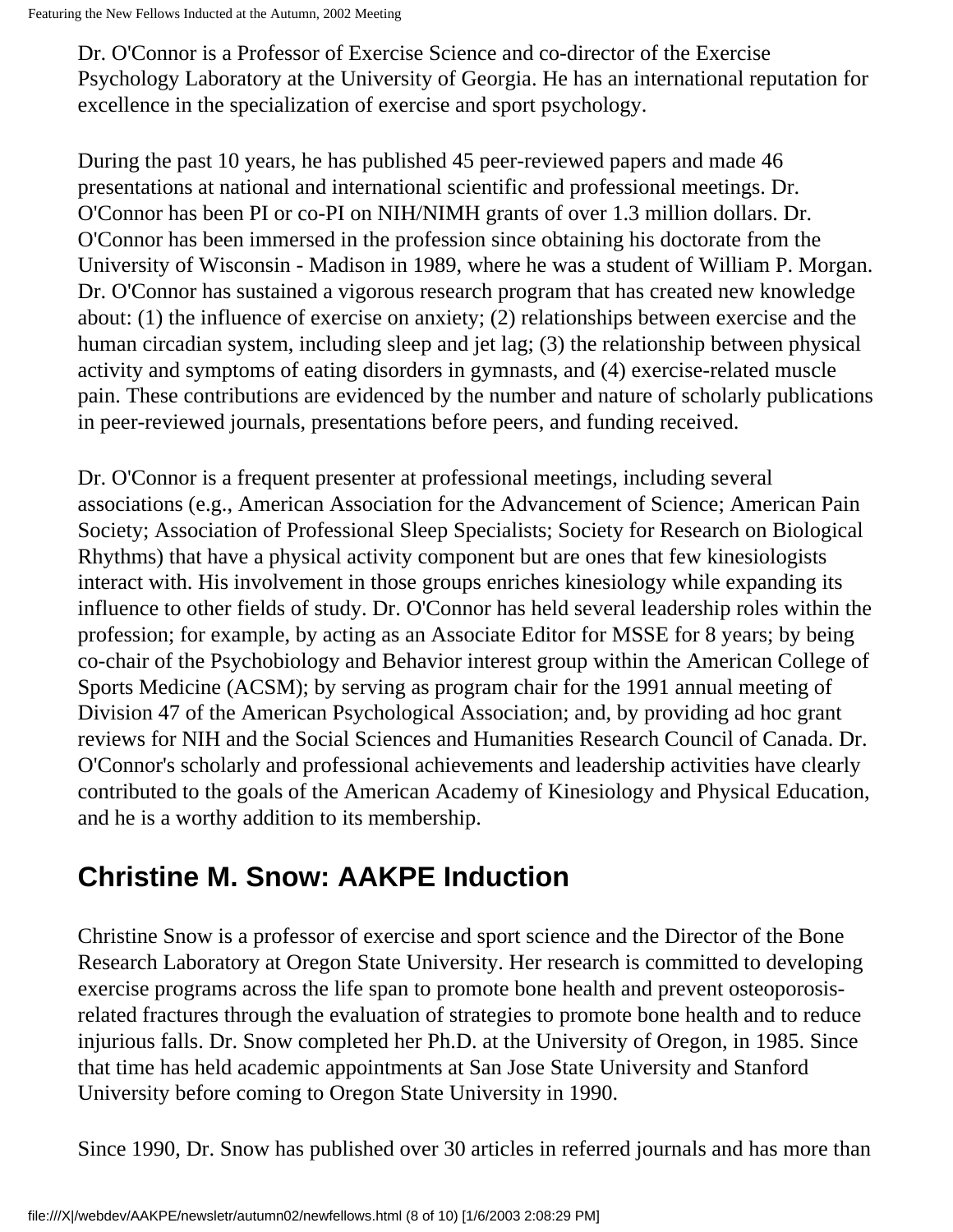16 chapters or significant book contributions in the area of osteoporosis and exercise and/or skeletal aging. In addition, Christine in conjunction with her graduate students has presented 84 referred presentations at various national and international meetings.

She currently is a PI or co-PI on numerous four research grants related to bone health. Most notably, her laboratory has received over 4 million dollars from the National Institutes on Health over the last 5 years in support of three different projects.

She continues to serve her profession with distinction, having served as a Trustee on the Board of the ACSM from 1997-2000. To an extent seldom seen with accomplished scientists, she provides commendable service to the community and State. With her former student Janet Shaw, she developed RORE (Reducing Osteoporosis Risk with Exercise), training professionals to deliver the exercise regimen shown to improve bone density in postmenopausal women. This program is conducted across the State of Oregon in conjunction with OSU Extension Program.

Through her research and professional contributions Christine Snow clearly exemplifies the highest standards of her profession and the Academy. We are pleased to present her for induction into the Academy.

## **Stephen A. Wallace**

Dr. Stephen Wallace is a nationally recognized scholar in motor control and learning. Much of his research has focused on understanding the underlying mechanisms of human movement control and coordination. In recent years, he has used a dynamical systems approach to understand the control of limb movements, especially reaching and grasping. Implications for future research applications can be found in his recent studies on understanding how humans control reaching movements with a prosthetic arm. His research publications appear in the most respected scientific journals in the field which is a clear indicator of the high quality and theoretical relevance of his research. He has served as an editor and reviewer for some of the top research journals in the field such as the Journal of Motor Behavior, Journal of Experimental Psychology: Human Perception and Performance, and the Research Quarterly for Exercise and Sport.

Dr. Wallace also has provided important service and leadership to professional organizations such as AAHPERD, NASPSPA (North American Society for the Psychology of Sport and Physical Activity), the Sports Medicine Council of the US Olympic Committee, and the Society for Neuroscience. He has served as President and Secretary/Treasurer of NASPSPA and was a member of its executive board for several years. Much of the leadership service he has provided also has focused on advancing research in the area of motor control and learning. For example, he has often served as a (a) reviewer of research abstracts and papers submitted for presentation at conferences; (b)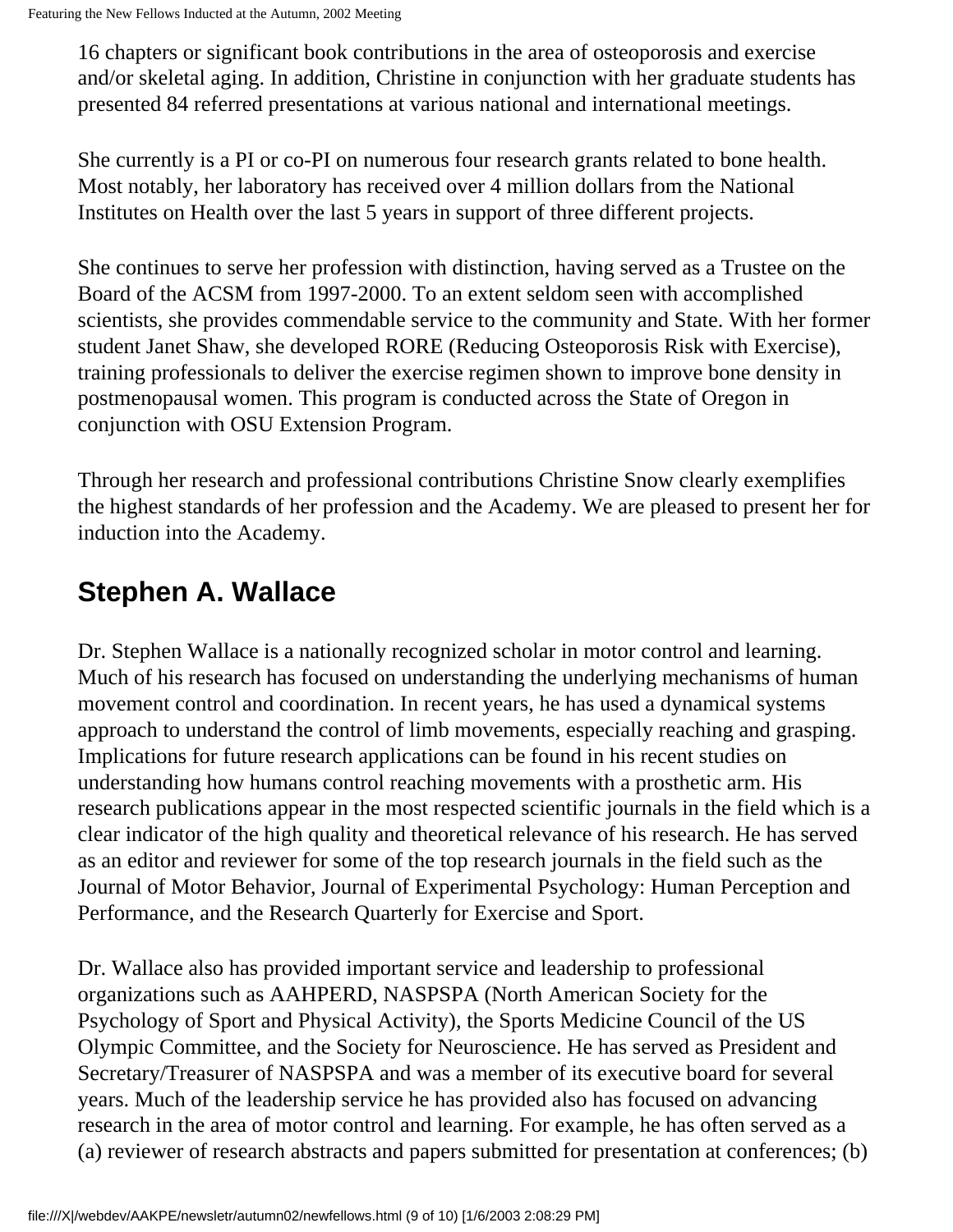moderator of conference research sessions; (c) program chair, site coordinator and member of conference organizing committees; and (d) editor or conference research papers and abstracts.

Dr. Wallace's professional record demonstrates that he is a first-rate scholar, researcher, teacher and mentor of graduate students. He has made significant contributions to the scholarly literature in motor control and learning, and has provided important leadership and service to relevant professional and scholarly organizations. His record reveals that he is not only recognized nationally for his scholarly contributions, but also as a dedicated professional who deserves to be inducted as an Active Fellow so that he may serve to Academy.

Contact AAKPE c/o Human Kinetics: P.O. Box 5076, Champaign, IL 61820-2200, U.S.A., phone (800) 747-4457 or (217) 351-5076, fax (217) 351-2674, or email: [humank@hkusa.com](mailto:humank@hkusa.com) Back to [AAKPE Home Page](file:///X|/webdev/AAKPE/index.html) | Comments to: [webmaster@hkusa.com](mailto:webmaster@hkusa.com)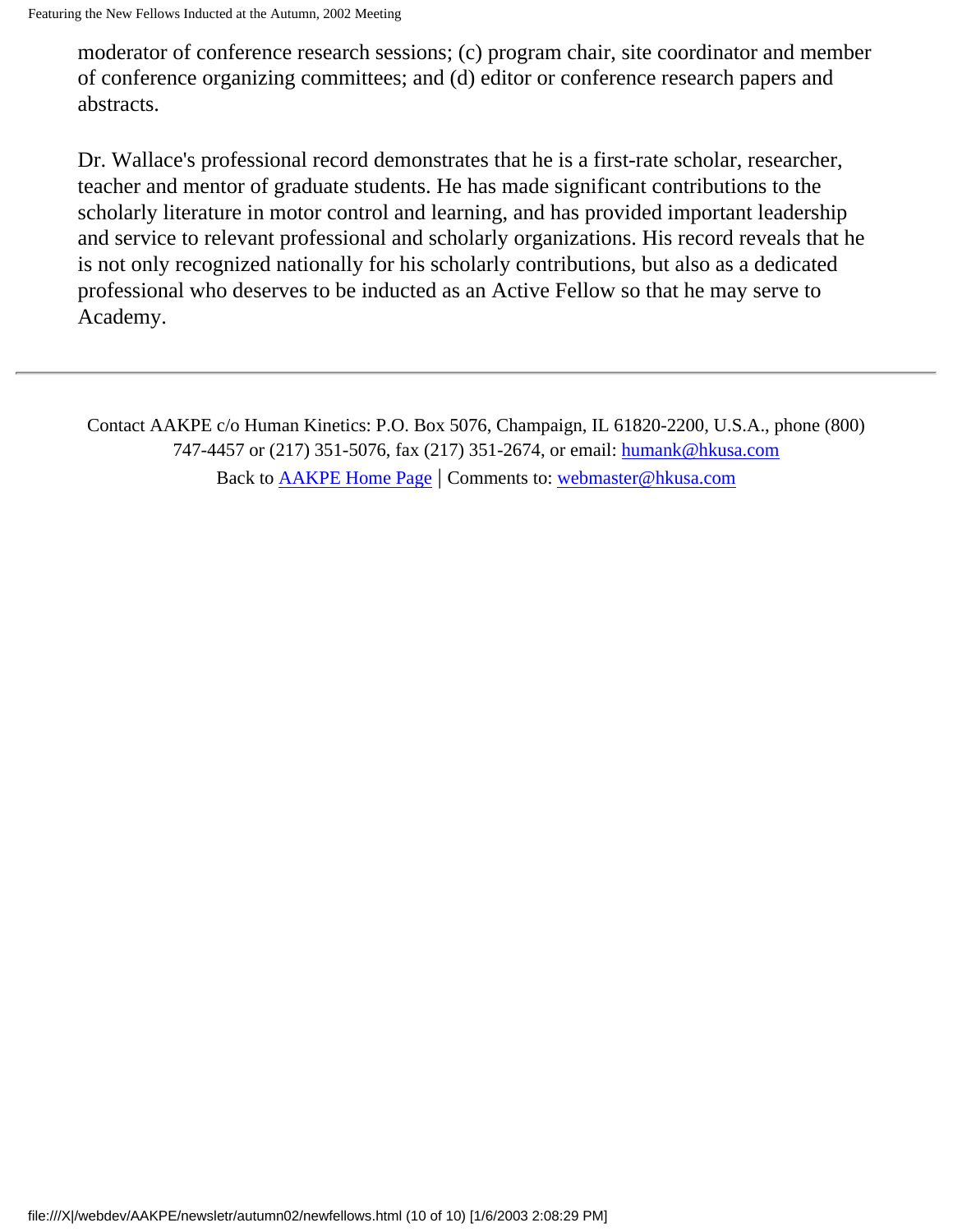**NEWSLETTER Volume 23, No. 2, Autumn 2002** [Table of Contents](#page-0-0)

## **Minutes of the Executive Committee Meeting**

## **Thursday, September 26, 2002 Tucson, AZ**

<span id="page-18-0"></span>**American Academy of Kinesiology** and Physical Education

Present: B. Berger, J. Dunn, D. Feltz, G. Krahenbuhl, R. Magill, K. Scott, S. Silverman

Absent: J. Martens

**1. President D. Feltz called the meeting to order at 2:07 p. m. PDT**

#### **2. Approval of Minutes from the May 6th Conference Call**

The minutes had been previously approved by e-mail so that they could be placed in the *Newsletter*. President-elect Magill noted that although the originally approved minutes stated it was a conference call the *Newsletter* did not make that clear. This will be corrected on the AAKPE webpage.

#### **3. 2003 Conference**

President Feltz distributed information about the 2003 Conference. It will be held at Callaway Gardens in GA from September 11th - 14th. This will be the first conference planned by a past-president. The theme will be Obesity and Physical Activity as was discussed during the previous conference call. William H. Dietz, Director of the Division of Nutrition and Physical Activity at the Centers for Disease Control and Prevention in Atlanta, has agreed to be the keynote speaker. Suggestions for additional program entries, program format, and the program committee were then discussed. It was noted that the Operating Code has the president-elect in charge of one session. President Feltz noted she wanted to have the program schedule finalized by the December conference call.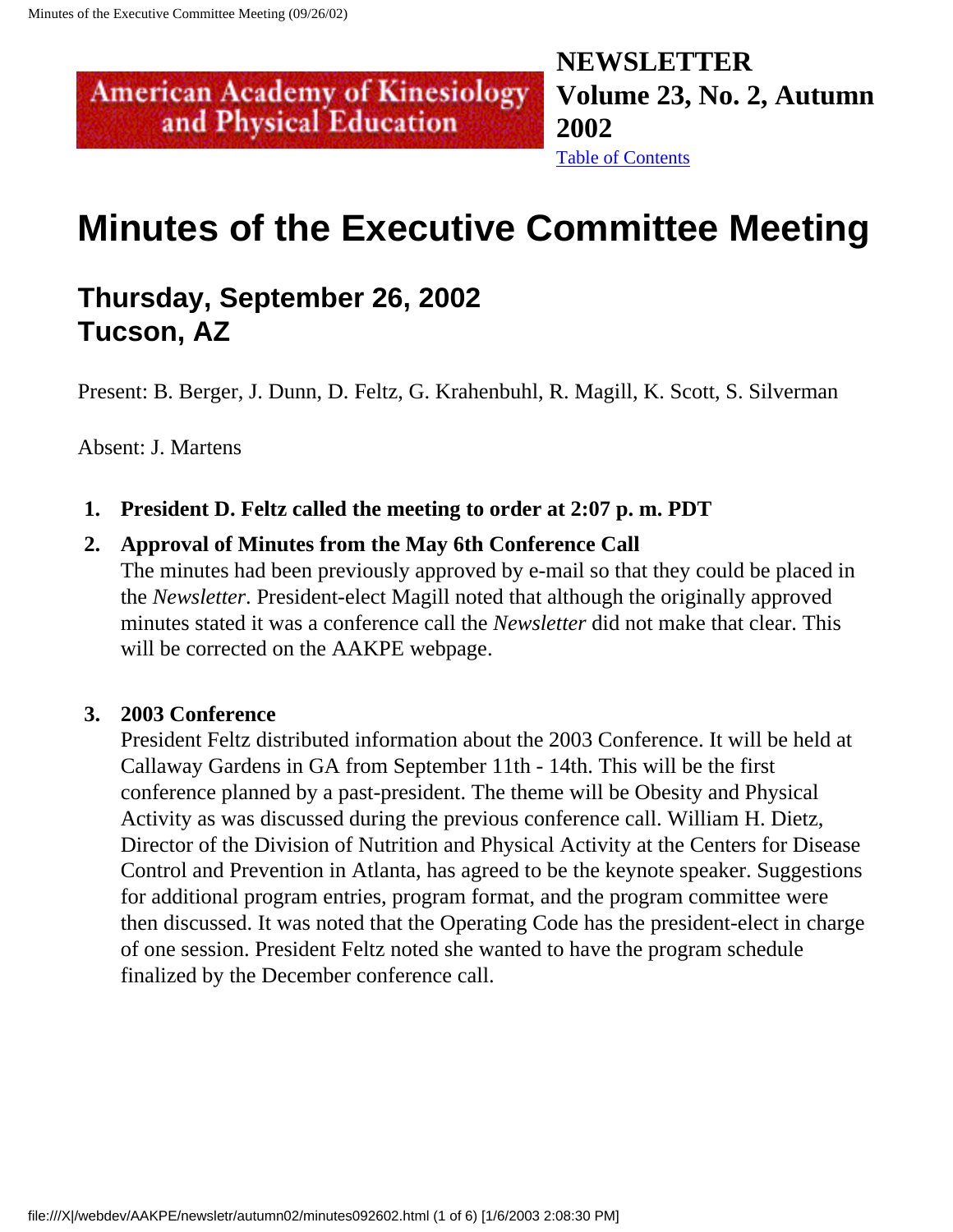#### **4. Membership Costs**

This topic was a follow-up to discussions at previous meetings and conference calls It was noted that because of escalating printing and postage costs we currently lose money on International Fellows (surface mail: dues \$33 and lose \$7.82 on each membership; air mail: dues \$49 and lose \$3.82 on each membership). In addition, our costs have risen for sending *Quest* and other mailings to Active Fellows. By contract with HK the cost can go up 3% each year plus any additional program costs. Because the bylaws require notice and a vote at the annual meeting, it is very difficult to raise dues to keep up with these costs and it has been a number of years since there was a dues increase. After extensive discussion it was agreed to recommend that the bylaws be amended to permit the Executive Committee to tie dues to postage and mailing costs and any other dues change would have to be voted on by the membership. This was referred to next year's Standing Committee on Documents of Governance for consideration and possible action.

#### **5. Doctoral Evaluation**

President Feltz asked the committee to consider a bylaw change to create a Standing Committee on Doctoral Program Evaluation. This was previously discussed but the Standing Committee on Documents of Governance felt it was premature since the membership had not yet examined the data from the doctoral evaluation. The Executive Committee agreed to refer this to the Standing Committee on Documents of Governance after the discussion at the Business meeting. Since the earliest this could be voted on is the 2003 meeting, it was recommended that President-elect Magill appoint a presidential committee next year to suggest an Operating Code for the committee so that it could begin in 2003 if approved as a standing committee by the membership.

There then was an extensive discussion about what to do with the data that were collected during 2000-2001. President Feltz noted that each of the 26 institutions that participated received their own information and stated that many want to know who the other institutions are in the survey. We can identify those institutions that were solicited for participation and those that participated but cannot identify where each institution is on each of the multiple indicators because of previous decisions and communications. Past-President Krahenbuhl suggested going back to original letters to see what institutions were told. He found the letter and reported that there were key phrases that stated that previous to this evaluation there were "no credible data" and that the purpose was to provide "objective data." On the issue of what information can be released the letter stated "unless approved by a majority of Academy members outcomes will remain anonymous and confidential, though you will know your own institutions results." It then was decided to add this to the agenda for the Business Meeting on Saturday. Past-President Krahenbuhl agreed to provide an historical overview at the Business Meeting. It was moved by J. Dunn and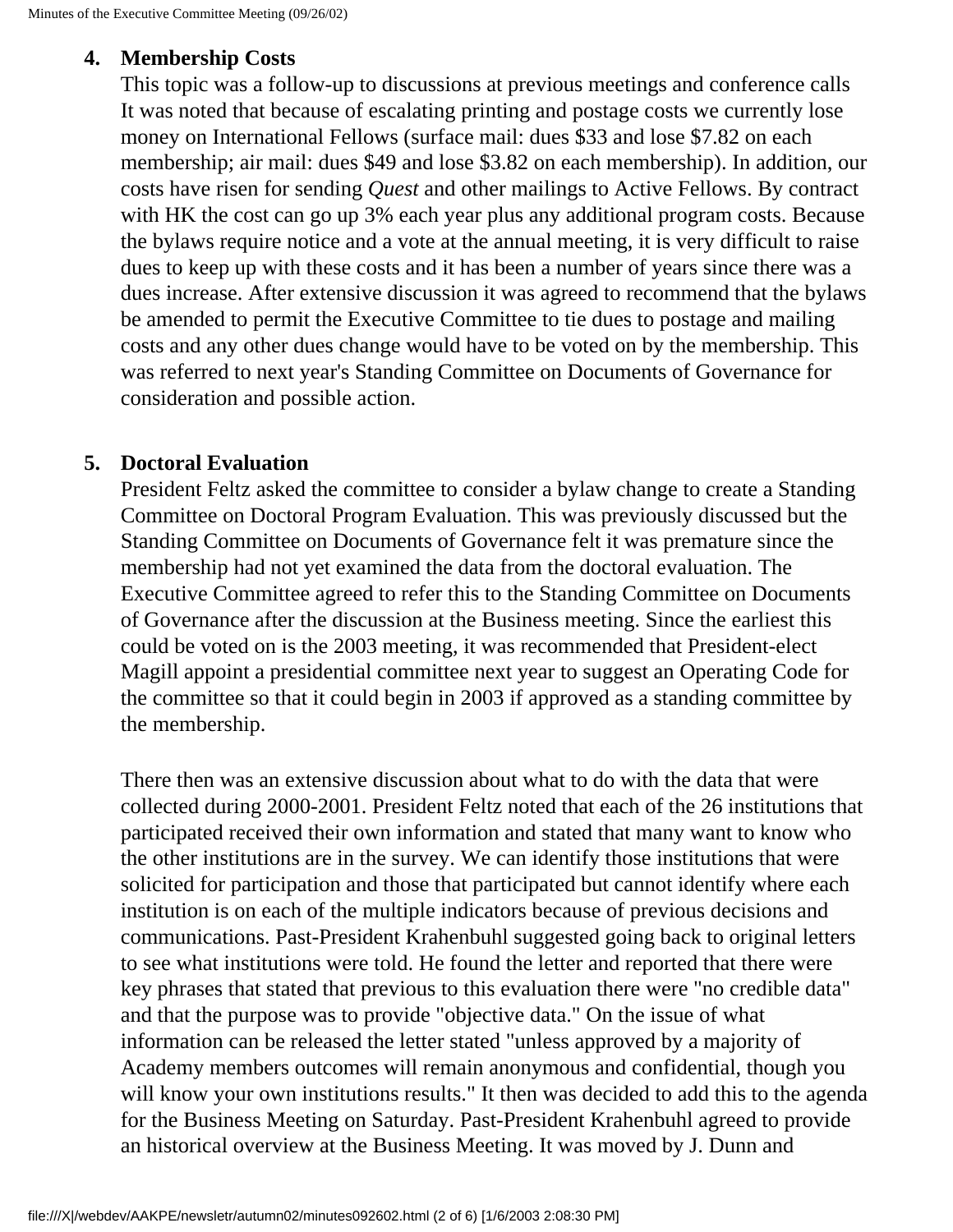seconded by President-elect Magill that data can only be used for internal purposes and improvement and the data are not authorized for external uses. The Executive Committee unanimously agreed to present this option to the membership.

#### **6. Relationship with AAHPERD**

J. Dunn presented an overview of the previous relationship with AAHPERD and passed out a handout prepared by Don Franks at the 1994 meeting discussing possible scenarios for this relationship. After a brief discussion it was decided to invites Maureen Weiss, the current president of the AAHPERD Research Consortium, to the Saturday Executive Committee meeting to discuss this further.

#### **7. Fellows who are Delinquent on Paying Dues**

S. Silverman and K. Scott reported that there were some Fellows who were behind in their dues payments (6 Fellows have not paid this year, 3 have not paid for two years, and 6 are behind three or more years and classified as inactive). K. Scott noted that the use of e-mail reminders had helped reduce the number of delinquent payments. There was a discussion about what to do about those whose memberships expired and it was noted that this would become an issue if we were close to having the maximum (150) number of Active Fellows. It was proposed to discuss this at the business meeting. In addition, Past-President Krahenbuhl reminded the group that those who are behind in their dues are not permitted to state on their resume that they are Active Fellows in the AAKPE.

#### **8. Vendien Lecture Money**

Past-President Krahenbuhl reported that Dan Landers was using this year's Vendien money to bring in two foreign scholars to do presentations at the meeting. K. Scott noted that this money was based on a line in Professor Vendien's will making a donation to the Academy to bring foreign scholars to present at the meeting. The money is not in a separate endowment and we are drawing against the principal. In the past a variety of suggestions (e.g., label the presentation the "Vendien International Scholar Lecture," cover the expenses of the presenter, and present a plaque to commemorate the Lecture) have been made for how to use Professor Vandien's donation and implement them in ways that fulfill her desires and the needs of the Academy. None of these suggestions, however, have been implemented. Based on a recommendation by the Executive Committee, President-Elect Magill will appoint a Presidential Committee to look at options to best use the Vendien gift.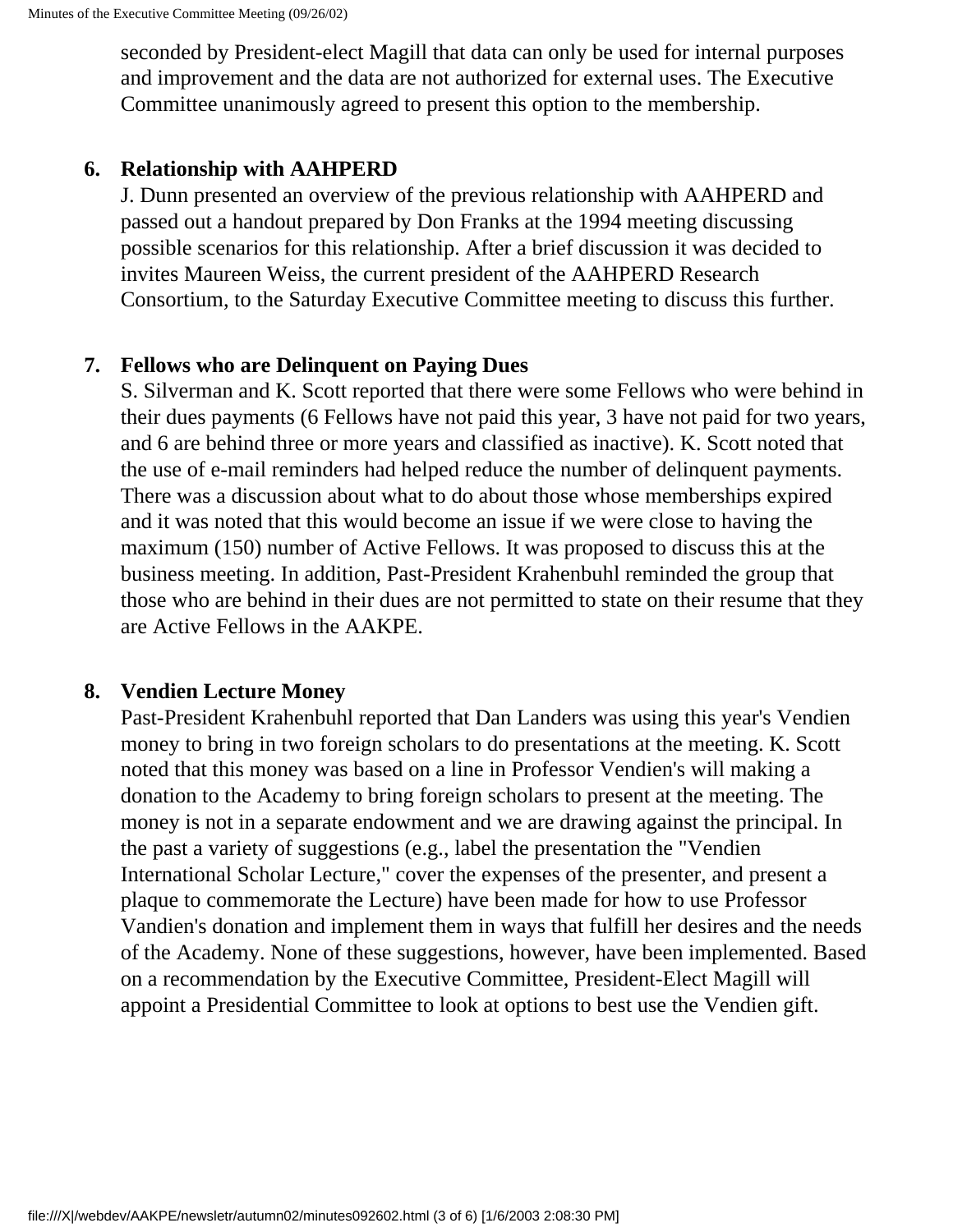#### **9. Encouraging use of FAAKPE**

President Feltz reported that Article 12, Section 2 of the bylaws state "Fellows shall be requested to place the initials F.A.A.K.P.E. following their names on publications or writings, where such usage is in good taste and will bring credit to the Academy." President Feltz noted this in her letter to the membership in the last *Newsletter*. It also will be mentioned at the Business Meeting.

#### **10. 75th Anniversary of the Academy**

President Feltz noted that incoming President-Elect Morrow would be organizing the meeting that celebrates the 75th anniversary of the founding of the Academy when he becomes past-president. President Feltz stated that the Academy was founded in New York City and asked if we should have a special meeting and hold it in a special place. S. Silverman noted that although Manhattan does not have a golf course there are lots of other things to do and it would be very appropriate to hold the meeting there. The location of the meeting will be decided in the future.

President Feltz encouraged anyone with comments about the 75th Anniversary celebration to contact J. Morrow. In addition, provisions will be made so that Fellows can send comments directly to J. Morrow from the website. After further discussion it was decided to recommend that we make a concerted effort to encourage all members and former officers to attend.

#### **11. Website**

President Feltz noted that in the Operating Code it was the president's duty to supervise the website and that she thought this was appropriate. It was suggested that we include access to memorial statements on the website. President Feltz indicated that she would ask J. Harris to give them to the Editor of the *Newsletter*.

#### **12. Directory of Specialists**

The Executive Committee discussed the Directory of Specialists and noted some problems with the website interface. These problems include that you cannot see entries by topic and cannot get directly to a person's description. It was recommended that there be a statement at the top of the page about Fellows updating their entries and that we create a way that it goes to the person coordinating the directory for verification. President Feltz stated that it was up to the president to monitor this. President-elect Magill wondered if it was used enough to merit the time.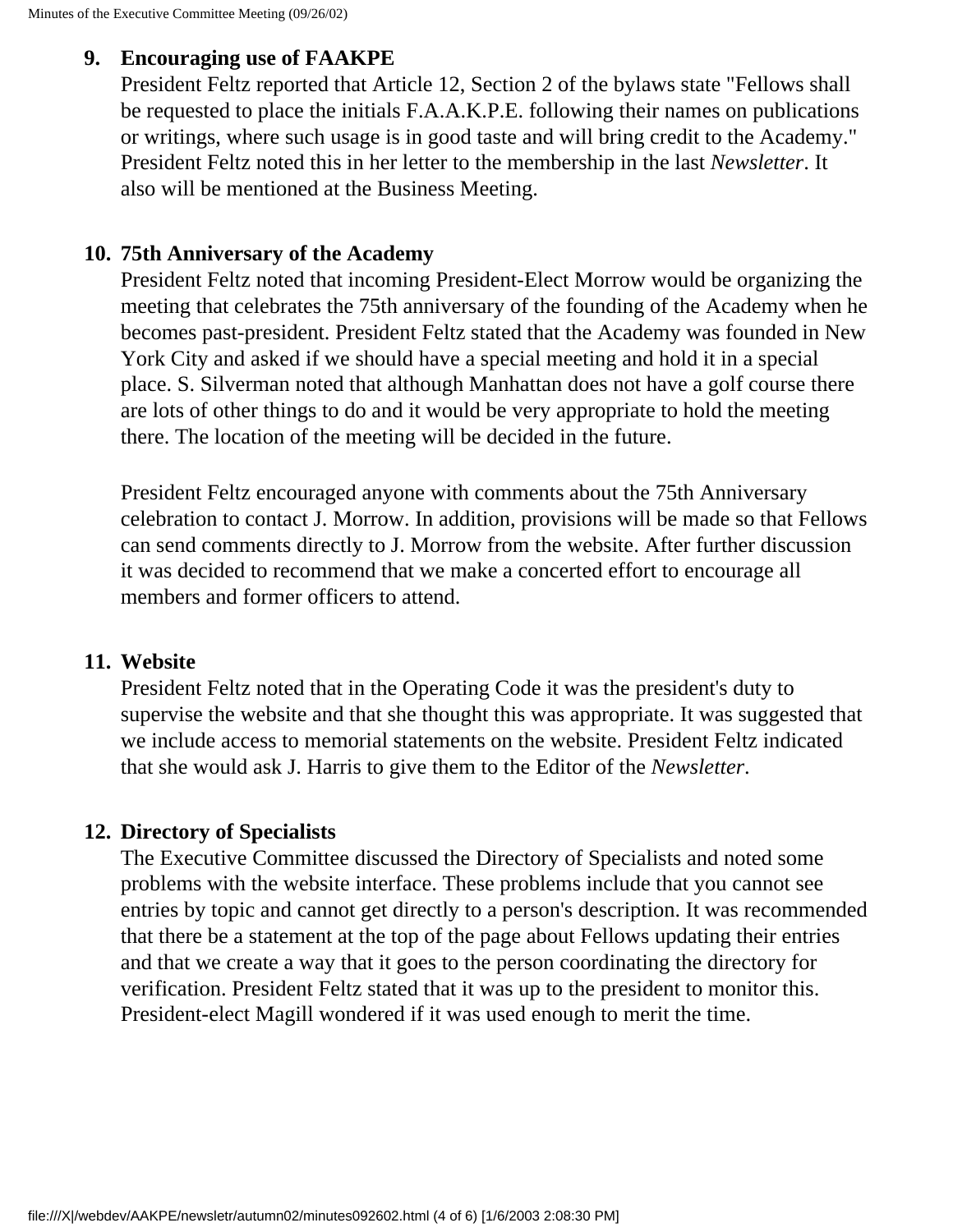#### **13. Newsletter**

President Feltz noted that M. Sherman, *Newsletter* Editor, submitted a report with a recommendation and it was to consider whether or not the Editor needed to be a Fellow. S. Silverman, D. Feltz and J. Martens discussed this in a recent e-mail and all felt it was important for the Editor to be a Fellow. President Feltz suggested having the Editor participate in part of the Executive Committee's conference calls to make it easier to do the job. After discussion it was decided to have a November 1st due date for submissions for the fall *Newsletter* (to be available on December 1st) and April 1st for the spring *Newsletter* (to be available May 1st). As discussion closed, President-elect Magill announced that M. Sherman agreed to be editor for three more issues.

#### **14. New Business**

It was noted that two elected Fellows could not attend the induction at the banquet because of personal or family medical issues that occurred just prior to the meeting and that this would create gaps in the Fellow numbers. After discussion, Presidentelect Magill moved and J. Dunn seconded that we permit B. Light Bredemeier and R. Vealey to be inducted next year and that we adjust the Fellow numbers accordingly and send new plaques to those whose numbers will change. The motion was unanimously approved.

J. Dunn noted that the visibility committee made a recommendation. After a short discussion of the recommendation Past-President Krahenbuhl moved and B. Berger seconded that we accept the committee recommendation ("A news release should be prepared on the election of each new member. The release would be sent to the individual's campus news bureau and, as appropriate, to a local paper. The release should include the name of the individual, university affiliation, statement about the person, and a template describing the Academy. If possible, we would also recommend that a list of newly elected members be sent to the *Chronicle of Higher Education* announcing our annual selections and their own institutions.") and add this to the Operating Code for the secretary-treasurer. The motion passed unanimously and S. Silverman indicated he would add it to the Operating Code.

President Feltz led a short discussion about the agenda for the business meeting on Saturday.

The Meeting was adjourned at 5:32 p.m. PDT

Respectfully submitted. Stephen Silverman Secretary-Treasurer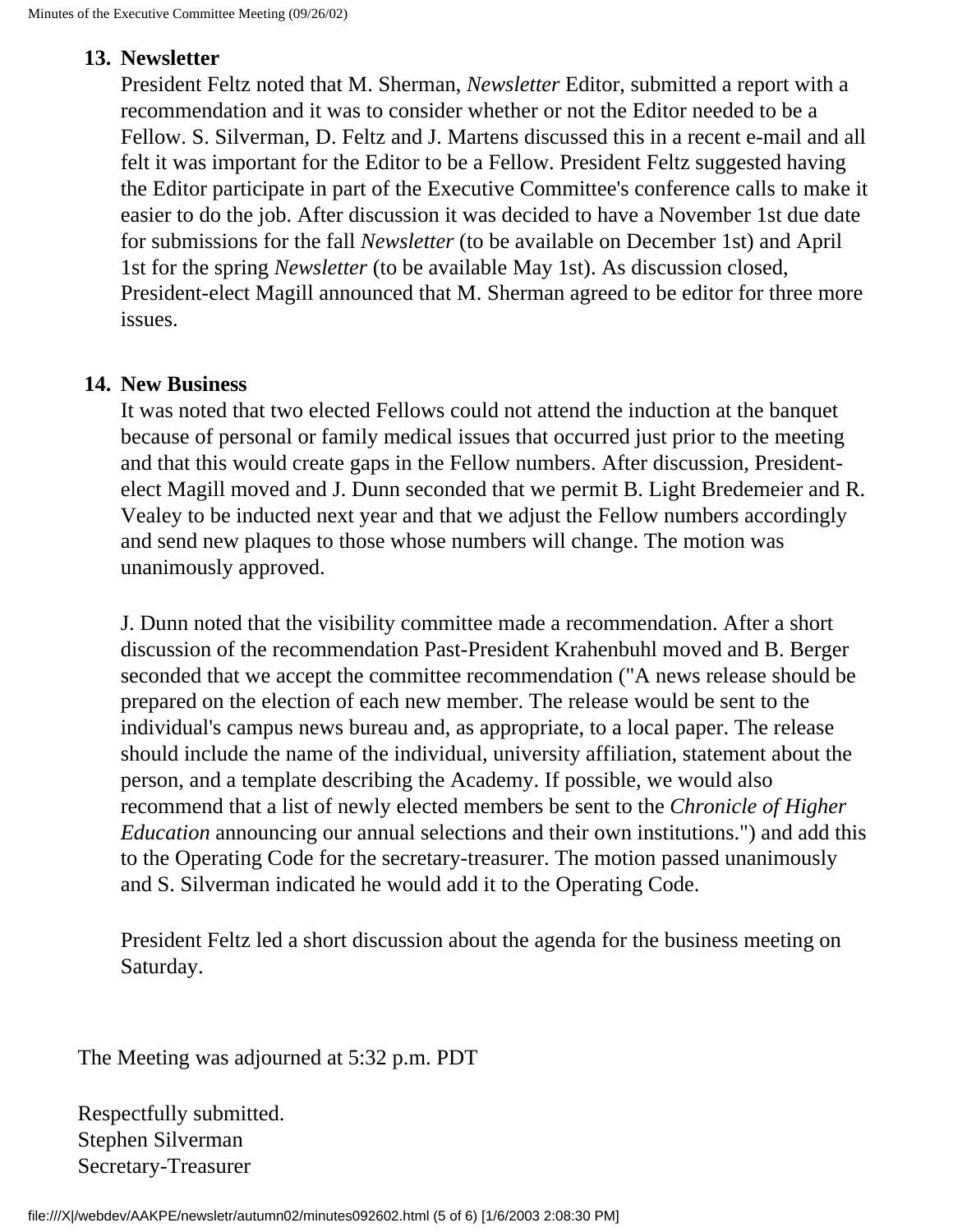## **NEWSLETTER Volume 23, No. 2, Autumn 2002**

[Table of Contents](#page-0-0)

## **AAKPE Business Meeting Minutes**

## **Saturday, September 28, 2002 Tucson, AZ**

<span id="page-23-0"></span>**American Academy of Kinesiology** and Physical Education

Attendance: 39 Active Fellows were present for all or part of the meeting.

#### **1. President D. Feltz called the meeting to order at 12:35 p. m. PDT**

#### **2. Approval of Minutes from the 2000 Annual Meeting**

G. Krahenbuhl moved and K. Cureton seconded approval of the minutes from the 2000 meeting which had been posted on the website. The motion was approved unanimously.

#### **3. Treasurer's Report**

S. Silverman reviewed the treasurer's report for September 1, 2001 - August 31, 2002 which had been previously distributed. S. Silverman indicated that there were some categories that were different from previous years because of refunds for the 2001 meeting and because of donations to the AAKPE and the September 11th Fund. Total income for the year was \$14,265. Total expenses were \$8,248 with a positive balance of \$6,017. There was \$17,818 in cash and bank accounts and \$74,743 in investments for total assets of \$92,560 and no liabilities. The average return on investment income for the period was -1.23%. M. Sherman moved and G. Krahenbuhl seconded that the treasurer's report be accepted. The motion was approved unanimously.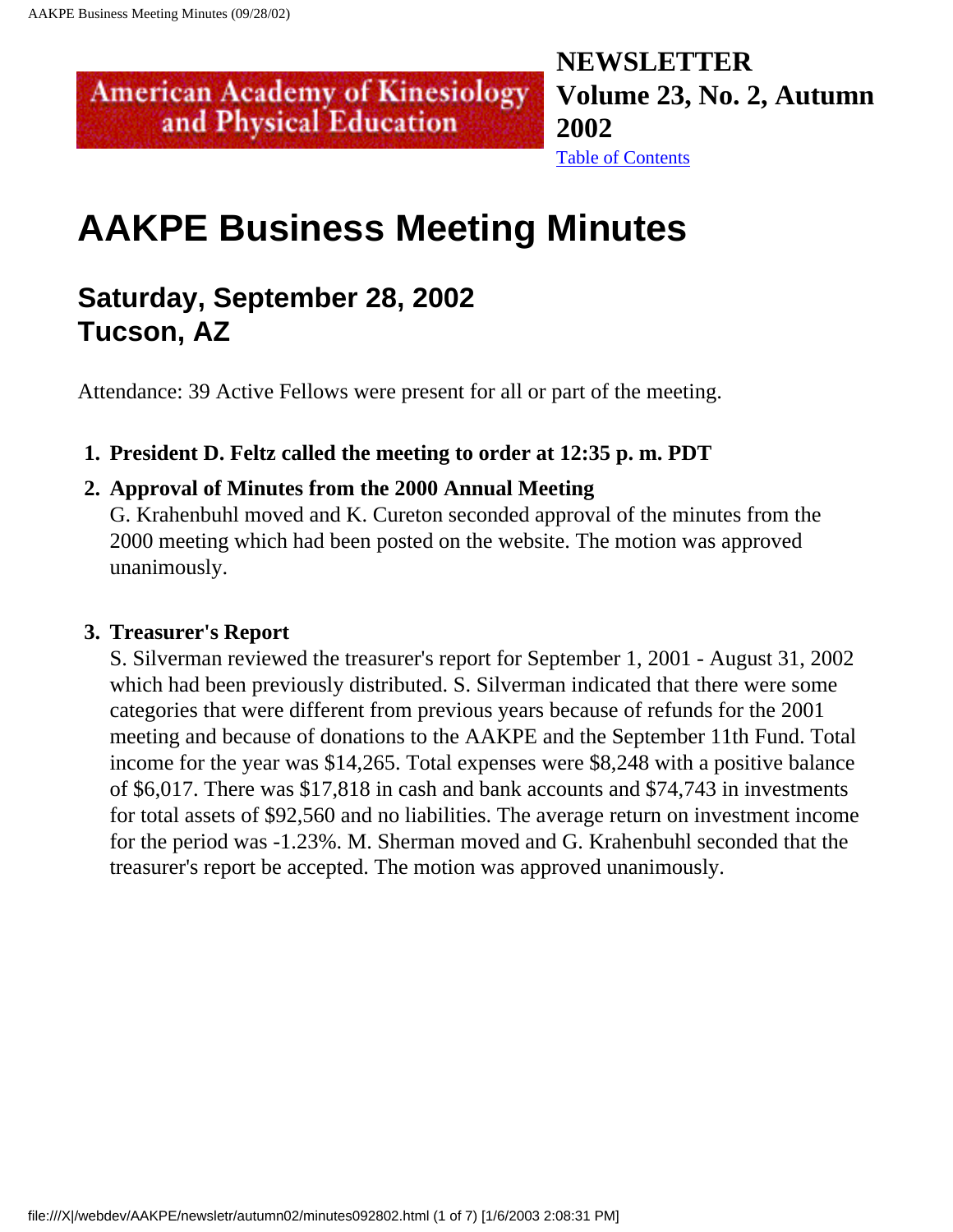#### **4. Executive Committee and Committee Reports**

President Feltz asked the membership if there were any questions on the previously distributed reports (President's [D. Feltz], President-Elect's [R. Magill], Secretary-Treasurer's [S. Silverman], Newsletter Editor's [M. Sherman], Standing Committee on Documents and Governance [prepared by S. Kretchmar], Standing Committee on Memorials [prepared by J. Harris], Standing Committee on Awards [prepared by M. O'Sullivan], Visibility Committee [prepared by J. Dunn], and the Business Office [prepared by K. Scott]). There were no questions. M. Sherman moved and J. Wilmore seconded that the reports be accepted. The motion was approved unanimously.

#### **5. Memorial Statements**

J. Harris, chair of the Standing Committee on Memorials, noted that we had four memorial statements. A memorial statement for Sinbou Abe (International Fellow) was prepared by Tetsuo Meshzuha and read by J. Harris. A memorial statement for Catherine Allen (Fellow # 157) was prepared by W. Spirduso and read by J. Harris. A memorial statement for Marion Brorer (Fellow # 144) was prepared and read by J. Clark. A memorial statement for William Heusner (Fellow # 210) was prepared by D. Feltz and read by J. Pivarnik. Each memorial statement was followed by a moment of silence.

#### **6. Bylaws Changes**

On behalf of the Standing Committee on Documents and Governance, S. Silverman presented changes to the bylaws that were sent to each Fellow by mail on June 7, 2002. On behalf of the committee S. Silverman moved the following changes (Strike out reflects deletion. **Bold print reflects new inclusion**):

Article II, Section 3. A **simple** majority of all votes cast for each individual candidate shall elect a Fellow, providing a quorum or more of all Active Fellows votes for the candidates.

Article VI, Section 3. All votes by Active Fellows for Officers and Executive Committee shall be cast by mail ballot which must be sent out not less than thirty (30) days prior to the annual meeting. If two (2) or more Active Fellows are voted upon for the same office, a majority shall signify election, provided a quorum of ballots is returned. Ballots must be returned to the Chairperson of the Committee on Nomination and Election of Officers not less than two (2) weeks before the annual meeting in order to be counted. In case there is not majority for an office, a second vote shall be taken at the annual meeting. **Any tie shall be resolved by a vote of the Executive Committee.** 

Article IX, Section 5. The Academy has eight (8) standing committees: (a) the Standing Committee on Membership, (b) the Standing Committee on Awards, (c) the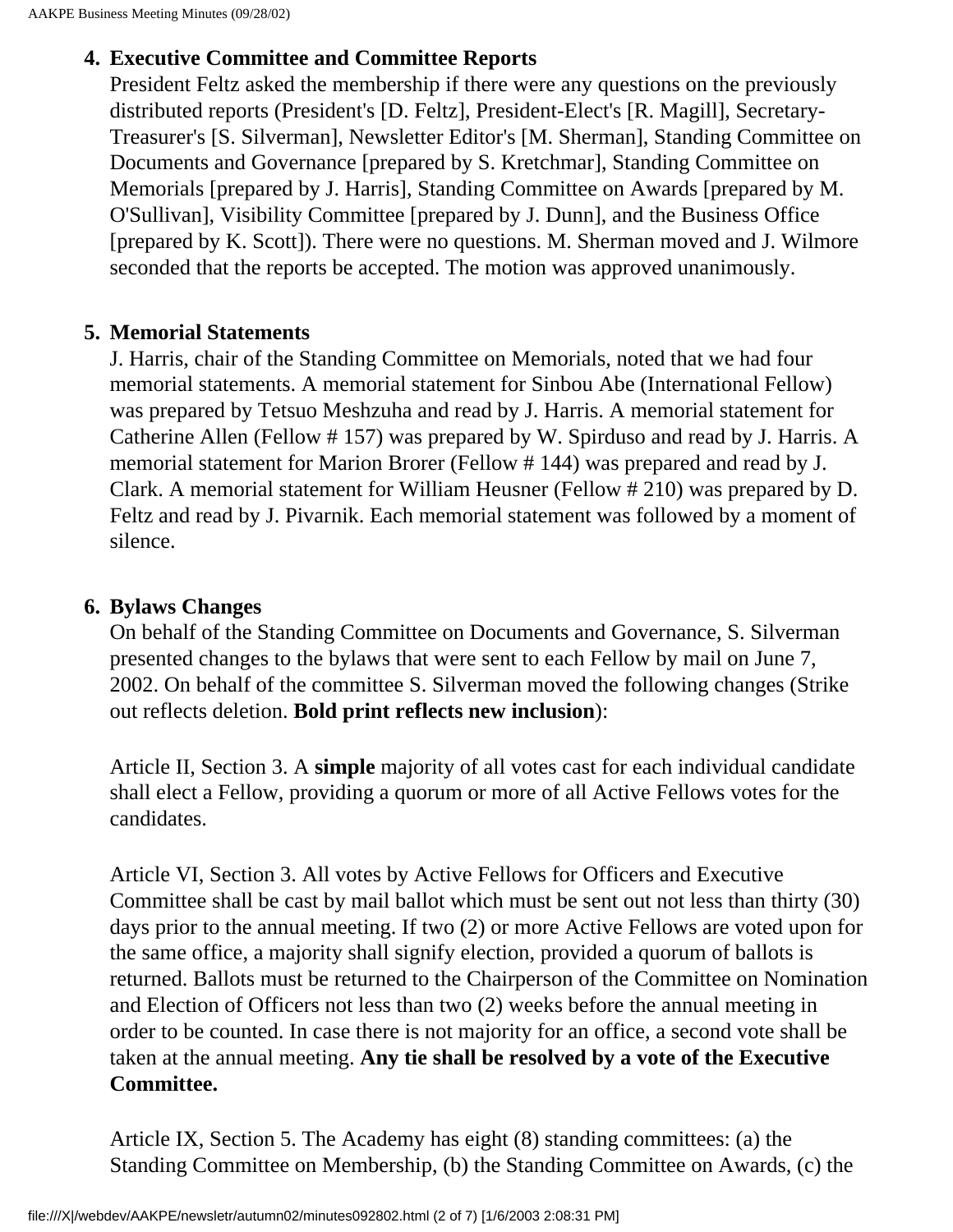standing Committee on Publications, (d) the Standing Committee on International Relations, (e) the Standing Committee on Documents of Governance, (f) the Standing Committee on Memorials, (g) the Standing Committee on Nomination and Election of Officers, and (h) the Standing Committee on Convention and Banquet Management. **The Academy has five (5) standing committees: (a) the Standing Committee on Membership, (b) the Standing Committee on Awards, (c) the Standing Committee on Documents of Governance, (d) the Standing Committee on Memorials, and (e) the Standing Committee on Nomination and Election of Officers.** 

Article XIII, Section 1. Proposed amendments to the Articles of Incorporation shall be discussed at the Annual Meeting after they have been mailed to the Active Fellows at least thirty (30) days in advance.

Section 2. The Articles of Incorporation may be amended only by mail vote, and as described in the preceding section. The voting shall be closed sixty (60) days after submission in written form to the Active Fellows. A majority affirmative vote of the ballots returned by the Active Fellows, provided a quorum (1/4 of the total number of active fellows) is obtained, is necessary for the passage of each proposed amendment.

**Section 1. Proposed amendments to the Articles of Incorporation shall be distributed to the Fellows in writing at least thirty (30) days in advance of annual meeting. This can be through direct mailing or by electronic means. Following discussion of proposed amendments, voting shall take place at the Annual Business Meeting. A majority of those voting is necessary for the passage of each proposed amendment. Those who are not attending the meeting can submit a signed proxy to any Fellow of the Academy who is attending the Annual Business Meeting. Those Fellows with proxy votes must notify the Academy Secretary/Treasurer at the start of the Annual Business Meeting.** 

BY - LAWS Section 1. The By-Laws may be amended by a two-thirds (2/3) affirmative vote of the Active Fellows present at the Annual Meeting, provided the proposed amendment shall have been submitted in writing by the Secretary-Treasurer to all Active Fellows at least thirty (30) days previous to the meeting, and further provided that a quorum votes on the amendment. Non-attending Active Fellows may register their votes by mail.

Section 2. The By-Laws also may be amended by mail vote, provided the proposed change shall have been discussed at an Annual Meeting, provided further that the mail vote shall close sixty (60) days after submission of the proposed amendment to the Active Fellows by the Secretary-Treasurer, and provided also that a majority affirmative vote of the Active Fellows casting ballots (representing at least a quorum)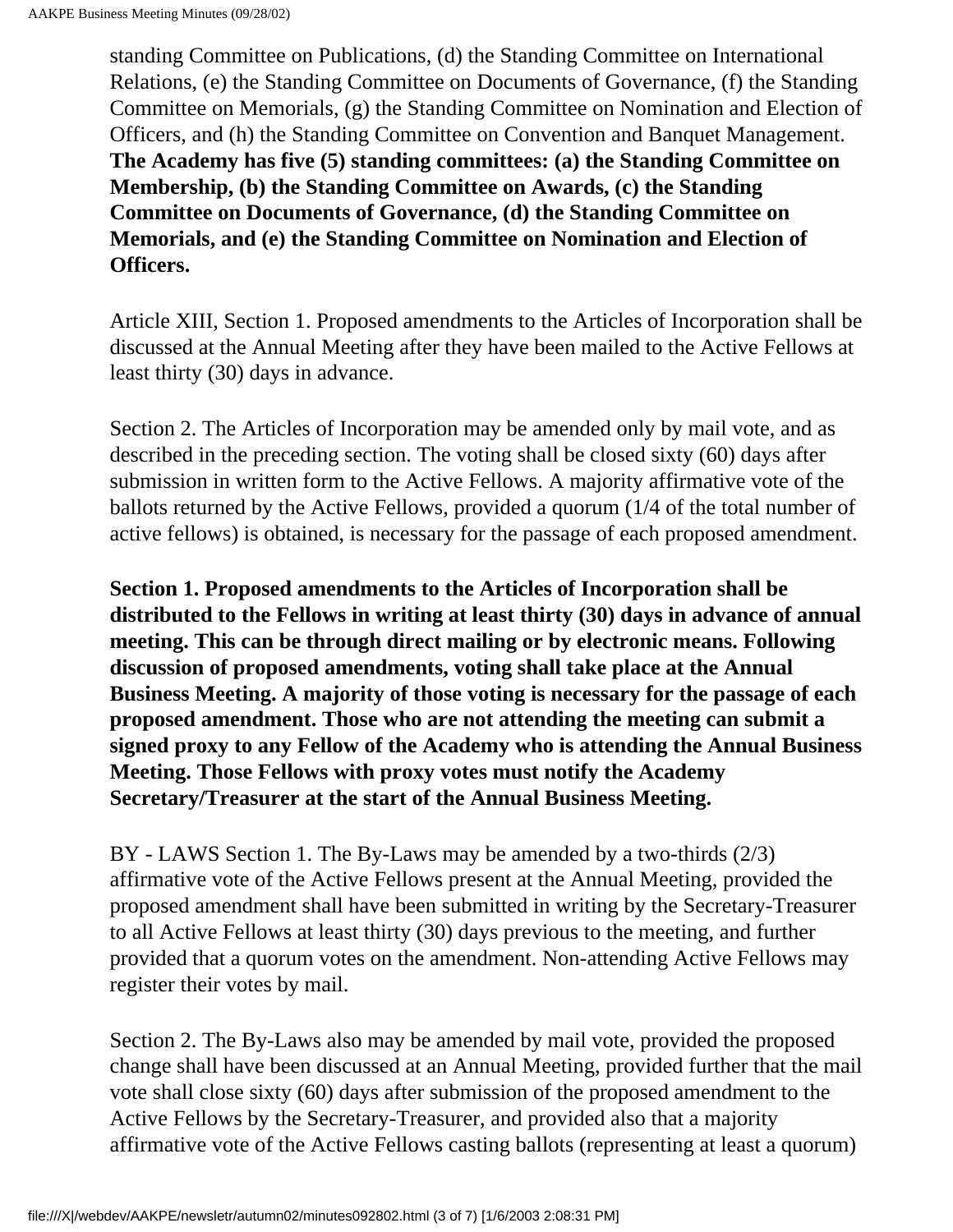shall be necessary to effect an amendment.

**Section 1. Proposed amendments to the By-Laws shall be distributed to the Fellows in writing at least thirty (30) days in advance of annual meeting. This can be through direct mailing or by electronic means. Following discussion of proposed amendments, voting shall take place at the Annual Business Meeting. A two-thirds (2/3) affirmative vote of those voting is necessary for the passage of each proposed amendment. Those who are not attending the meeting can submit a signed proxy to any Fellow of the Academy who is attending the Annual Meeting. Those Fellows with proxy votes must notify the Academy Secretary/Treasurer at the start of the Annual Business Meeting.** 

S. Silverman noted, as written in the justification that went to all members with the letter in June, that, if accepted, these changes would reflect how we currently do business or will permit greater flexibility and the use of electronic forms of communication with the membership. There were no questions. The motion to change the bylaws was unanimously approved.

#### **7. Doctoral Program Evaluation**

President Feltz introduced the topic and stated that Past-President Krahenbuhl would present an overview and recommendations from the Executive Committee about doctoral program evaluation. Past-President's Krahenbuhl's presentation focused on the following points. Background on the project included that there was a need expressed by the membership and their university administrators for doctoral program evaluation, initial pilot studies were completed in 2000, the membership authorized sending the instrument to all doctoral granting programs, and the first full attempt at data collection has been completed. Among the reasons for gathering comparative data are: it can be used for self-assessment to determine relative strengths and weaknesses, it provides benchmarks for determining current placement on the measures and changes over time, and departments would have authoritative data to use with deans and provosts. Past-President Krahenbuhl noted that these were all internal uses. He then went on the explain the results of the recent full attempt at data collection. Twenty-six of 59 doctoral programs participated. There was information on eight variables, but no overall ranking or programs. All participating institutions received their results with the scores for all institutions but only they were identified. The results of this survey are to be kept confidential and anonymous unless permission is given by the institution and a majority of AAKPE members vote to reveal the names.

Based on an extended discussion at the meeting on the previous Thursday, Past-President Krahenbuhl presented Executive Committee recommendations that the results should be made available to members of the Academy, but with restrictions on authorized uses of the data. These results would include eight figures with means and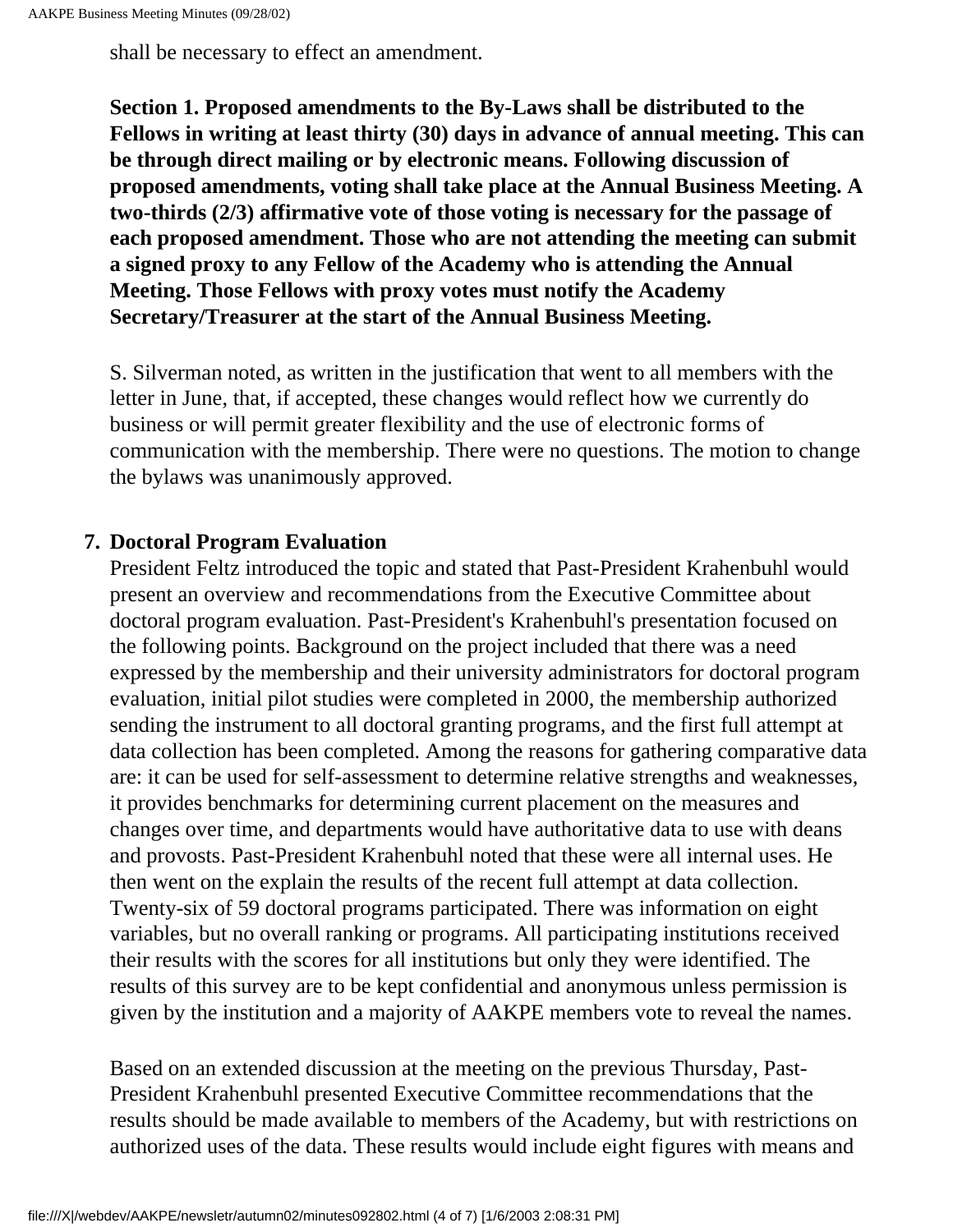error bars, institutional names where approval has been given, and a explanation of the eight variables. The authorized use would be for internal use to the home institution, such as self-studies and program reviews. Unauthorized uses would be those external to the home institution and AAKPE member, such as listings in catalogues, brochures, or promotional literature or listing it in presentations and publications, or any other use not explicitly authorized. It would be the responsibility of Academy members to control the data and ensure it is used only for authorized purposes. The unauthorized use of the data would be considered a breach of professional ethics.

At the conclusion of Past-President Krahenbuhl's presentation President Feltz thanked him and asked for questions. An extended discussion took place that first focused on the balance between the need to honor commitments to those who participated and the need for public rankings to use with deans and provosts. A number of Fellows noted that it would be hard to control what others do with the rankings if the material were shared with others. There was a thread of this discussion that focused on a publication in Quest, but some felt that would be difficult because of how the data were collected and the commitments to institutions. President Feltz noted that in the next round of doctoral program evaluation it should be made clear that agreeing to participate means agreement to have the information made public. There was then some discussion of whether other indicators should be included, particularly given the focus of the current meeting. K. Newell stated that we needed one score to be able to use the information and that those using the information will look silly without a single ranking.

There was then discussion about the current scores and that they are based on four years of data. M. Sherman suggested using the information for a validation paper, but others thought that would be difficult. J. Thomas said that we should encourage the National Research Council (NRC) to include us and that it would be good for the field. J. Dunn stated he felt we could have both and K. Newell strongly supported this, noting that institutions could then use each ranking however they wanted and, in his opinion, there are some problems with the NRC indicators and that weighting should be used for a final ranking. J. Morrow noted his support for NRC rankings and that any formula, particularly one that required weighting, would never get passed by the membership.

The discussion then focused on possible differences between NRC and the AAKPE survey and many again emphasized the need for a single ranking. Past-President Krahenbuhl then summarized that he thought the discussion suggested three motions: (a) direct the president, assisted by those who had worked on connections to the NRC in the past, to contact the NRC and work for inclusion; (b) create a presidential committee to create a single score and a five year review cycle; and (c) take steps to make available to members what data have been collected.

J. Clark moved and M. Sherman seconded that the membership directs the incoming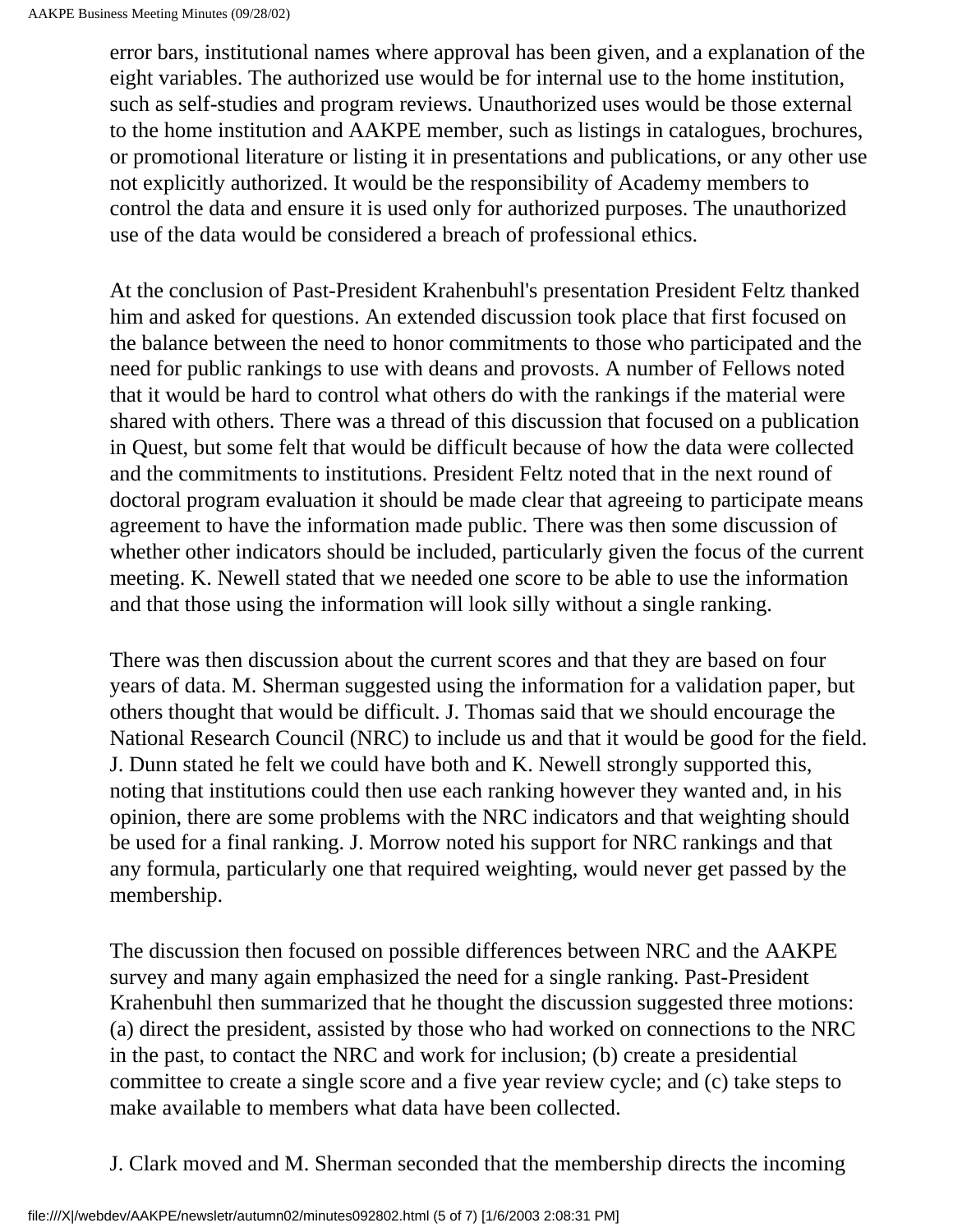president to immediately initiate contact with the NRC to include kinesiology as a field in their next review. Discussion followed and focused on how to lobby the NRC and on what variables would be used. J. Wilmore called the question. After S. Silverman reread the motion it was approved unanimously.

G. Krahenbuhl moved and J. Wilmore seconded that a presidential committee be created, that they use existing data to repeat a study with the goal of obtaining a single ranking with possible new variables, and that the membership suggests formation of a standing committee on doctoral program evaluation. The vote immediately followed and was unanimous with one abstention. A. Jackson asked about support for this committee and President Feltz explained that she received limited support when she was chair of the committee conducting the survey.

G. Krahenbuhl moved and M. Sherman seconded that the current doctoral program evaluation results be made available for unrestricted use with institutions identified after they agree and with the approval of the AAKPE membership. After a short discussion T. Scanlan called for the question. The motion was unanimously approved.

J. Wilmore thanked D. Feltz and her committee for their work and the membership acknowledged their thanks with applause. President-Elect Magill noted that many of the questions about process were from new Fellows and suggested the AAKPE create an historical account. B. Urlich noted agreement with this suggestion.

#### **8. 2003 Annual Meeting**

President Feltz informed the membership that the 2003 annual meeting would be held September 11th - September 14th at Callaway Gardens in Pine Mountain, GA. This will be the first meeting planned by a past president and D. Feltz announced that the theme would be Obesity and Physical Activity.

It was noted by President Feltz that the 75th Anniversary of the Academy would be in 2005 and that the AAKPE was founded in 1930.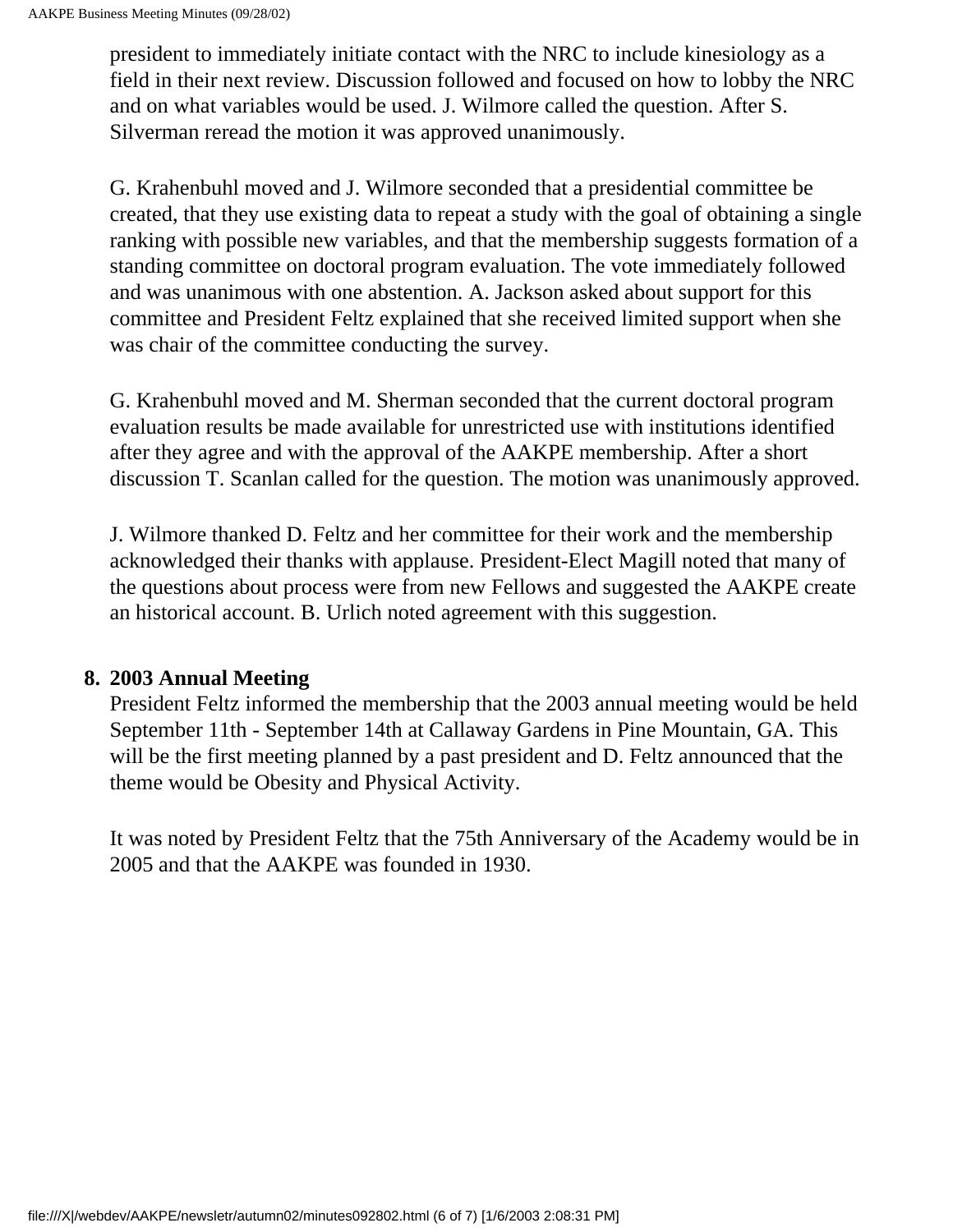#### **9. New Business**

President Feltz thanked Human Kinetics and Kim Scott for all their work for the AAKPE throughout the year and for handling the logistics of the conference.

Secretary-Treasurer S. Silverman, on behalf of the Executive Committee, presented the following motion: "In recognition of his leadership and exceptional service over the past three years, the Fellows of the American Academy of Kinesiology and Physical Education extend their sincere thanks to Gary Krahenbuhl." The written rationale for the motion was: "Gary has served the AAKPE in ways that few other presidents have. While president-elect, he became acting president and organized and completed the year's work. He continued to perform the duties of president the following year. In essence he served as president for two years; something only Clark W. Hetherington, R. Tait McKenzie, and Mabel Lee have done previously. In making a decision about whether to have the 2001 meeting, Gary solicited input from Fellows, informed us about the discussion, and made sure AAKPE business carried forward. He has served in extraordinary ways and has done so with a positive spirit and with the best interests of the AAKPE at all times." The motion was approved unanimously and the membership thanked Past-President Krahenbuhl with a heartfelt standing ovation.

The Meeting was adjourned at 2:16 p.m. PDT

Respectfully submitted. Stephen Silverman Secretary-Treasurer

**Contact AAKPE c/o Human Kinetics: P.O. Box 5076, Champaign, IL 61820-2200, U.S.A., phone (800) 747-4457 or (217) 351-5076, fax (217) 351-2674, or email: [humank@hkusa.com](mailto:humank@hkusa.com)**

> Back to [AAKPE Home Page](file:///X|/webdev/AAKPE/index.html) Comments to: [webmaster@hkusa.com](mailto:webmaster@hkusa.com)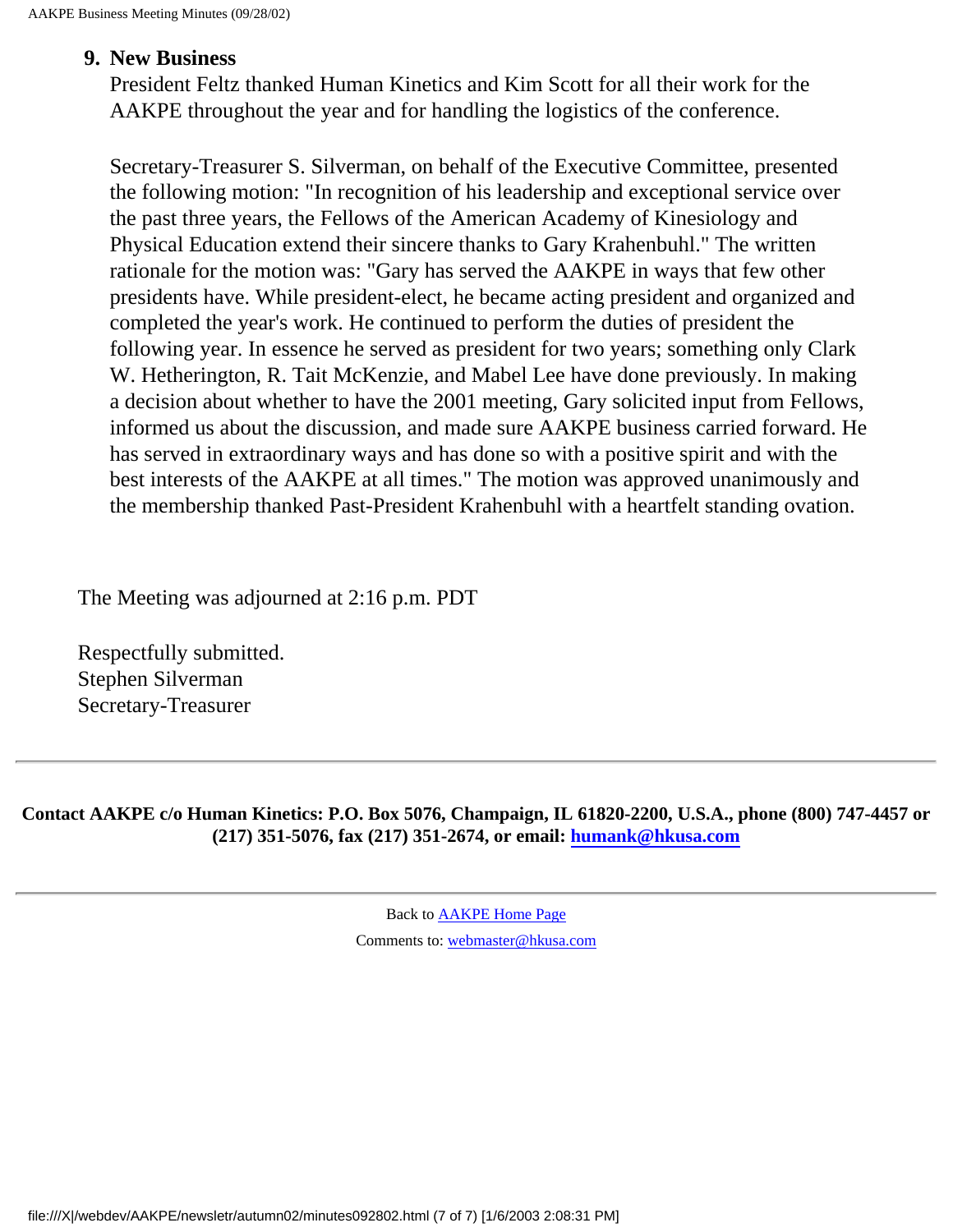### <span id="page-30-0"></span>**NEWSLETTER American Academy of Kinesiology Volume 23, No. 2, Autumn 2002**

#### [Table of Contents](#page-0-0)

## **Minutes Executive Committee Meeting**

### **Saturday, September 28, 2002 Tucson, AZ**

and Physical Education

Present: B. Berger, D. Brooks, J. Dunn, D. Feltz, G. Kranebuhl, R. Magill, J. Morrow, K. Scott, S. Silverman. Absent: J. Martens Guest: M. Weiss

- **1. President R. Magill called the meeting to order at 3:50 p.m. PDT**
- **2. President Magill welcomed new members to the Board: D. Brooks, J. Morrow, and J. Dunn**

#### **3. 3. AAKPE & the Research Consortium of HHHPERD**

President Magill introduced Dr. Maureen Weiss and explained that she, as President of the Research Consortium, had been invited to meet with the Board to review the issue of the relationship between the Research Consortium of AAHPERD and the Academy.

Dr. Weiss provided historic information on the relationships between AAKPE and AAHPERD. This included holding the annual Academy meeting prior to, but at the same location, as the annual AAHPERD meeting. In 1994, the Academy held its first meeting at a date and location separate from AAHPERD.

Dr. Weiss explained that the decision to separate from AAHPERD was reviewed and discussed extensively by Academy members. A vote of the membership in 1994 supported the separation. A handout developed in 1994 by Don Frank, then President of the AAKPE, was provided for background information.

Given the 1994 decision, some within the RC, who have dual membership with AAKPE, have thought that the decision to be separate, while understood and valued,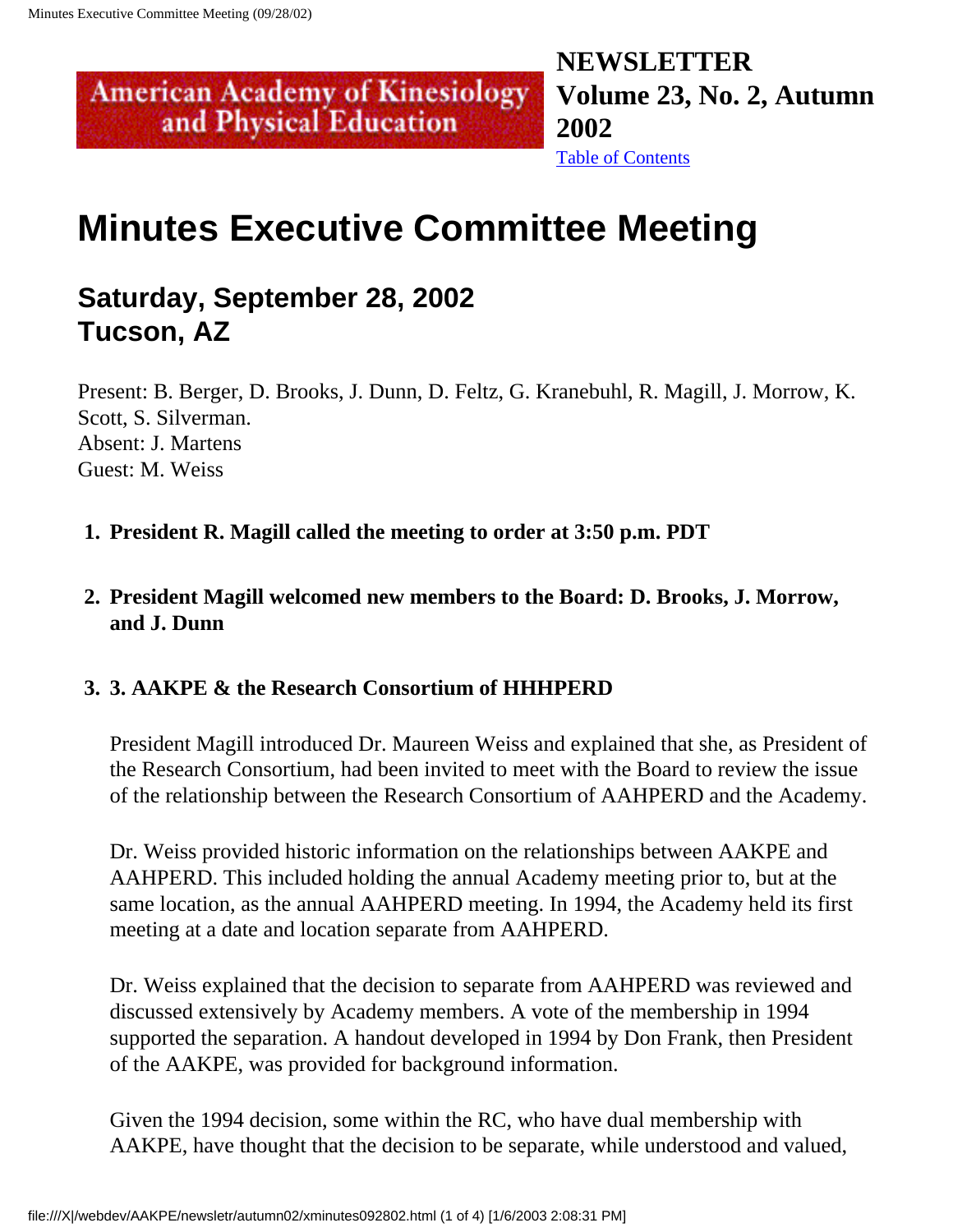may need to be reviewed to see if the "distance" between the groups may be too great. Dr. Weiss offered the following observations:

- The Research Consortium has active participation from AAKPE members. Weiss, Dunn, Silverman, Freedson and Thomas, among others, have all served as President of the RC.
- Many of the distinguished lectures, sponsored by AAHPERD, have been presented by Academy members
- All of the RC's standing committees have prominent representation from AAKPE members.
- Dr. Weiss suggested that the Academy might want to review again it's earlier decision to not co-sponsor the McKenzie Lecture.
- Dr. Weiss would like to invite the Academy President to a future meeting of the RC Executive Committee

President Magill thanked Dr. Weiss for her report and suggested this is an item Board Members could introduce later for further review and discussion.

#### **4. Newsletter**

President Magill informed the Board that Mike Sherman has agreed to continue to serve, for three more issues, as Editor of the newsletter. The deadline to submit information for the fall issue is November 1 with a publication date of December 1.

#### **5. Officer Nominations**

President Magill reminded the Board that we would need to elect a President-Elect and a Member-at-Large. Board Members discussed several possibilities with the understanding that President Magill will be appointing a nominating committee in the near future.

#### 1. **By-Laws and Operating Codes**

Steve Silverman volunteered to insure that the by-laws and operating codes posted on the web represented the latest changes. Dr. Silverman also reminded the Board that proposed changes in by-laws must be sent to the members 30 days in advance, i.e. 30 days prior to the annual meeting. President Magill asked for clarification on several sections in Article VI. These were reviewed and necessary clarifications were provided with the understanding that further changes in selected sections of Article VI were not necessary at this time. The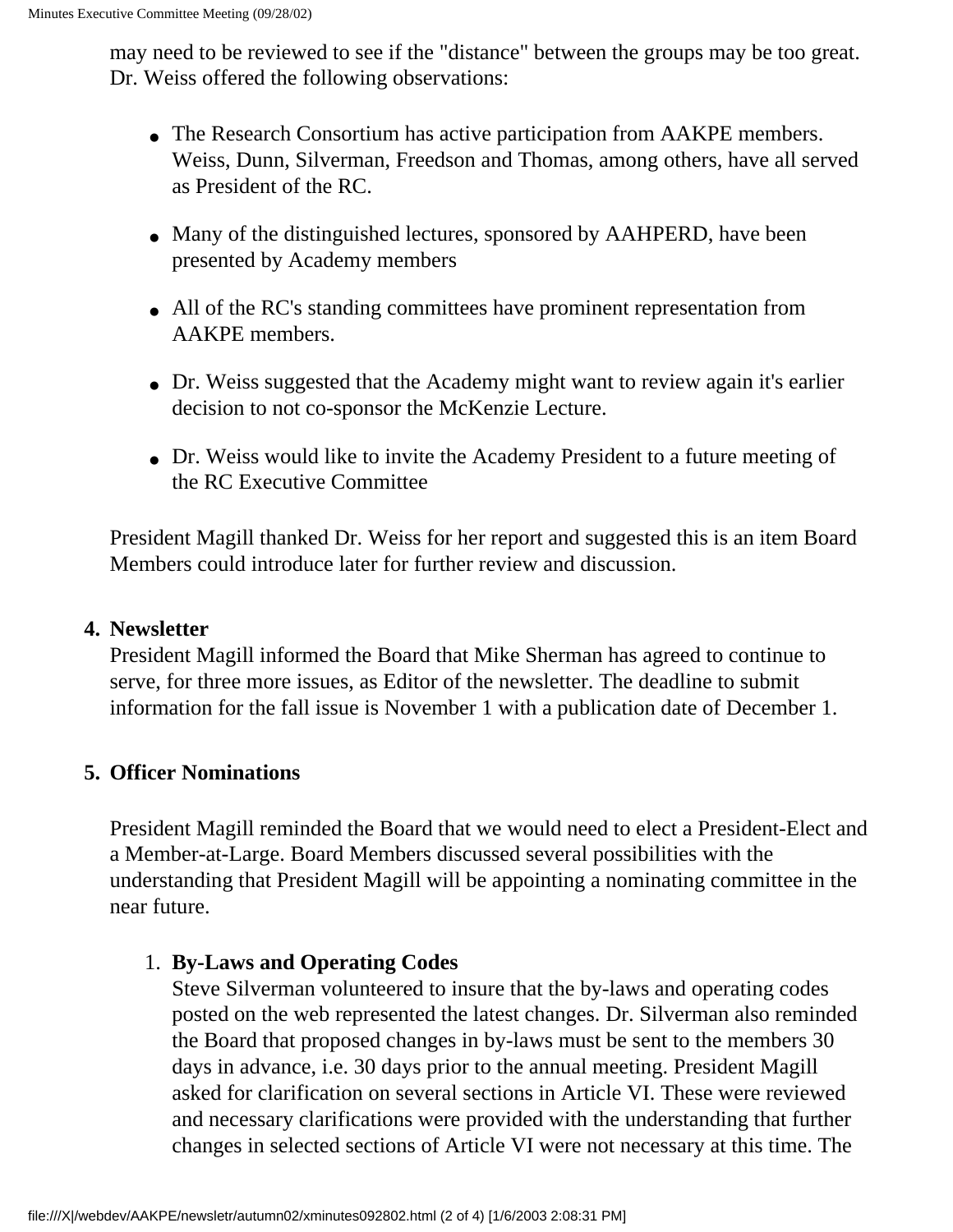Nominating Committee will be asked to insure that all nominees for office meet the prescribed number of years of active membership with the understanding that the Committee is to use its best professional judgement in assessing individual cases.

#### 2. **Non-dues Paying Active Fellows**

President Magill asked what we should do with a member who does not want to pay dues and does not want to be contacted. Dr. Feltz volunteered to draft a statement for the membership committee to consider. She will forward this statement to President Magill, who in turn will submit to Catherine Ennis, Chair of the Membership Committee for committee review.

#### 3. **Quest**

Dr. Dunn reviewed with the Board that *Quest* is published by Human Kinetics, but that the copyright is held by the National Association for Physical Education in Higher Education (NAPEHE). Dr. Dunn added that the Academy is responsible for one issue a year for purposes of publishing the Academy Papers. Last year, the Academy was unable to meet its responsibility due to the cancellation of the Conference. The Academy Issue is entirely the responsibility of the Academy; normally this responsibility is given to the annual conference organizer (program committee chair).

The Board requested that the production date for the *Quest* issue needed to be communicated to the conference organizer. Kim Scott indicated she would clarify the dates and other issues, e.g. number of pages, with Margery Kane from Human Kinetics and follow-up with Dan Landers.

#### 4. **Committee Assignments**

President Magill informed the Board of his thoughts regarding committee assignments. As of the Tucson meeting, the following had been approached and agreed to serve as committee chairs: Awards, Gil Reeve; and Membership, Catherine Ennis. Other potential assignments were reviewed and discussed. President Magill indicated that he intended to appoint three Presidential Committees including Doctoral Program Evaluation Committee; Lynn Vendien International Lecture Committee; and a Social Policy Issues Committee. President Magill indicated that he would ask Bob Singer to chair the Vendien committee. Further discussion followed on the rationale and need for the other committees.

#### 5. **Tucson Review**

The Board was unanimous in their assessment of the outcomes of the annual meeting. Attendance, site and program were all given favorable reviews. A consensus motion was passed to ask each Board member to send an individual note to Dan Landers acknowledging and thanking him for an outstanding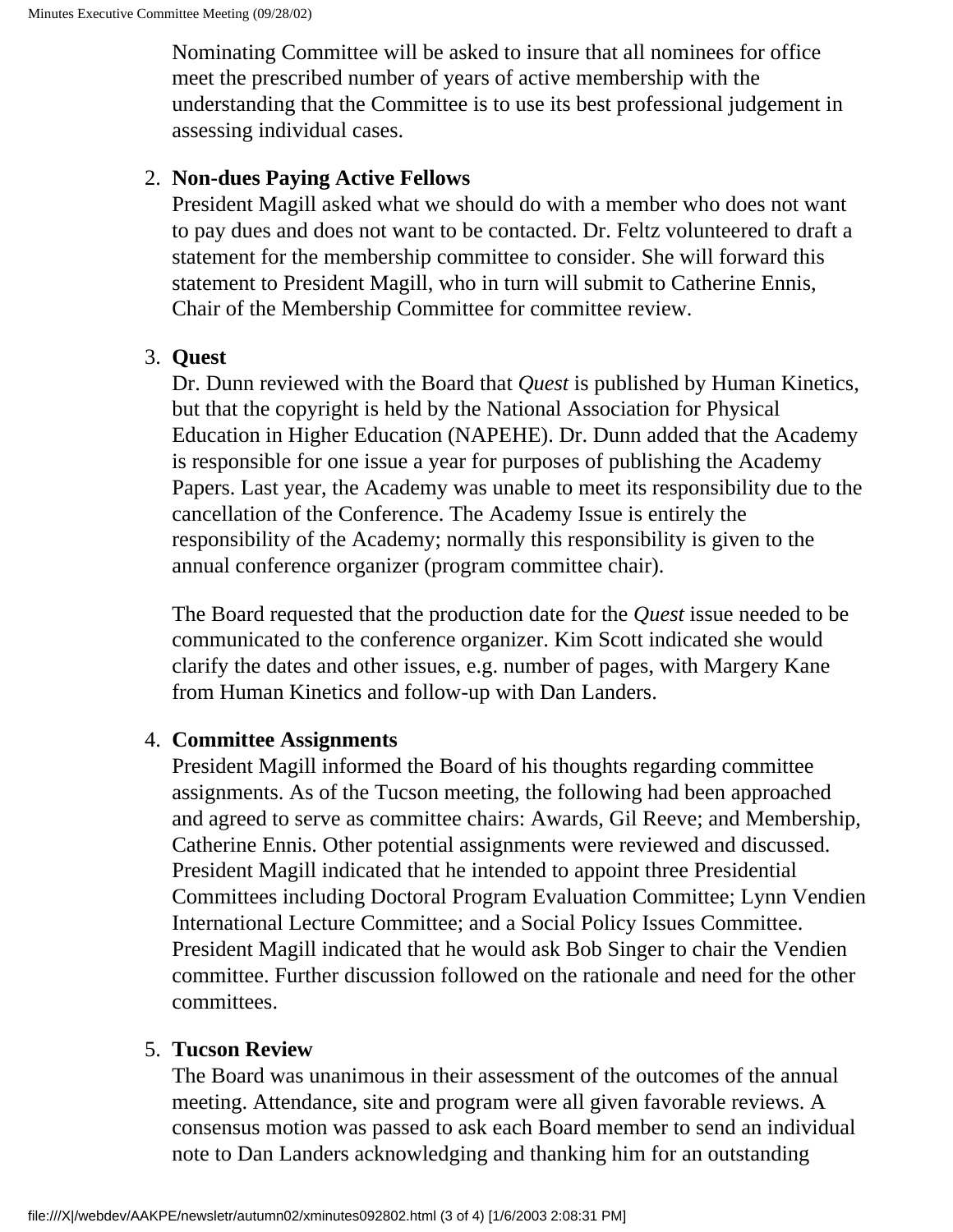program. The board extended its thanks to Kim Scott and Human Kinetics for continuing support and assistance.

President Magill asked for input on the issue of invocation as part of the annual banquet and the use of a toastmaster. Should we continue to have an invocation and, if so, how can this be done in a manner that is inclusive of the beliefs and non-beliefs of others? Board members were in agreement that the banquet needed to be conducted with class and style and with the focus on the induction of new members.

#### 6. **Other**

Jim Morrow, President-Elect, indicated that he was considering a focus on the teaching of physical activity in institutions of higher education as the theme for the anniversary meeting (75 years).

Dr. Morrow also questioned the precision of the correct year to celebrate the Academy's anniversary.

President Magill asked the Board whether the conference-call format for Board meetings should continue. The response was favorable. Dr. Magill indicated that he will work with Kim to arrange conference calls in early December and May.

The site for the 2004 meeting was reviewed briefly. Suggestions included San Diego and the Northeast. This item will continue to be reviewed and included in future conference calls.

The meeting was adjourned at 4:52 p.m. PDT

Respectfully submitted,

John M. Dunn Secretary-Treasurer

**Contact AAKPE c/o Human Kinetics: P.O. Box 5076, Champaign, IL 61820-2200, U.S.A., phone (800) 747-4457 or (217) 351-5076, fax (217) 351-2674, or email: [humank@hkusa.com](mailto:humank@hkusa.com)**

Back to [AAKPE Home Page](file:///X|/webdev/AAKPE/index.html)

Comments to: [webmaster@hkusa.com](mailto:webmaster@hkusa.com)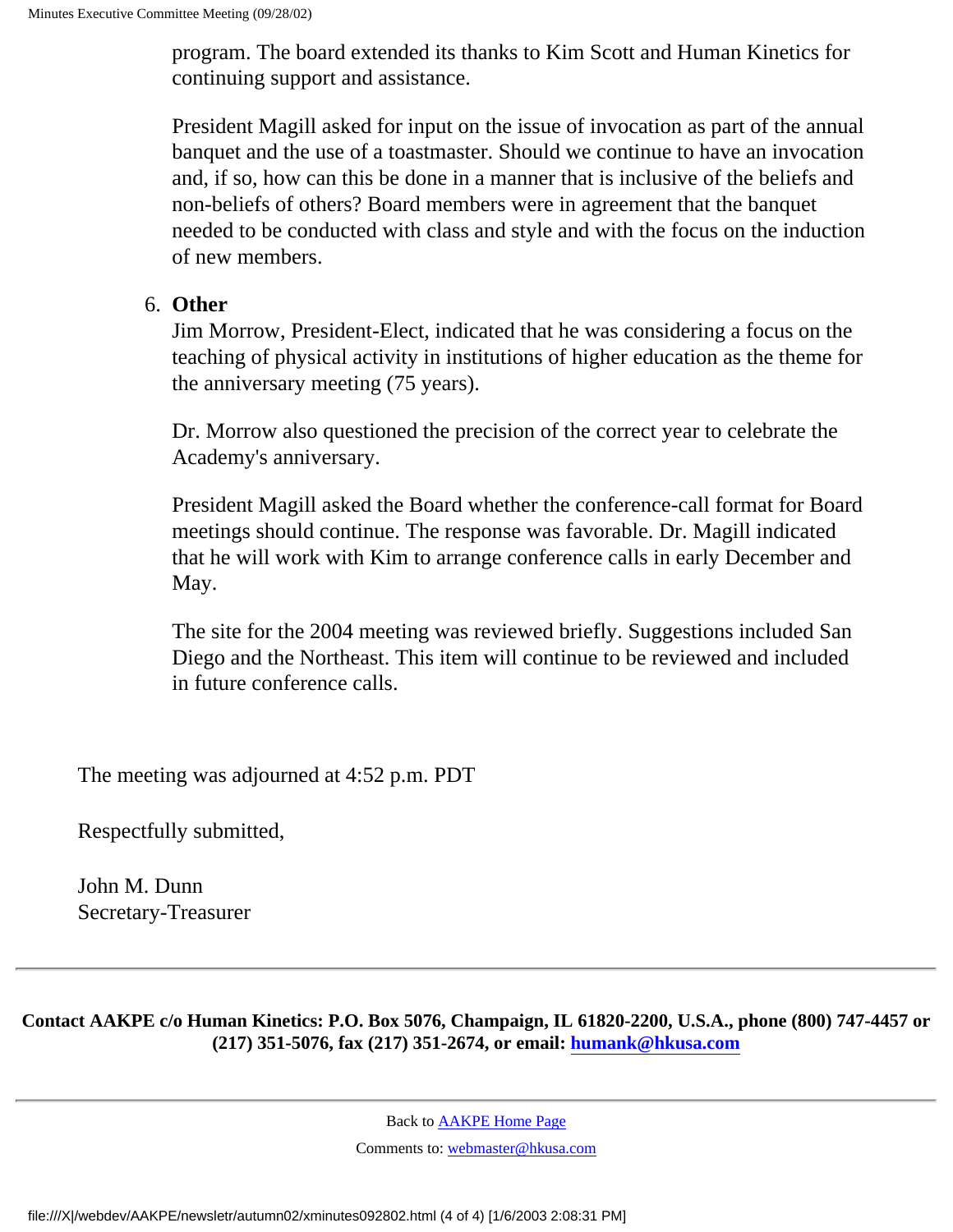#### <span id="page-34-0"></span>**NEWSLETTER American Academy of Kinesiology Volume 23, No. 2, Autumn**  and Physical Education **2002** [Table of Contents](#page-0-0)

## **Committee Appointments for 2002-03**

\_\_\_\_\_\_\_\_\_\_\_\_\_\_\_\_\_\_\_\_\_\_\_\_\_\_\_\_\_\_\_\_\_

## **Documents of Governance Committee**

Gary Krahenbuhl - Chair Steve Silverman (2004) Roberta Rikli (2005)

## **Historian**

Scott Kretchmar

### **Membership Committee**

Cathy Ennis (2003) - Chair John Ivy (2003) Karen French (2003) Mark Fischman (2004) Bruce Gladden (2004) Jean Williams (2004) David Gallahue (2005) Penny McCullagh (2005) Margaret Duncan (2005)

## **Newsletter Editor**

Mike Sherman (continues for at least 3 issues)

## **Nominations Committee**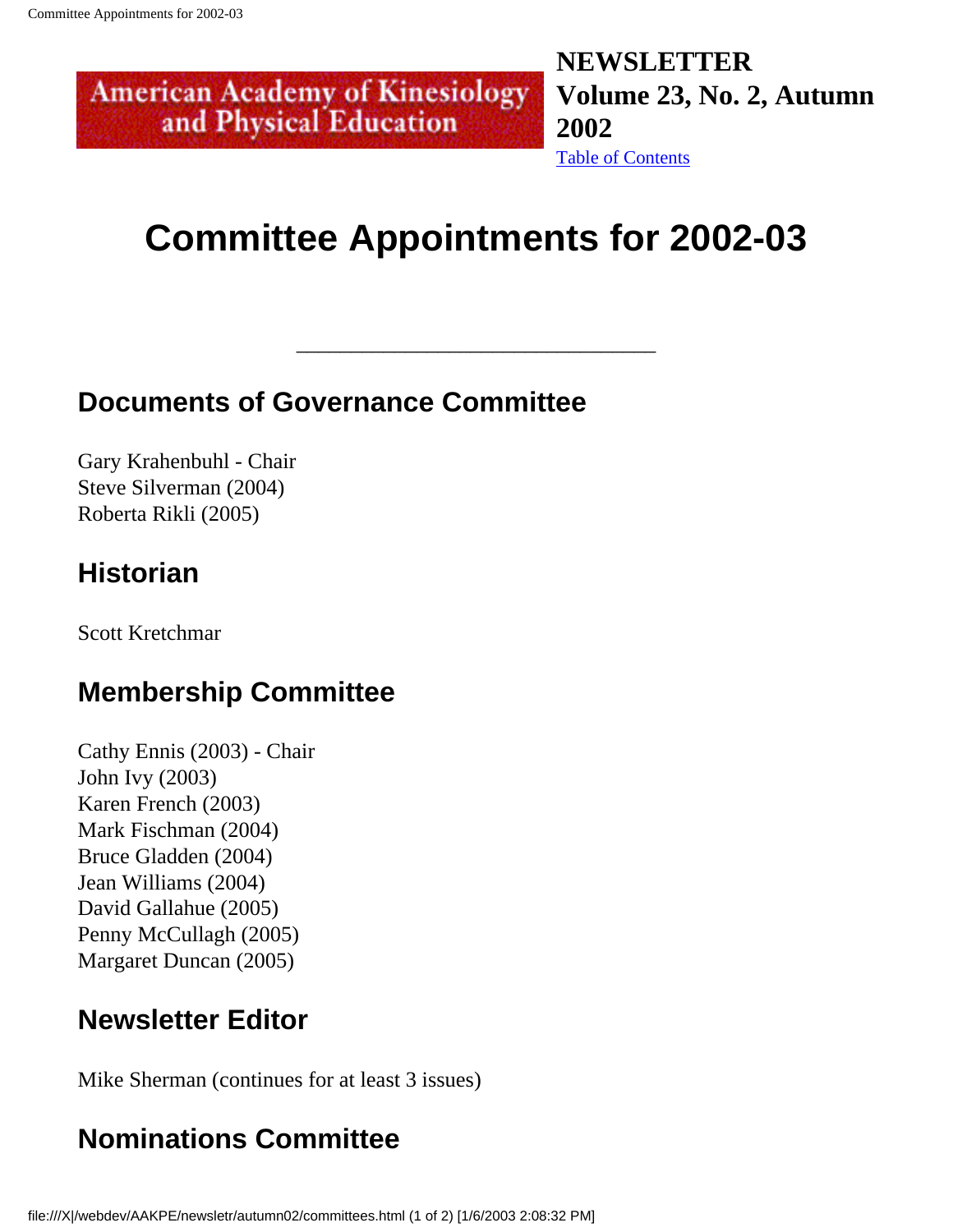Pres-elect James Morrow (2003) - Chair Bonnie Berger (2003) Hal Morris (2003) David Perrin (2004) Jim Pivarnik (2004)

### **Memorials Committee**

Waneen Spirduso (2003) - Chair Don Franks (2004) John Shea (2005)

### **Awards Committee**

Gil Reeve (2003) - Chair Rachel Yeater (2003) Gary Kamen (2004) Claudine Sherrill (2004) Jessie Jones (2005) Charles Corbin (2005)

Contact AAKPE c/o Human Kinetics: P.O. Box 5076, Champaign, IL 61820-2200, U.S.A., phone (800) 747-4457 or (217) 351-5076, fax (217) 351-2674, or email: [humank@hkusa.com](mailto:humank@hkusa.com) Back to [AAKPE Home Page](file:///X|/webdev/AAKPE/index.html) | Comments to: [webmaster@hkusa.com](mailto:webmaster@hkusa.com)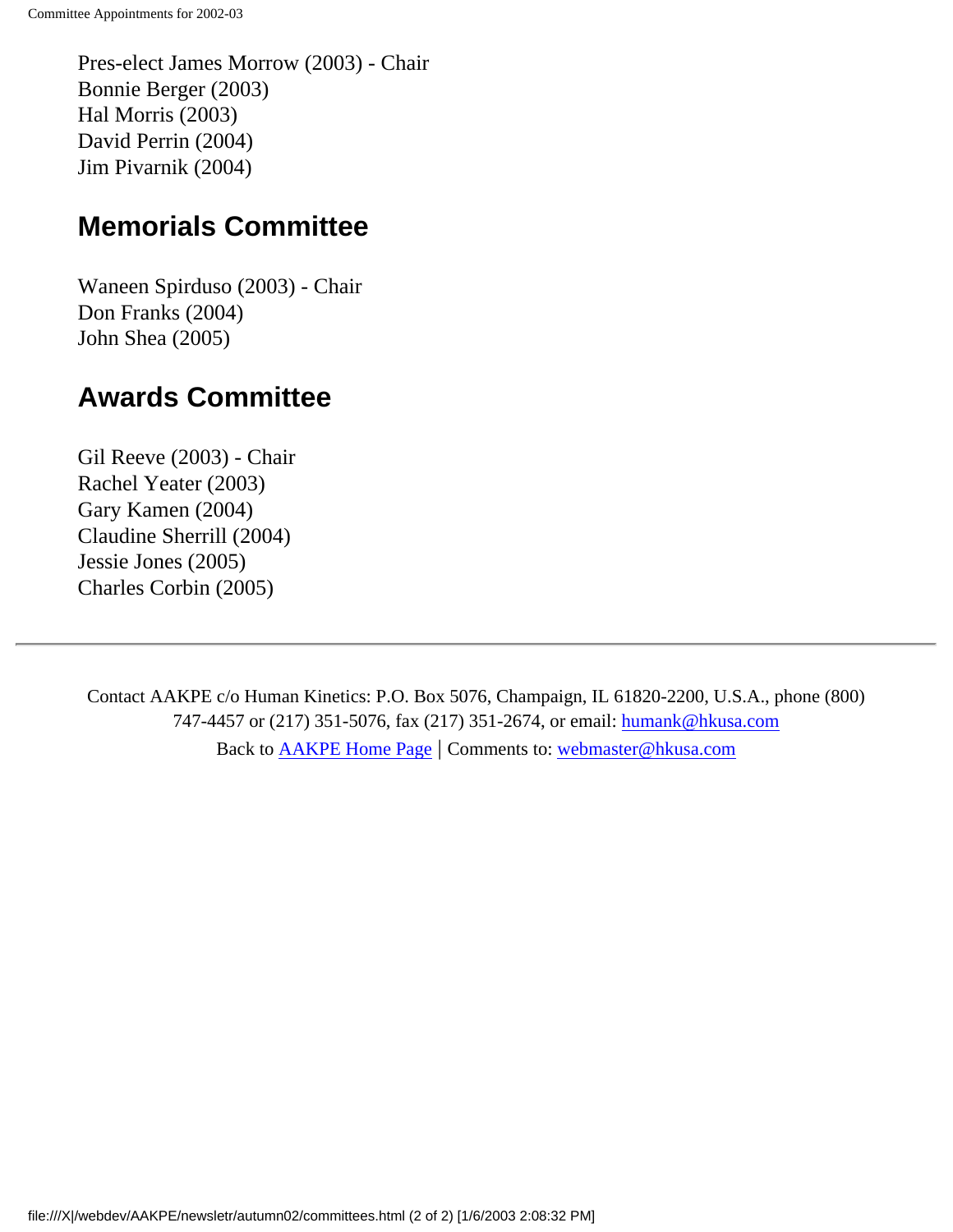**NEWSLETTER Volume 23, No. 2, Autumn 2002** [Table of Contents](#page-0-0)

## **AAKPE Presidential Committees (2002 - 2003)**

\_\_\_\_\_\_\_\_\_\_\_\_\_\_\_\_\_\_\_\_\_\_\_\_\_\_\_\_\_\_\_\_\_

### **Doctoral Program Review Committee**

<span id="page-36-0"></span>**American Academy of Kinesiology** and Physical Education

Jerry Thomas - Chair Scott Kretchmar Kirk Cureton Gil Reeve

## **Lynn Vendien International Lecture Committee**

Robert Singer - Chair Glyn Roberts Mary O'Sullivan

Contact AAKPE c/o Human Kinetics: P.O. Box 5076, Champaign, IL 61820-2200, U.S.A., phone (800) 747-4457 or (217) 351-5076, fax (217) 351-2674, or email: [humank@hkusa.com](mailto:humank@hkusa.com) Back to [AAKPE Home Page](file:///X|/webdev/AAKPE/index.html) | Comments to: [webmaster@hkusa.com](mailto:webmaster@hkusa.com)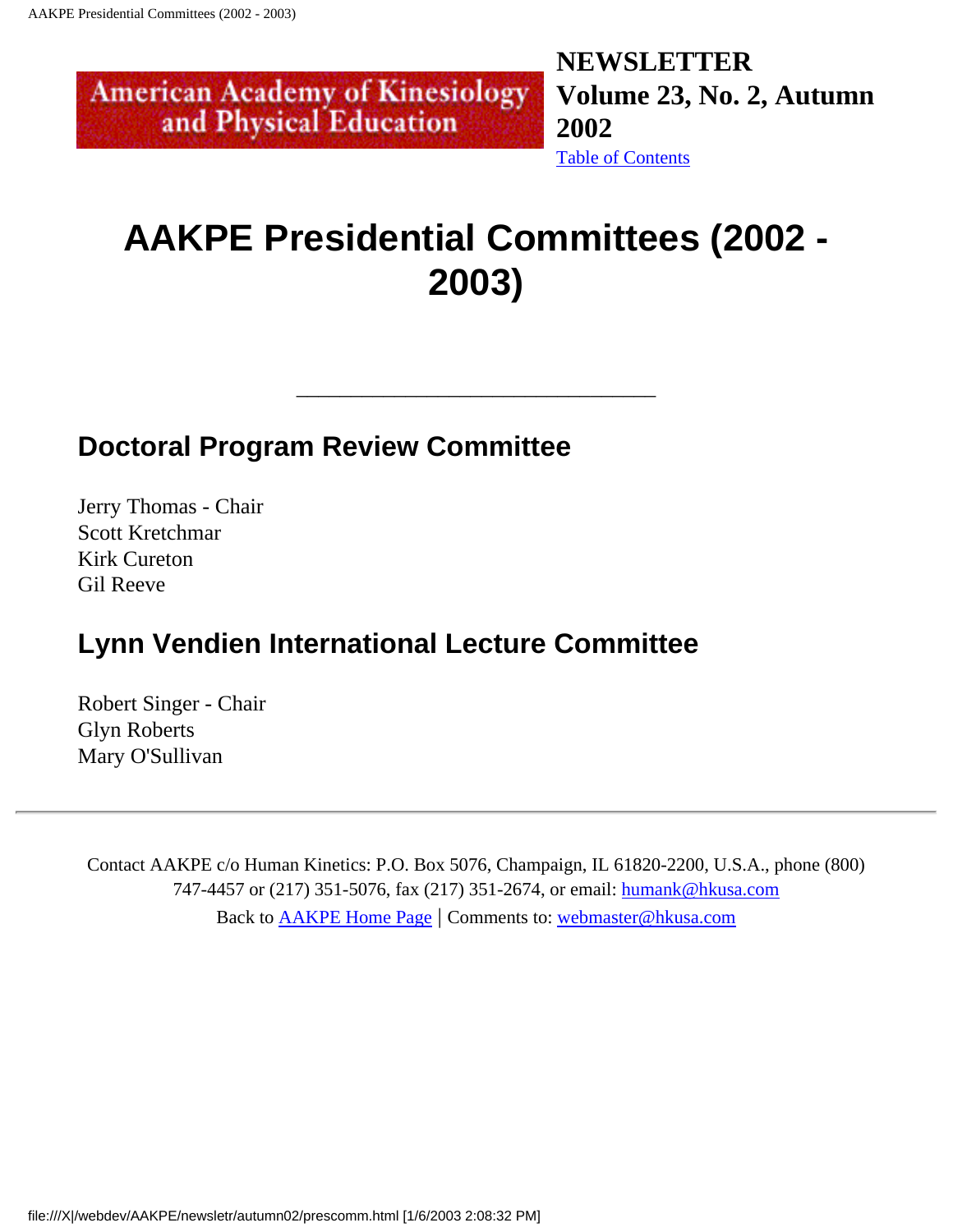#### <span id="page-37-0"></span>**NEWSLETTER American Academy of Kinesiology Volume 23, No. 2, Autumn**  and Physical Education **2002** [Table of Contents](#page-0-0)

## **Autumn 2003 Conference Information**

**Callaway Gardens, Pine Mountain, Georgia, September 11-14, 2003**

**Mark Your Calendars Now for the 2003 Annual Meeting**

The AAKPE Board has chosen to return to beautiful Callaway Gardens in Pine Mountain, GA for the location of the 2003 Annual Conference! For those of you who did not attend the conference in 1999, you'll love the beautiful countryside location of Callaway Gardens and all of the opportunities this natural setting has to offer. Beginning the evening of Thursday, September 11th, the Annual Conference will convene in the Executive Conference Center at Callaway Gardens.

\_\_\_\_\_\_\_\_\_\_\_\_\_\_\_\_\_\_\_\_\_\_\_\_\_\_\_\_\_\_\_\_\_

Callaway Gardens is easily accessible from many major interstate and US highways. Just 70 miles from Atlanta, a short trip on Interstate 85, south to Interstate 185, and south to US 27 will take you to Pine Mountain.

There are many attractions at Callaway Gardens to admire. Perhaps you would enjoy what The Gardens has to offer. A refreshing stroll along a trail or perhaps a visit to Callaway's newest attraction, The Callaway Brothers' Azalea Bowl-the largest Azalea garden in the world sounds appealing to you. In addition to the Azalea bowl, The Gardens offers other beautiful sites for you to tour to include the following:

**Cecil B. Day Butterfly Center-John A. Sibley Horticultural Center-Ida Cason Callaway Memorial Chapel-Mr. Cason's Vegetable Garden-Pioneer Log Cabin-**

For our golfers, you can once again expect the Annual AAKPE Golf Tournament to take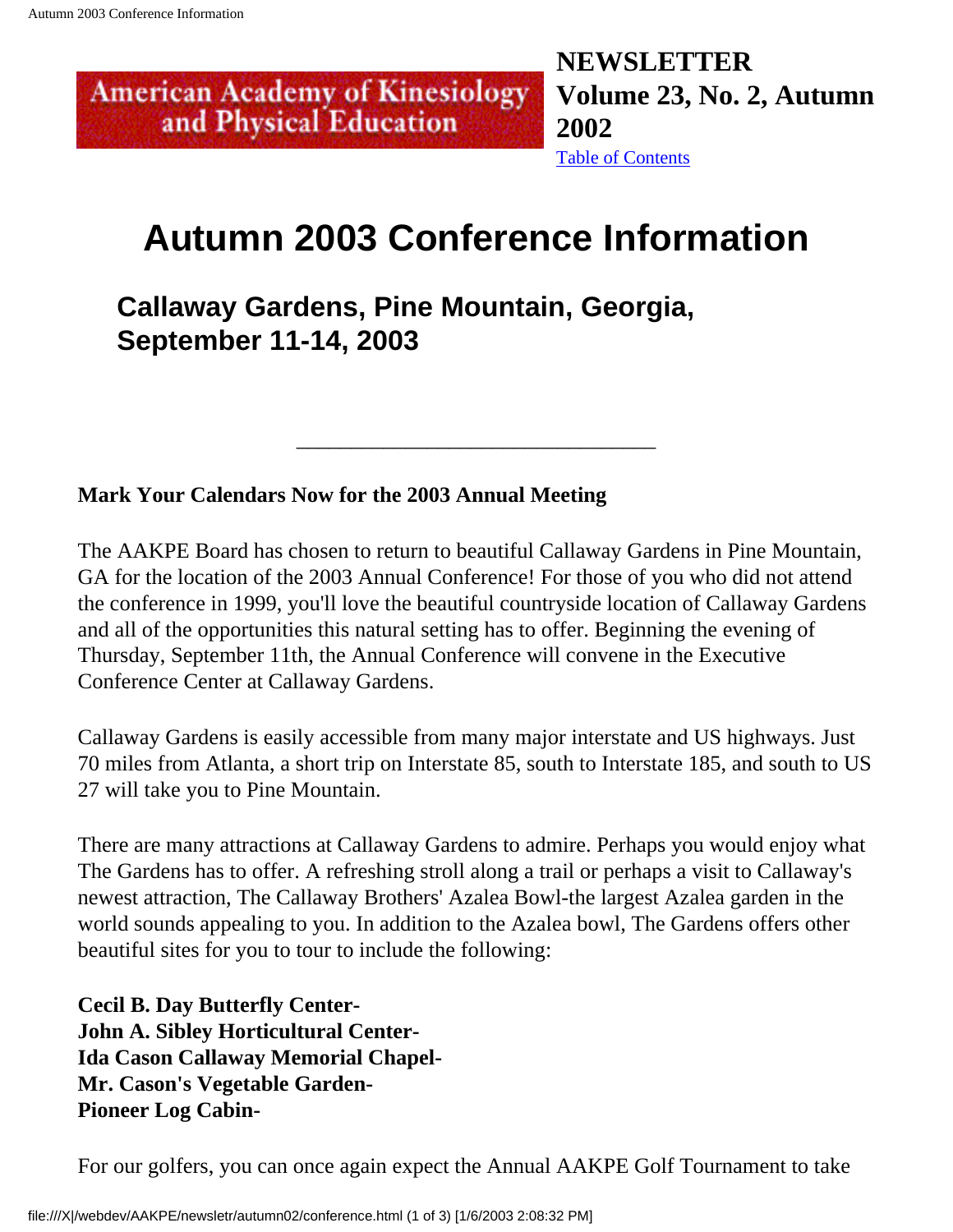place Friday afternoon. Callaway Gardens (home of the Buick Challenge) offers a number of 18-hole courses, and we have tee times already reserved at the Lake View Course.

Other recreational activities include tennis, racquetball, fishing/fly fishing, skeet and trap, bicycling, hiking, and horseback riding. You will find more information regarding the availability of these activities in your conference information packages you will receive this summer.

Shopping opportunities are also available at Callaway Gardens. You'll find an assortment of shops featuring gifts, home décor items, apparel, unique foods, and equipment for golf, tennis and fishing.

Six restaurants are available on-site for dining at Callaway Gardens:

- The Plantation Room-well known for its generous breakfast, lunch and dinner buffets including the popular Friday night Seafood buffet
- The Georgia Room-for a more formal dining experience
- Gardens Restaurant-a charming choice for lunch and dinner featuring sandwiches, steaks and seafood
- Veranda Restaurant-offers mouth-watering Italian dishes
- Champions-the place for a sandwich or salad as you overlook Mountain View golf course
- Country Kitchen-the spot for genuine Southern cooking
- If you prefer to venture out, Pine Mountain offers numerous restaurant choices for your dining needs.

Make your plans now to attend the 2003 Annual AAKPE Conference to enjoy another excellent program, good friends and a beautiful setting! For more information and pictures of Callaway Gardens, please check out their home page at [www.callawaygardens.com](#page-37-0).

Questions? Email: [kims@hkusa.com.](mailto: kims@hkusa.com)

## **Theme for the 2003 Annual Meeting**

## **Obesity & Physical Activity**

This will be the first conference planned by a past-president, Deborah L. Feltz. The theme will be *Obesity and Physical Activity*. William H. Dietz, Director of the Division of Nutrition and Physical Activity at the Centers for Disease Control and Prevention in Atlanta, GA, has agreed to be the keynote speaker. Suggestions for additional program entries, program format, and the program committee should be directed to Dr. Feltz at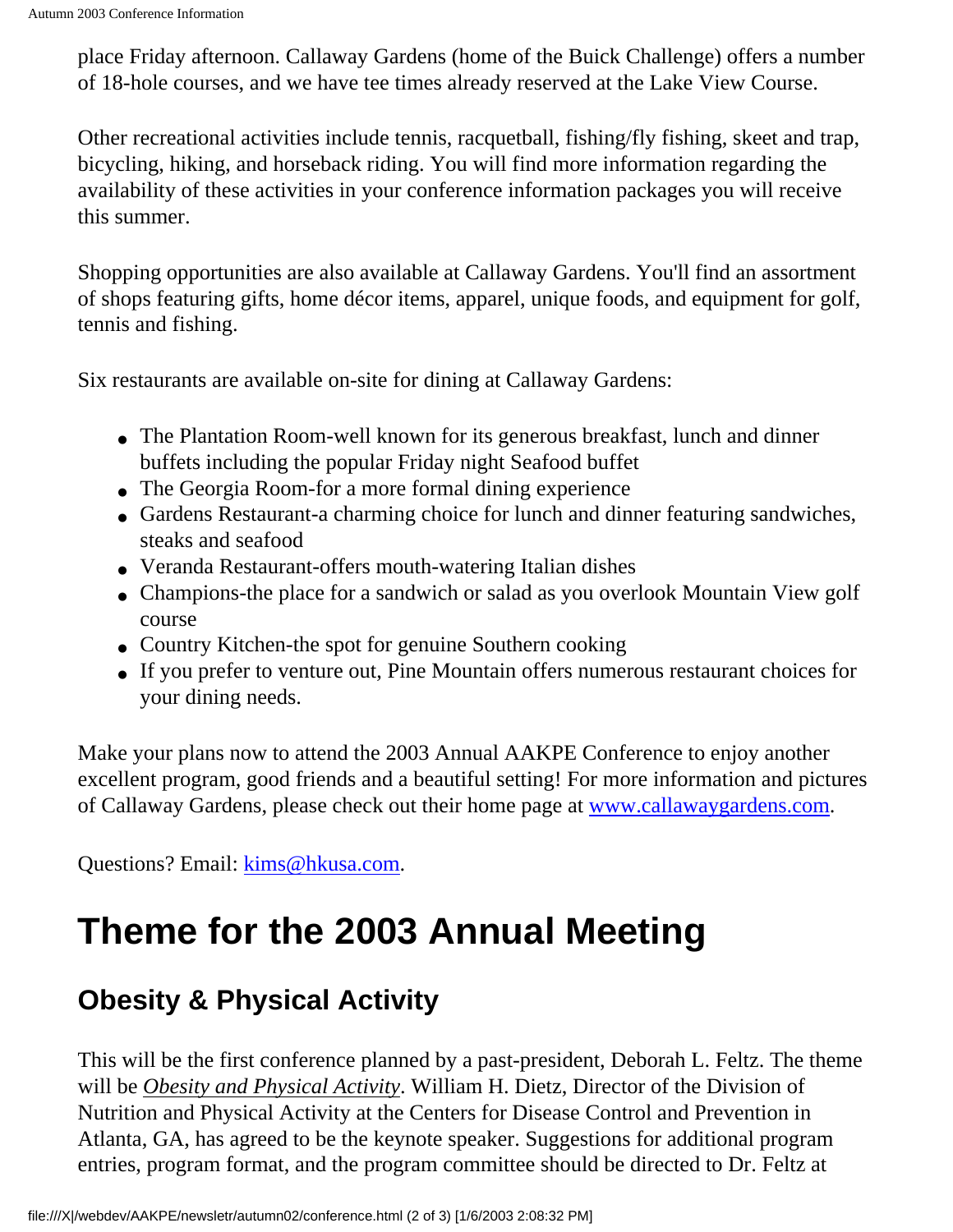[dfeltz@msu.edu.](mailto: dfeltz@msu.edu)

Contact AAKPE c/o Human Kinetics: P.O. Box 5076, Champaign, IL 61820-2200, U.S.A., phone (800) 747-4457 or (217) 351-5076, fax (217) 351-2674, or email: [humank@hkusa.com](mailto:humank@hkusa.com) Back to [AAKPE Home Page](file:///X|/webdev/AAKPE/index.html) | Comments to: [webmaster@hkusa.com](mailto:webmaster@hkusa.com)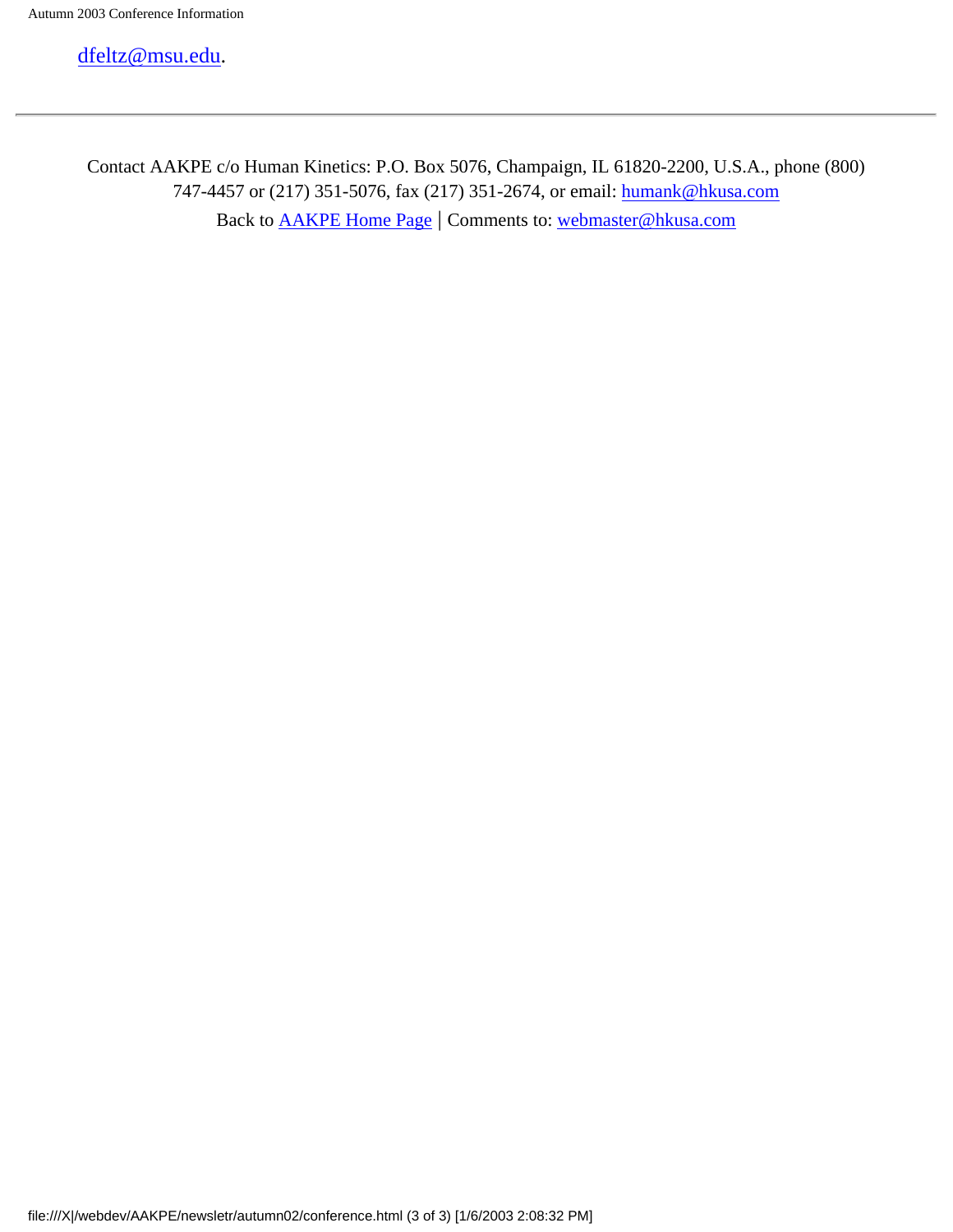<span id="page-40-0"></span>**American Academy of Kinesiology<br>and Physical Education** 

**NEWSLETTER Volume 23, No. 2, Autumn 2002** [Table of Contents](#page-0-0)

## **Committee Information, Requests and Reports**

\_\_\_\_\_\_\_\_\_\_\_\_\_\_\_\_\_\_\_\_\_\_\_\_\_\_\_\_\_\_\_\_\_

### **Call for Nominations of Prospective Fellows**

#### **Criteria for Fellows**

1. The Membership Committee shall evaluate candidates for membership according to the criteria established by the membership according to Article II, Section 2 of the By-Laws.

Approved criteria are as follows:

Active Fellow. To be considered for the status of Active Fellow, the individual must:

a. Be currently engaged in professional and/or scientific work in kinesiology or physical education.

b. Have demonstrated competence in this profession/discipline over a period of at least 10 years to include all of the following:

1) Significant contributions to the scholarly literature through the study and/or application of the art and science of human movement and physical activity (e.g., peer-reviewed, refereed journal articles).

2) significant contributions to the professional literature in this field (e.g., refereed and nonrefereed journal articles, textbooks).

3) leadership activities in professional associations and learned societies (e.g., elected office, important chairmanships, task force leaders).

4) other evidence of leadership in the field of kinesiology or physical education to be documented by the nominator.

c. Must be willing to participate in the Academy meetings and work in furthering the goals of the Academy.

International Fellow. The designation of International Fellow is reserved for individuals who have achieved the criteria for Active Fellow, but who reside outside the United States of America. International Fellows may serve on any Academy Standing Committees.

2. The Chairperson shall maintain an updated listing of the names of all nominees and the year of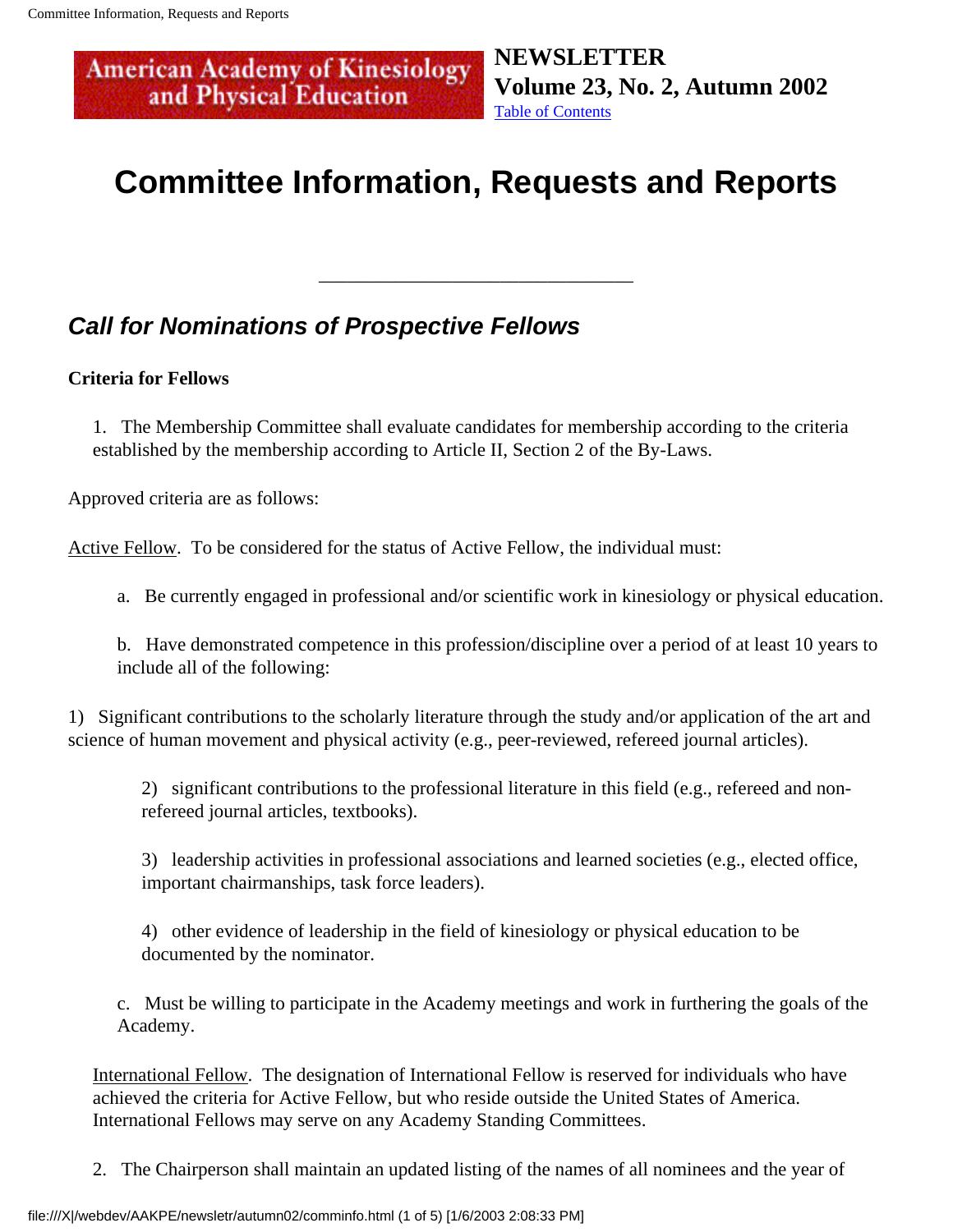nomination. This listing is to determine the eligibility of resubmission of nominees in conformity to the ruling that the name of the unsuccessful nominee may not again be submitted the year immediately following the unsuccessful submission. There is no limit on the number of times an individual may be nominated. The age of the nominee or imminence of retirement should not be considered when making recommendations.

### **New Fellow Nomination Form—2003**

| <b>Nominee Personal Data</b> |                         |                |               |      |  |
|------------------------------|-------------------------|----------------|---------------|------|--|
| Name:                        |                         | Date of birth: |               |      |  |
| Address1:                    |                         |                | Home phone:   |      |  |
| Address <sub>2</sub>         |                         |                | Work phone:   |      |  |
| City:                        |                         | State:         |               | Zip: |  |
| Email address:               |                         |                |               |      |  |
| <b>Education</b>             | <b>Institution</b>      |                | <b>Degree</b> | Year |  |
| Undergraduate                |                         |                |               |      |  |
| Graduate                     |                         |                |               |      |  |
|                              |                         |                |               |      |  |
|                              |                         |                |               |      |  |
|                              | <b>Current Position</b> |                |               |      |  |
| Institution:                 |                         |                | Rank:         |      |  |
| Department/unit:             |                         |                |               |      |  |
| City, State:                 |                         |                |               |      |  |
|                              |                         |                |               |      |  |

| <b>Type of Fellow Nomination (circle one):</b>        | Active |     | International |
|-------------------------------------------------------|--------|-----|---------------|
| <b>Experience in Field for 10 Years (circle one):</b> | Yes    | No. |               |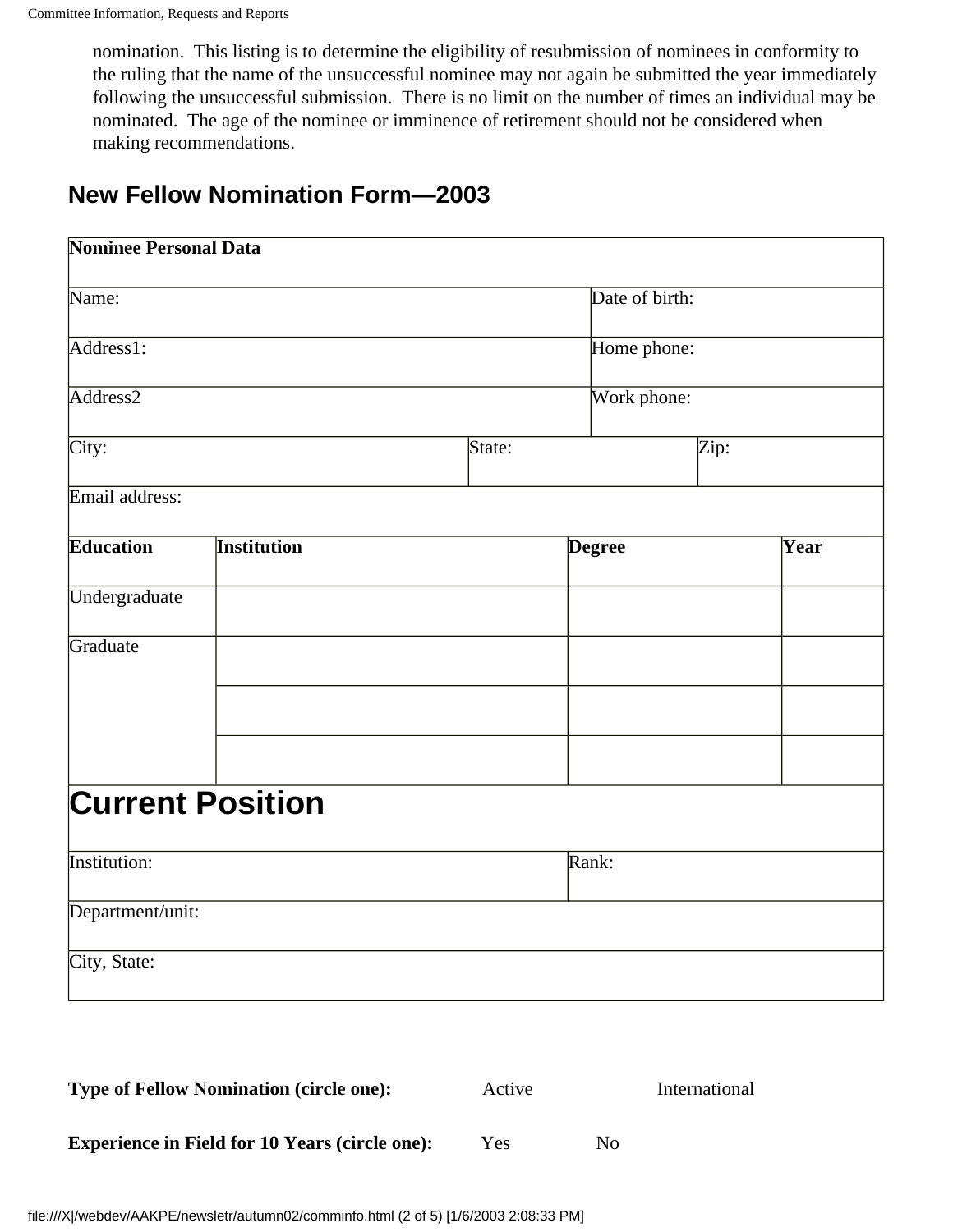#### **Application Procedures:**

Fill out this page. It is the first page of a MAXIMUM of six pages.

• At the top of the second page type the name of the nominee, the name(s) of the sponsor(s), and the date of the nomination

• Continue on the second page with a one page (single space) statement of the nominee's contribution and potential for participation in the Academy. Specifically focus on the criteria outlined in the enclosure.

• On the remaining four pages present the nominee's qualifications under the following headings:

• Nominee's Contributions to the Scholarly Literature. This section includes contributions to the scholarly literature through the study or application of the art and science of human movement and physical activity (e.g., peer-reviewed, refereed journals).

 • Nominee's Contributions to the Professional Literature. This section includes contributions to the professional literature in this field (e.g., refereed and non-refereed journals, books).

 • Nominee's Leadership Activities. This section includes leadership activities in professional associations and learned societies (e.g., elected office, chair of important committees, task force leaders).

#### **PLEASE SEND 10 COPIES OF THE SIX-PAGE DOCUMENT TO: Dr. Catherine D. Ennis University of Maryland Department of Kinesiology College Park, MD 20742-2611 Phone: 301-405-2478 Email: [ce22@umail.umd.edu](mailto:ce22@umail.umd.edu) NOMINATIONS MUST BE RECEIVED BY FEBRUARY 1, 2003**

 • Other Evidence of Leadership. This section includes any other documentation by the sponsor indicating leadership in the field of kinesiology and physical education.

### **Call for Nominations of Officers**

The Academy is seeking nominations for the following two positions for next year:

- a. President-elect: Must be an Active Fellow, 4 years membership in the Academy (Fellow number 417 or below, elected in 1999 or earlier).
- b. Member-at-Large Representative to the Executive Board: Must be an Active Fellow, 1 year membership in the Academy (Fellow number 424 or below, elected in 2001 or earlier).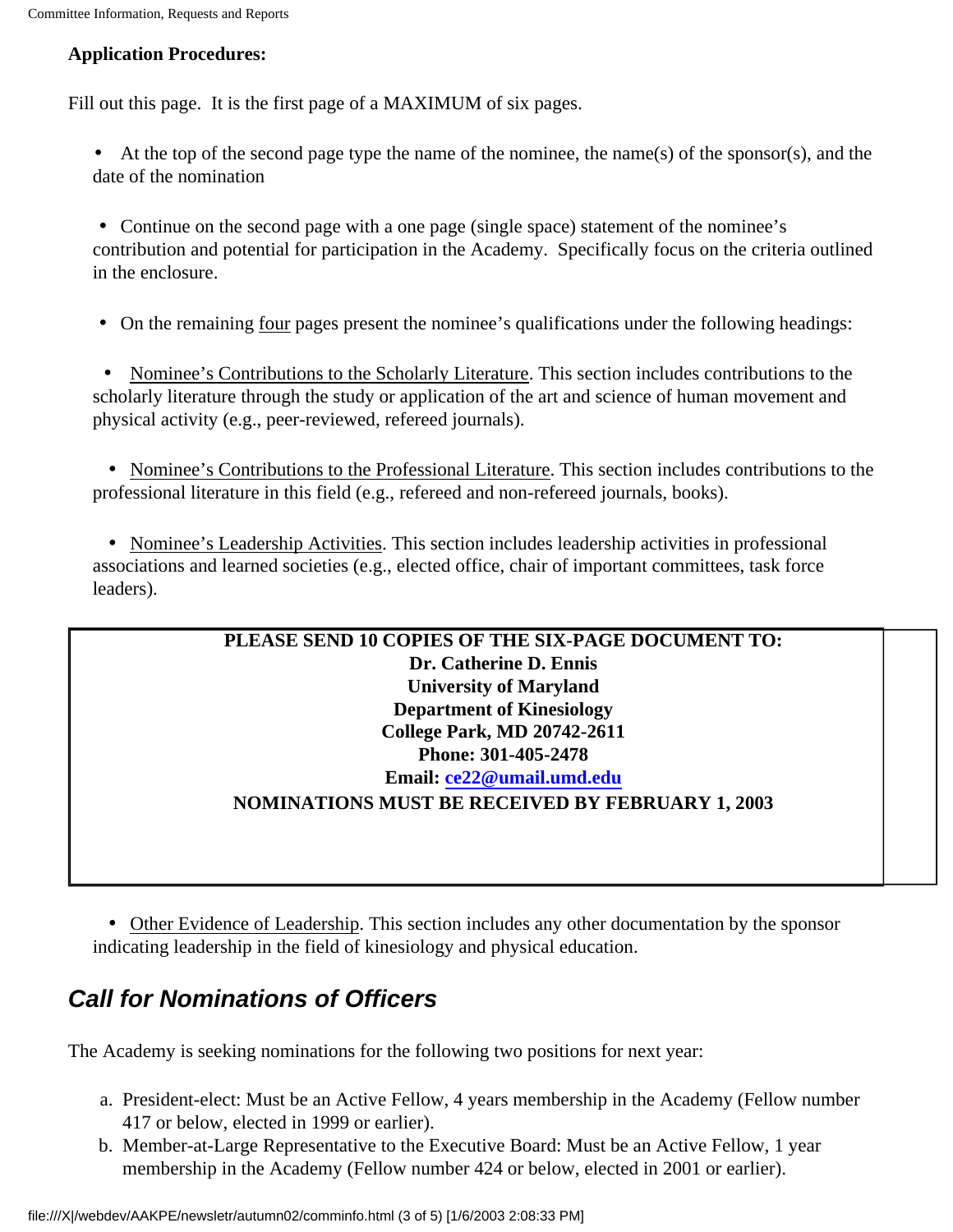Please consider who you believe would serve the Academy well in either of these important positions and forward nominations to me no later than February 1, 2003. You may do so electronically ( [jmorrow@unt.edu\)](mailto:jmorrow@unt.edu) or anonymously by mail to me at: James R. Morrow, Jr., Department of KHPR, PO Box 311337, University of North Texas, Denton TX 76203-1337.

### **Call for Nominations of the Hetherington Award**

The Hetherington Award, the highest honor bestowed by the Academy, was established in honor of Clark W. Hetherington to provide recognition for an Academy Fellow's service to the American Academy of Kinesiology and Physical Education and for contributions specifically related to the purpose of the Academy as an organized group of leaders in kinesiology and physical education. Such service and contributions may include the following:

- Production or stimulation of needed research:
- Contributions of philosophical and/or scientific concepts;
- Effective dissemination of professional knowledge through writing, speaking, and/or teaching;
- Direction of theses and dissertations where significant contributions have been made;
- Active participation and service as a member of the Academy and its affairs.

Any Academy Fellow (Active or Emeritus) who has retired from his/her professional position is eligible for this award [Article X, Section I, By-laws (1980)]. No one may receive the award twice.

The completed nomination shall include information concerning (1) the area of contribution, (2) the nature of the contribution, and (3) significance of the contribution by the nominee. The completed nomination and a detailed, current vita of the nominee's qualifications for the Hetherington Award should be sent not later than Thursday, February 1, 2003, Dr. T. Gilmour Reeve, Department of Health, Exercise, and Sport Sciences, Texas Tech University, Lubbock, TX 79409-3011. E-mail: [Gilmour.Reeve@ttu.edu](mailto:Gilmour.Reeve@ttu.edu).

### **Previous Hetherington Award Winners**

- 1996 Roberta J. Park
- 1997 G. Alan Stull
- 1998 Vern D. Seefeldt
- 1999 Margaret J. Safrit
- 2000 David H. Clarke
- 2001 Meeting cancelled, no award given
- 2002 Lawrence Locke

### **Request for Information Related to Memorials**

Please notify Waneen Spirduso (spirduso@mail.utexas.edu ; ph 512/471-0946, Dept. Kinesiology & Health Education, The University of Texas, Austin TX 78712), Chair of the Committee on Memorials, if you learn that an AAKPE Fellow has passed away. I will make arrangements for a member of the Committee or another AAKPE Fellow to write a statement of remembrance which he/she will read at the Annual Meeting . Thank you in advance for helping to keep us all informed.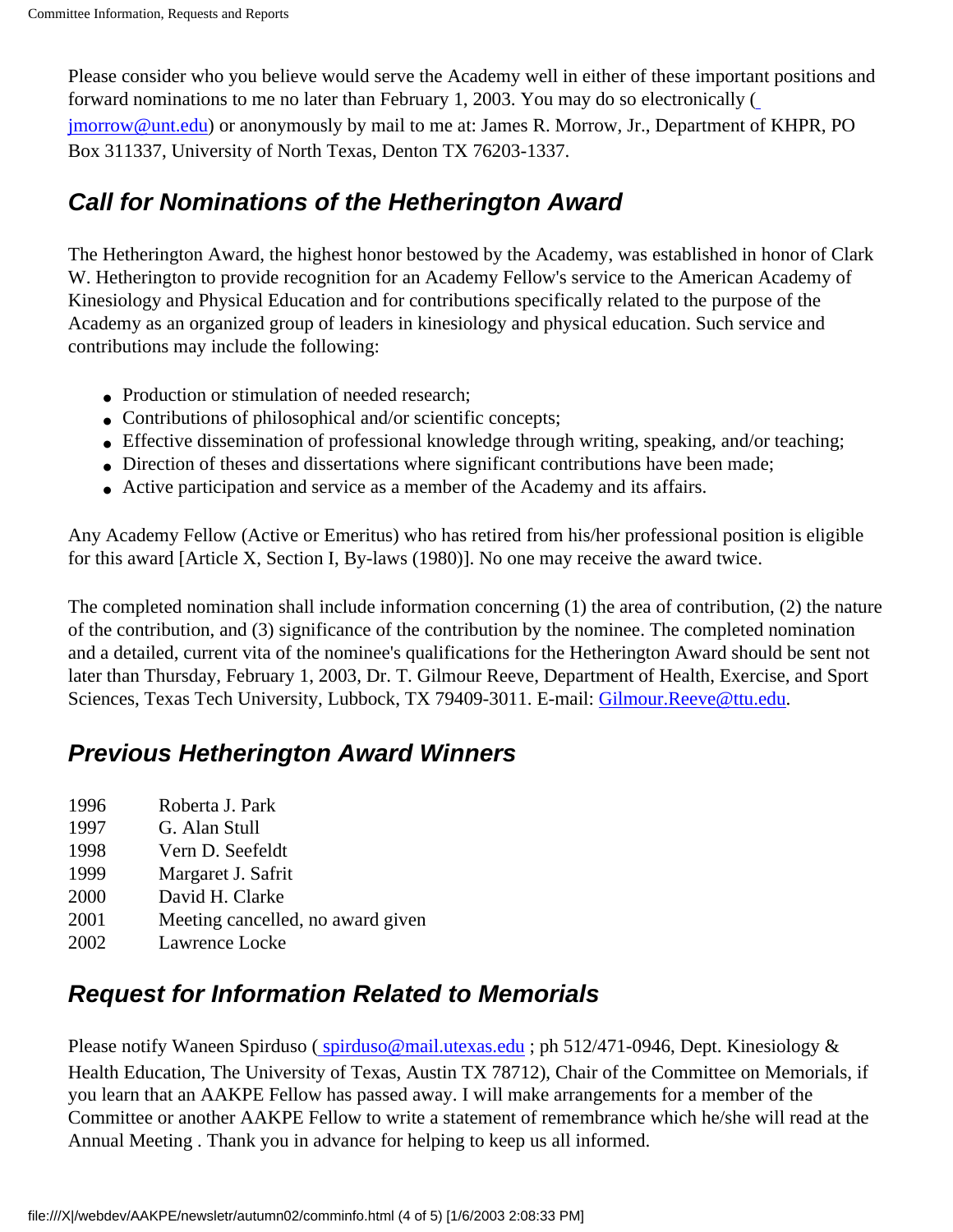### **Features on any Members Receiving Awards**

Please send this information to Mike Sherman at [sherman.4@osu.edu](mailto:sherman.4@osu.edu) that will be included in the next newsletter.

Contact AAKPE c/o Human Kinetics: P.O. Box 5076, Champaign, IL 61820-2200, U.S.A., phone (800) 747-4457 or (217) 351-5076, fax (217) 351-2674, or email: [humank@hkusa.com](mailto:humank@hkusa.com) Back to [AAKPE Home Page](file:///X|/webdev/AAKPE/index.html) | Comments to: [webmaster@hkusa.com](mailto:webmaster@hkusa.com)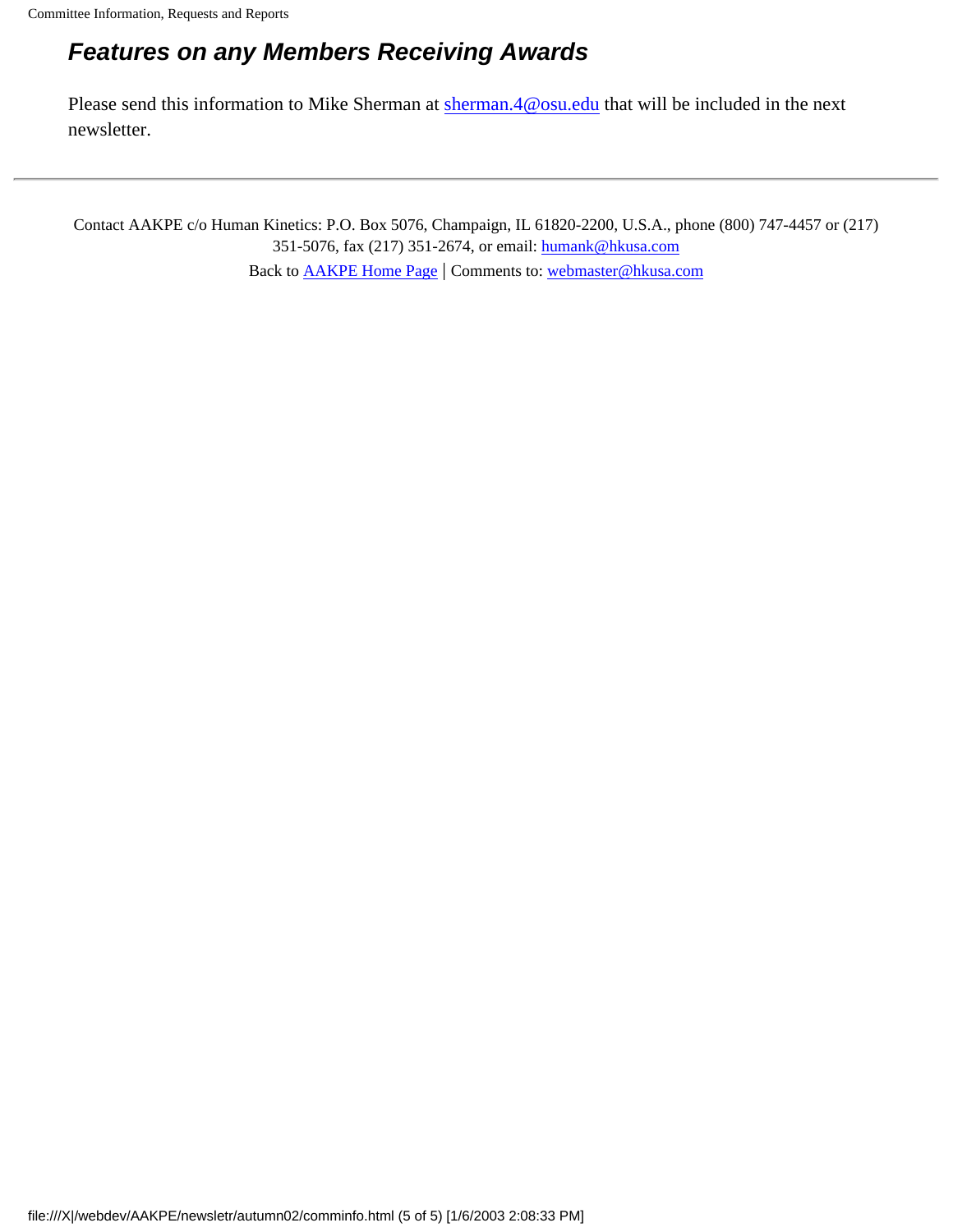**NEWSLETTER Volume 23, No. 2, AAutumn 2002** [Table of Contents](#page-0-0)

## **Letters from Fellow Emeriti**

<span id="page-45-0"></span>**American Academy of Kinesiology** and Physical Education

## **"Letters to Monty"**

**From: "Earle F. Zeigler" [zeigrog@axion.net](file:///X|/webdev/AAKPE/newsletr/autumn02/zeigrog@axion.net)**

To: Sherman.4@osu.edu Subject: "Letter to Mike" Date: Sun, Oct 20, 2002, 2:29 PM

Dear Mike,

I read with interest that an occasional "Letter to Mike" is now in order. Does that make you too an aging veteran? This is a voice from the past for you too--back at UI-UC almost 40 years ago now when we were together. Now officially retired from there, as well as from Western Ontario, I'm sure I wouldn't recognize the "College of PE." Mike Ellis, as former dean is now comfortably retired out my way, also, in the "northwest." He's on Lopez Island off the coast of Washington close to Bellingham, WA where I just sold a lakeside condo and made Richmond, BC my permanent residence.

I must confess that I now entering the "old curmudgeon" phase of my existence, although I don't expect to last as long as Seward Staley did. I thought the world would be a better place by 2000, and look at the mess we are in on so many fronts--including physical education. However, we must be melioristic, as opposed to idealistic or pessimistic. Lipton's (the cellular biologist) "Biology of Belief" makes that crystal clear.

I can report I am very happily married to Anne K. Rogers, a retired registered nurse, and we have graced the shores of Mexico, Hawaii, Greece, Turkey, England, and plan to hit several more in 2003. Also, I confess to following Mike Ellis' formula DAILY-- "irreducible minimum" of strenuous physical activity--not Tom Cureton's opposite of this approach. (Wasn't that nice that they put a plaque about TKC's work on what was formerly called Huff Gymnasium?)

Finally, 2002 has been a banner year for publication. Somehow three books have appeared: two so-called trade books titled Who Knows What's Right Anymore? and Whatever Happened to the Good Life? ( [www.trafford.com](http://www.trafford.com/)), and one textbook called Socio-Cultural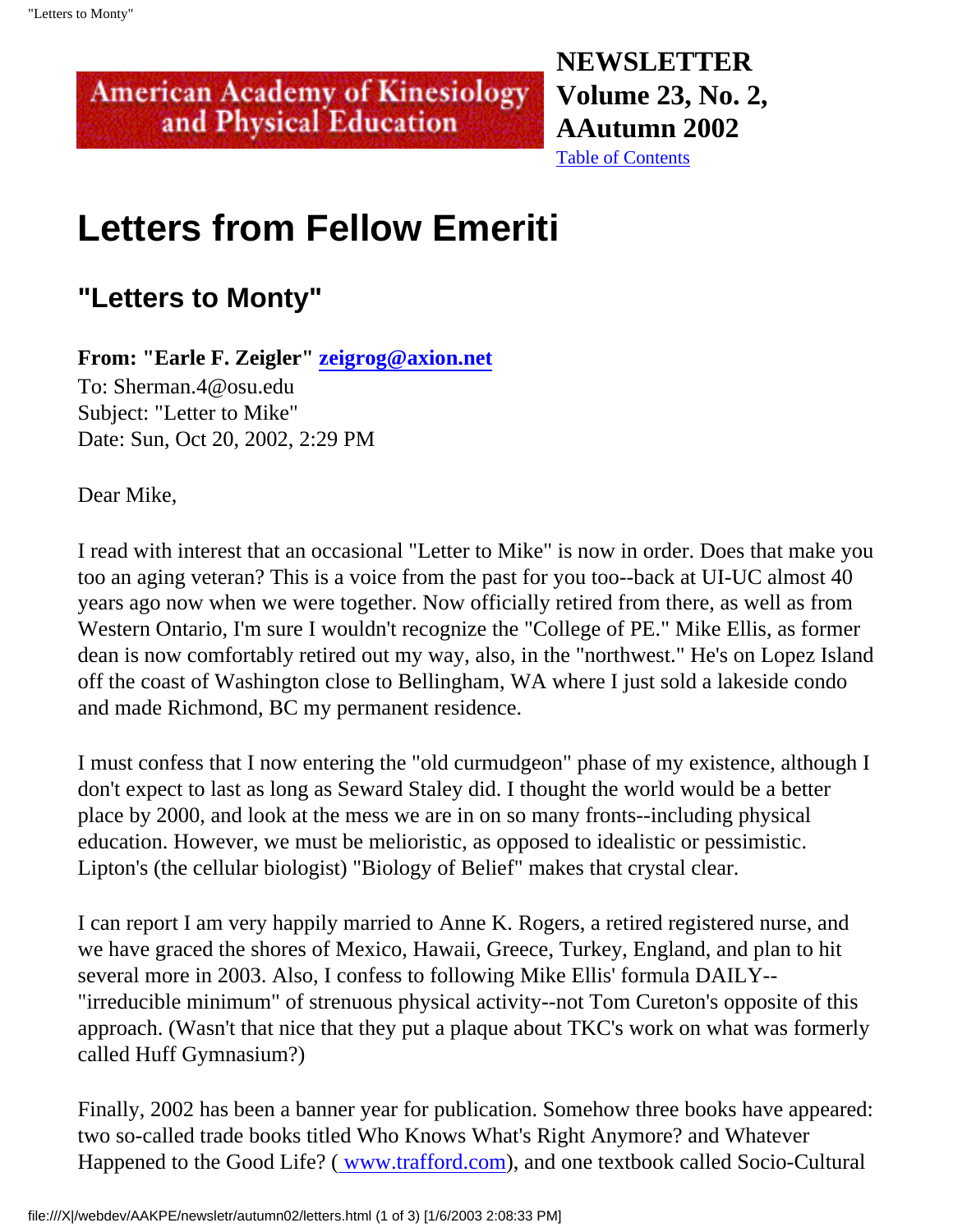Foundations of Physical Education and Educational Sport (Mayer & Meyer, Aachen, Germany).

Here's hoping this finds "you and yours" happy, healthy, and prospering.

All best wishes. Earle (Zeigler)

P.S. One request: I now know the full meaning of the phrase: "Oh my aching back!" If anyone out there knows how to cope with this reasonably safely, I would appreciate the information.

*October 21, 2002 a.m.*

Earle,

Thanks for the information. Actually, it is send "Letters to Monty," to Mike as I will make sure the letters are placed in the newsletter. I am sure I have your permission to re-address your letter to Monty!? Thanks. Mike

*October 21, 2002 p.m.*

Hi Mike,

Just a quickie. Thanks for answering so quickly. Just talked to Monty (think he believes that he's "out of it" and that it should be "Letters to Mike"). He is "recovering" from a trip to France and was in bed with a cold; will have a hip replacement on Nov. 9. All best wishes. No response needed.

Cheers.

Earle

P.S. Congratulations on being chosen as THE director, but don't keep it for more than one term in "these times." Old Seward Staley used to say "the best job in a university is a full professor." When asked why he was a dean, he replied: "You can't always have your own way in these matters." But in his case, I think he loved it.

#### **Information about the location of papers and writings of Dr. Catherine L. Allen**

The papers and writings of Dr. Catherine L. Allen have been located at Northeastern University in Boston, MA. They are located in a special archives section of the Snell Library.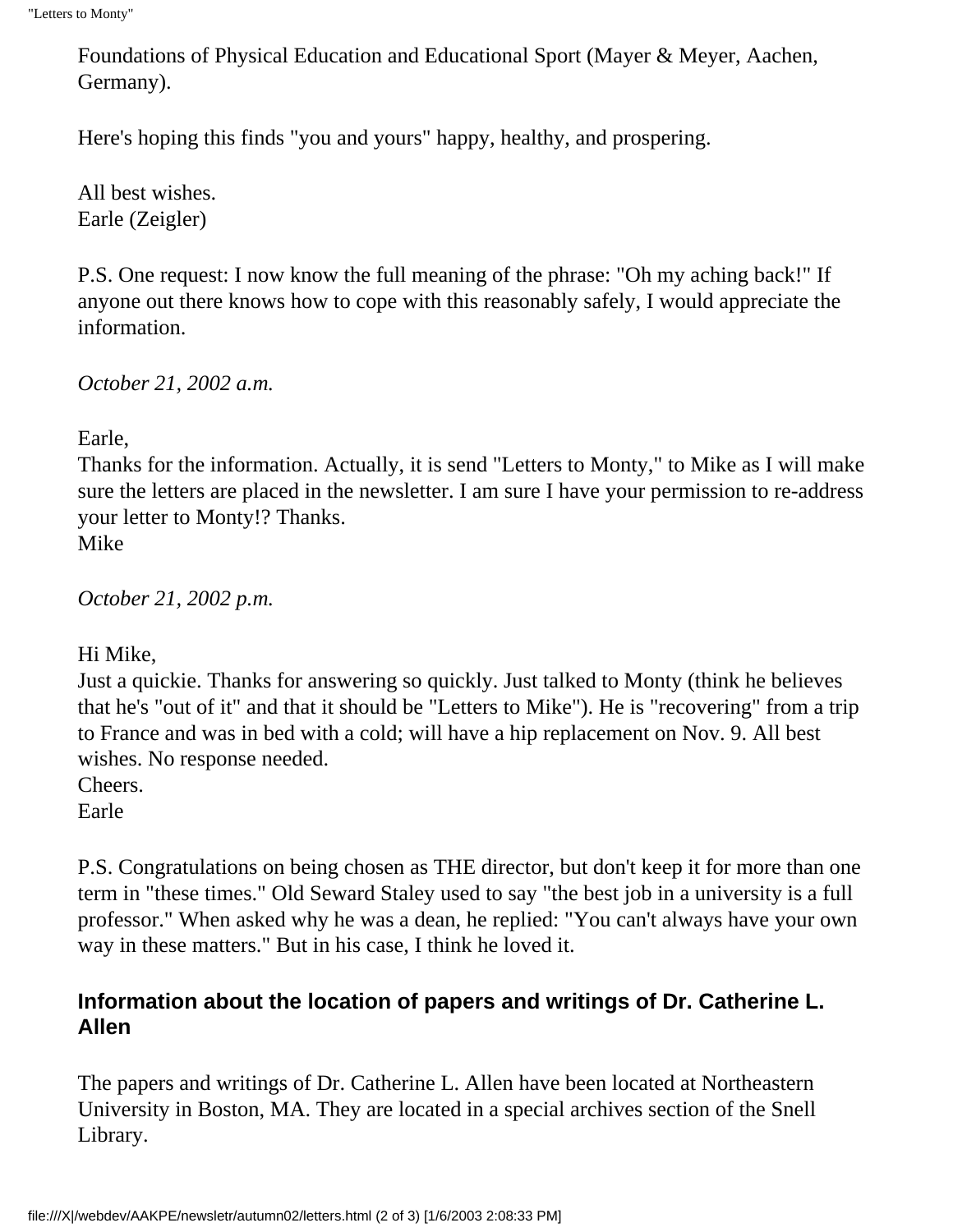Dr. Allen died November 1, 2000 and was a long-time contributing member of the Academy. In fact she may have been the only member to receive a creative award for her work.

Submitted by M. Dorothy Massey, AAKPE #196

Please submit news and information to Mike Sherman at [sherman.4@osu.edu](mailto:sherman.4@osu.edu) that will be included in the next newsletter.

**Contact AAKPE c/o Human Kinetics: P.O. Box 5076, Champaign, IL 61820-2200, U.S.A., phone (800) 747-4457 or (217) 351-5076, fax (217) 351-2674, or email: [humank@hkusa.com](mailto:humank@hkusa.com)**

> Back to [AAKPE Home Page](file:///X|/webdev/AAKPE/index.html) Comments to: [webmaster@hkusa.com](mailto:webmaster@hkusa.com)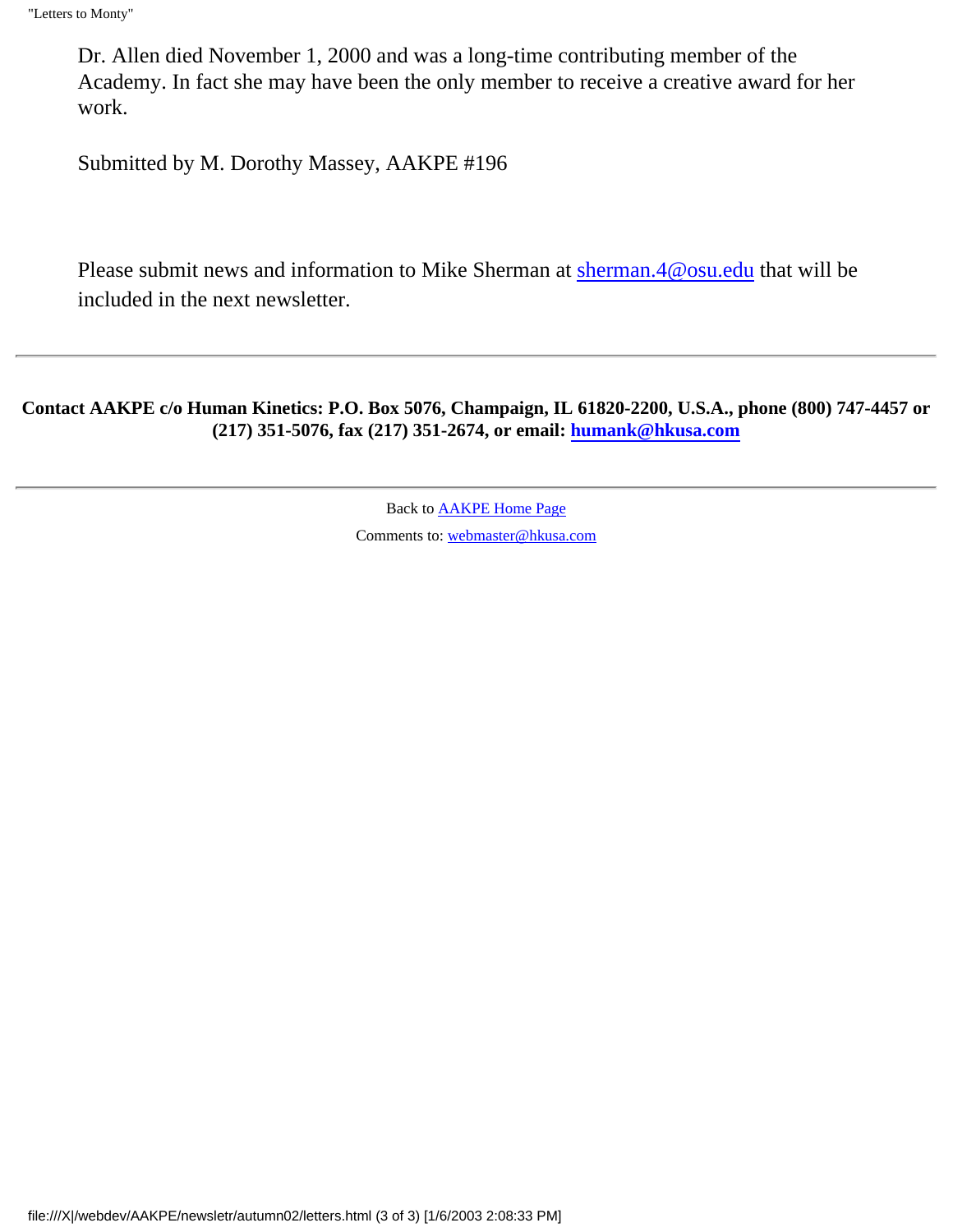#### <span id="page-48-0"></span>**NEWSLETTER American Academy of Kinesiology Volume 23, No. 2, Autumn**  and Physical Education **2002**

[Table of Contents](#page-0-0)

## **In Memoriam**

\_\_\_\_\_\_\_\_\_\_\_\_\_\_\_\_\_\_\_\_\_\_\_\_\_\_\_\_\_\_\_\_\_

## **Shinobu Abe (1920-2000), International Fellow**

Prof. Shinobu Abe was born on February 15th, 1920 on the northernmost island of Japan called "Hokkaido" and went to Sapporo Normal School for 5 years to become a primary school teacher, where he also trained himself as a kendoist (Japanese samurai fencing). He then went to Tokyo Higher Normal School in order to continue his kendo training in the Department of Martial Arts with the aim of becoming a high school kendo teacher, but after 3 years in this 4-year program he decided to switch his studies to Tokyo Literature and Science University where he majored in philosophy-studying bushido (samuri philosophy related to kendo), and graduated with a Bachelor of Arts degree in 1946. In retrospect, this move to philosophy was probably fortunate for Abe san because kendo and all other martial arts were eliminated from school curriculums for 15 years after World War II under the Allied Powers occupation because it was thought that they had contributed to Japan's invasive warfare.

Until his death, he continued to pursue his twin specialties--kendo and philosophy--as a professor of Philosophy of Physical Education and Kendo at Nippon Sport Science University located in Tokyo, where he endowed master's and doctoral degrees in these specializations. He carried the highest honorary degree of kendo named rensi (highest kendo instructor's degree) and was named an Emeritus Professor from NSSU at his retirement in 1990.

He earned a Doctor of Medicine Ph.D. degree in 1977 with a dissertation focusing on anatomy at Tokyo College of Medicine, and why he chose to specialize in anatomy still puzzles me today.

He and I have long been AAHPERD Life Members, and we contributed to the new AAHPERD building in Reston, Virginia by purchasing one-foot square bricks at the request of Dr. Raymond Cizeck, General Executive Secretary at the time. The person who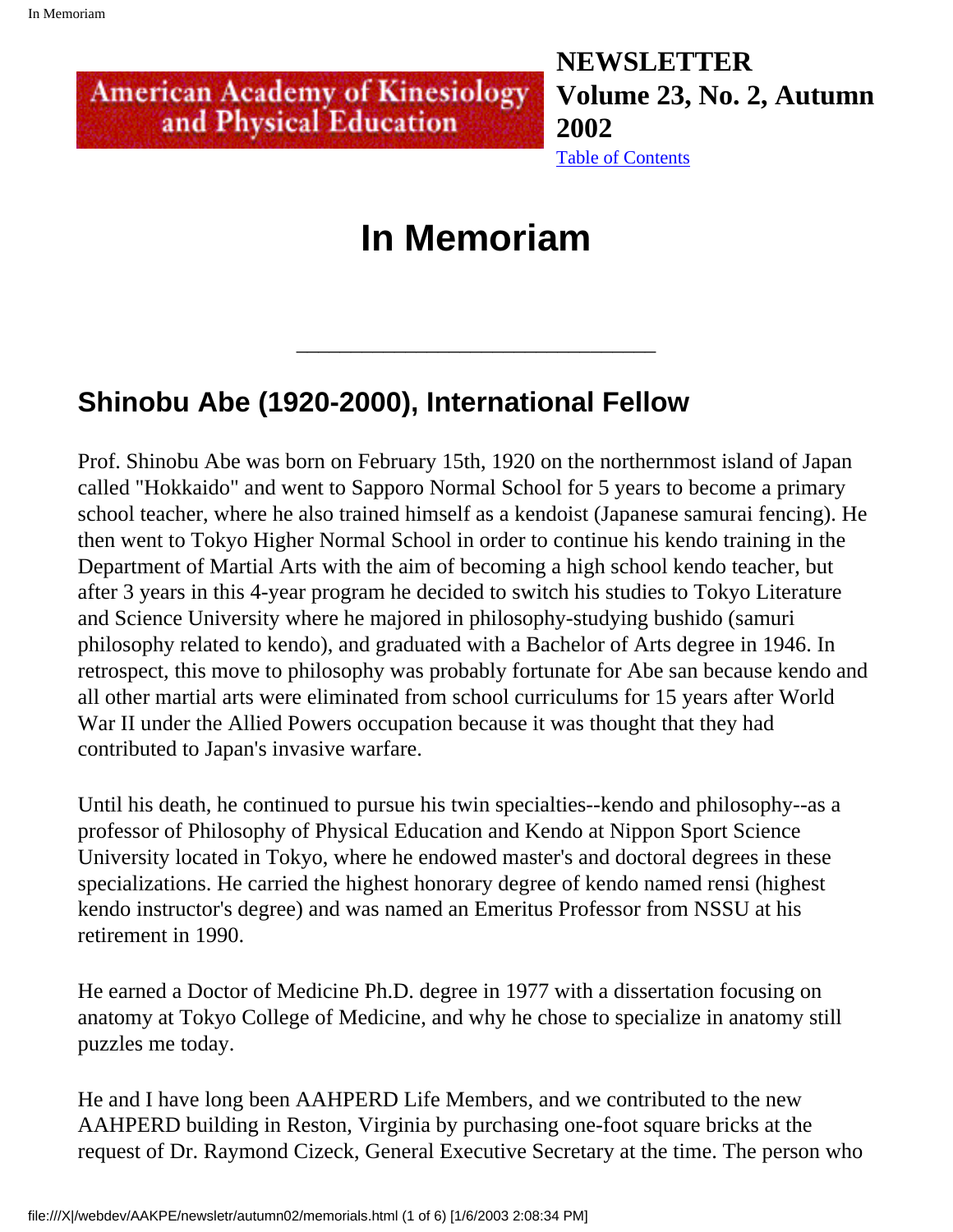recommended Prof. Abe to be an International Fellow of AAKPE in 1984 was Dr. Earl F. Zeiglar (whose book was translated into Japanese and published by both of us). His AAKPE membership came a little later than my own which was based on a recommendation by Dr. Louis E. Alley in 1977.

The Japanese Society of Physical Education elected him as its president for one term (1991- 1993), and he also served as president of the Philosophical Society for Study of Sport in 1986 and organized its international convention in Japan in 1987.

He died on October 31, 2000 and was survived by his daughter with whom he spent almost a year before his death. I still feel so sad now that I have lost one of my best colleagues, and I regret that I did not see and talk more often with him during his lifetime. He was always smiling and energetic around all of us.

Prepared by Tetsuo Meshizuka, Ph.D., AAKPE Fellow, Tokyo, Japan [mesi@s3.ocv.ne.jp](mailto:mesi@s3.ocv.ne.jp)

## **Catherine Louise Allen (1909-2000), Fellow #157**

Dr. Catherine Louise Allen died Thursday, November 2, 2000 at the age of 90 in Poplar Point, North Kingstown. Her death ended an inspired life that brought energy to thousands of people. She was known as "Cat" Allen to her friends, and everyone was her friend. When she walked into a room, it became lighter. When she picked up her accordion to play and lead a sing-a-long, spirits rose. When she gathered large groups in a circle to teach line dancing, everyone became a dancer. She was charismatic, sporting an intense sparkle in her eyes and an incredibly, infectious smile. She was, in short, one of the most popular, gracious, and lovely physical education leaders in the profession.

Her career in recreation and administration began with a bachelor's degree from Georgia College, a master's degree from Columbia University and an Ed.D. from New York University. Later in her career, she also received many honorary degrees.

She began her professional career as a teacher in the public schools of Columbus and moved on to be a faculty member of the University of Tennessee. At the onset of World War II, she volunteered to bring her smile and her talents to the American Red Cross. It was not long before she was appointed director of special activities in the Pacific, stationed on Guam. When the war ended she returned to her professorial duties at the University of Tennessee.

Dr. Allen taught at New York University and then the University of Pittsburgh. From 1960 to 1963 she held a dual appointment at Tufts University and its Bouve-Boston School, and remained with the school through its merger with Northeastern University until her retirement.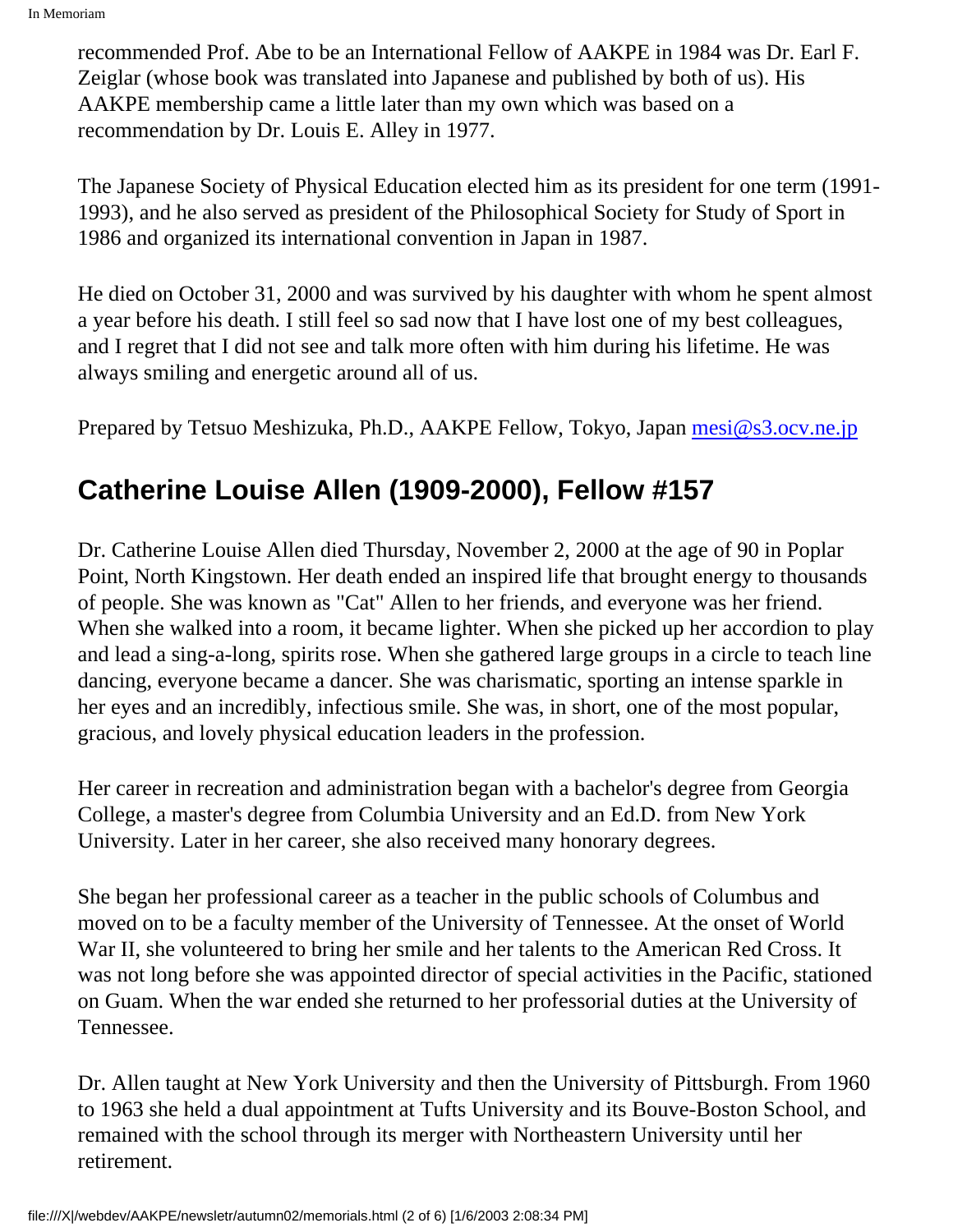Her professional career, which spanned 70 years, was both long and brilliant. She was vicepresident and later president of the American Alliance for Health, Physical Education, Recreation and Dance. Additionally she served as president of the Eastern Association of Physical Education for College Women followed by a time as the president of the National Association of Physical Education for College Women. She was also a member of the American Academy of Sports Medicine. As the United States representative to the International Association for Physical Education and Sport for Girls and Women, Dr. Allen traveled to Japan, South Africa, England, Argentina, and Brazil.

Cat Allen was one of our Academy's brightest stars, blazing across our sky in our early beginnings, serving as a compass to remind us that as we research, teach, and provide service to people, we also need to make them smile.

Prepared by Waneen Spirduso, University of Texas at Austin

## **Marion R. Broer (1910-2002), Fellow #144**

Dr. Marion R. Broer died June 30, 2002 in Irvine, California at the age of 91. With her passing we have lost one our pioneering leaders who moved our field toward the scientific foundation it sits on today.

In her classic book, *The Efficiency of Human Movement*, Marion Broer expressed ideas about motor skill learning and performance that were well ahead of her times. Published in 1960, she wrote in the preface to her book that her intention was not to give "…answers to those seeking the *correct form* for various movement situations." For example, for those seeking an answer to the correct length of the golf drive backswing, the reader would gain an understanding of the relationship between the backswing length, club head control and force. And with a point of view that would resonate today, she goes on to say, the reader should use this knowledge to choose the best backswing length for his strength and purpose.

Marion Broer was born and grew up in Toledo, Ohio. She received her Bachelors degree from the University of Wisconsin, Madison and then taught physical education at Sophie Newcomb College in New Orleans. She returned to the University of Wisconsin for her Masters degree before teaching at the University of Colorado, Boulder. In 1943, she joined the Red Cross and served as a club director in India. Following the war, she completed her doctorate at New York University and joined the faculty at the University of Washington, Seattle in 1948 remaining there until 1972 when she retired.

A wonderful writer, she authored six books (several translated into other languages) and 40 publications. For her times, this was a remarkable effort. In addition to her scholarship, she served the profession as President of the Washington state physical education association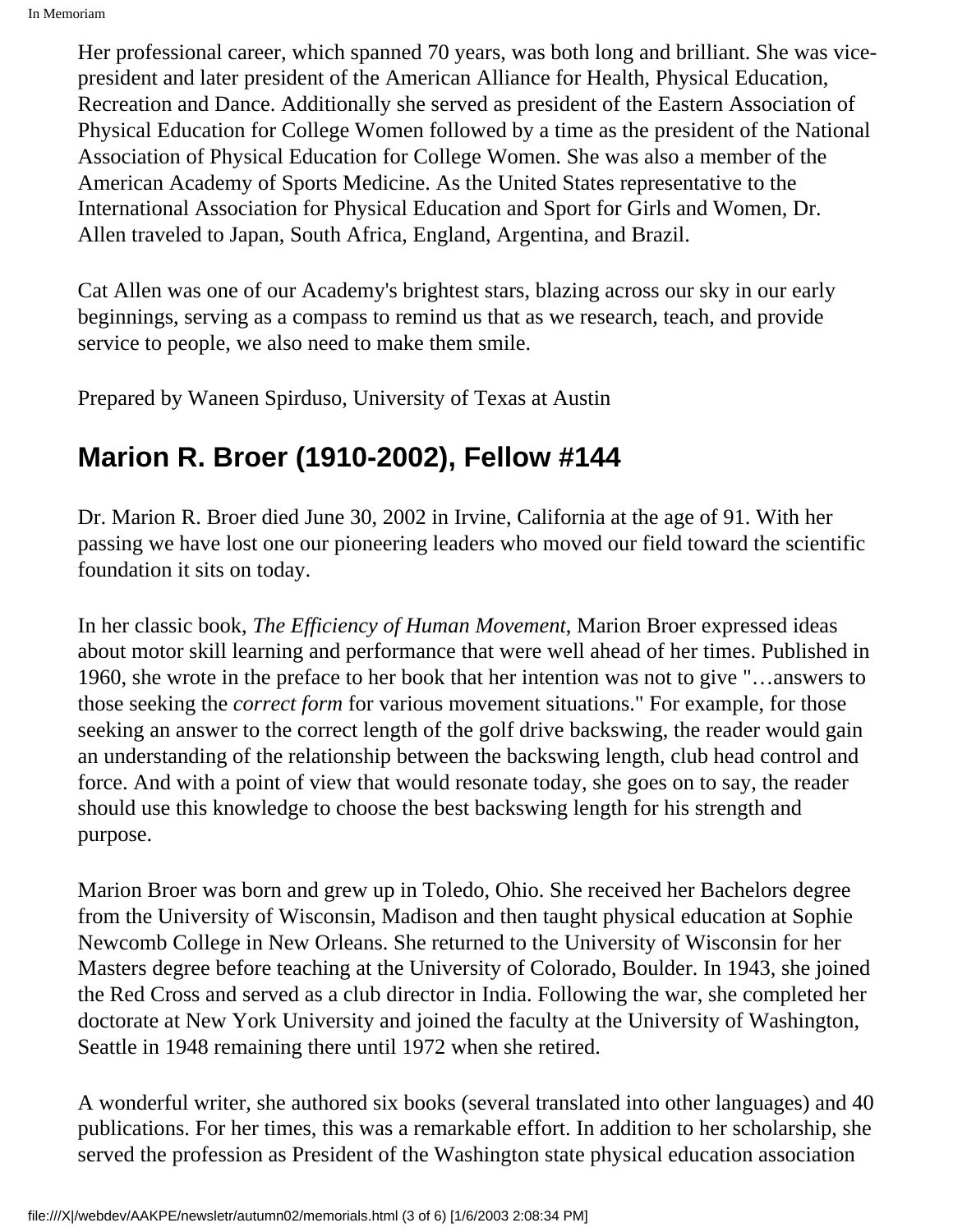and the Northwest District Association of the American Association of Health, Physical Education, and Recreation, and President of the National Association for Physical Education of College Women.

For those of us lucky enough to have had her as a professor, she was "bigger than life." Her questions were piercing, her criticisms always on the mark, and her penciled editorial comments abundant. As is evidenced in her textbooks, she presented complicated and difficult material in a straightforward and clear fashion. But what distinguished her from others was her sincere concern for her students and their learning.

Even in retirement, Marion Broer was a leader and contributor. In 1998 when she was 88, she wrote a letter to the Academy that appeared in our newsletter. In it she wrote, "At the present time, I teach an exercise class, run the duplicate bridge, sing in our chorale, work in our café two afternoons each week, attend a Bible study, and am chairman of the Gifts committee, and visit weekly with several person in the personal care and skilled nursing facility."

Marion Broer is survived by eight nieces and nephews, eighteen grand nieces and nephews and many great grands. She is also survived by all those students of human movement whom she taught directly in class, mentored in seminars, edited their papers, or enlightened through her books - in them, she has a lasting influence on our field.

Prepared by Jane E. Clark, University of Maryland

## **William W. Heusner (1927-2002), Fellow #210**

Bill Heusner was born June 28, 1927 in Evanston , Illinois. He died August 9, 2002 at the age of 75. He received both his Bachelor's degree, in 1949, and Master's degree, in 1952, from Northwestern University. His undergraduate degree was in mathematics and physics and his master's degree was in physical education. He was a Big 10 and NCAA swimming champion while at Northwestern University, and he went on to represent the U.S. at the 1948 Olympics and 1951 Pan-American Games.

Bill received his Ph.D. in 1955 from the University of Illinois. He pursued a coaching career in swimming with Southern Illinois University, University of Minnesota, and the U.S. National Team. In 1962, he took a position at Michigan State University in the area of exercise physiology and statistics where he served in the Department of Physical Education until his retirement in 1989. He had 23 years of funded research related to the effects of specific exercise regimens on skeletal and cardiac muscle, energy metabolism, blood lactate, and other selected parameters. He also had a tremendous impact on the science of swimming and stayed an active contributor to the field of swimming throughout his lifetime. He was a mentor to many graduate and undergraduate students. Students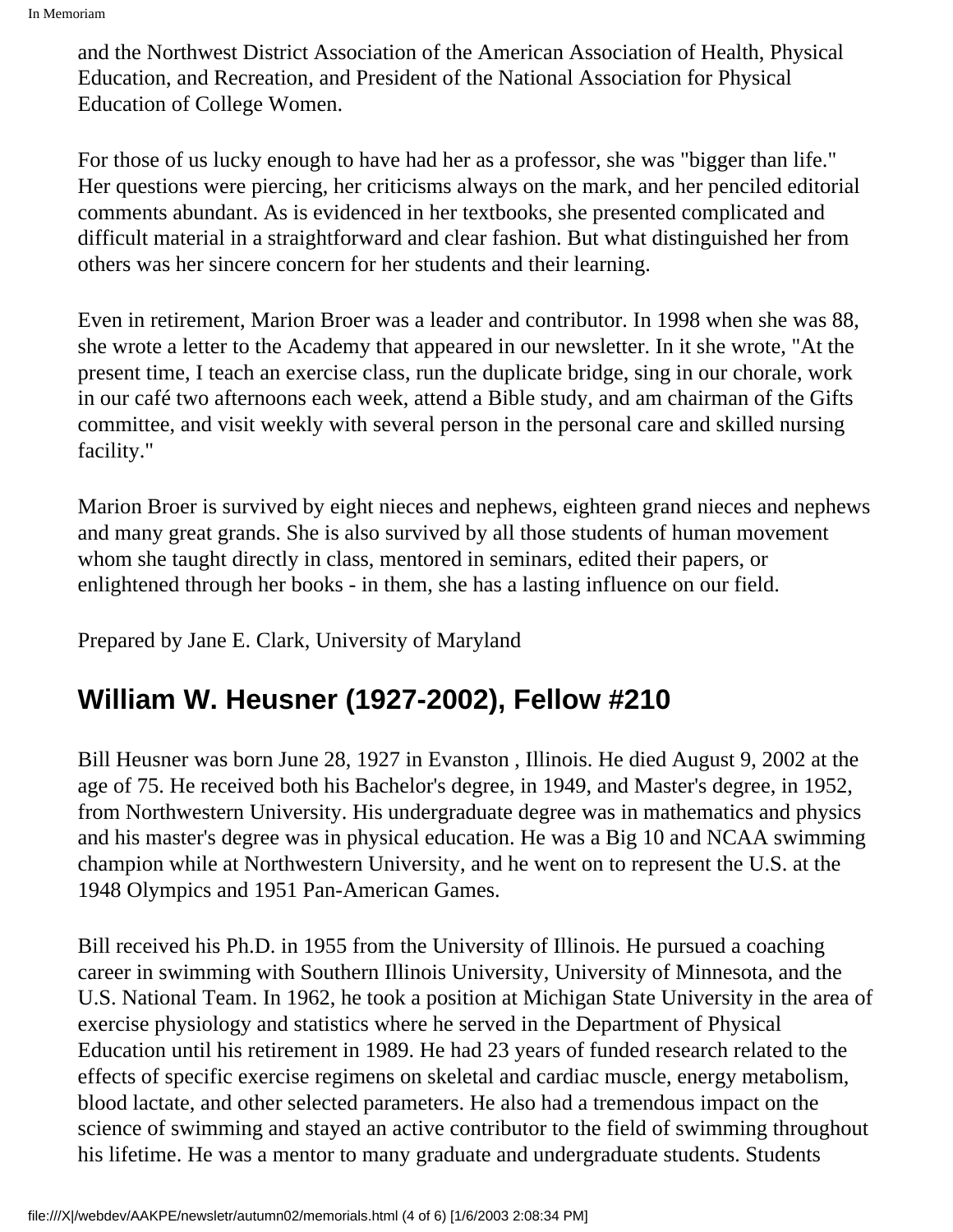remember him as having hard standards but a soft heart. He is survived by his wife, Eleanor, and three daughters, Gay, Ann, and Lynn.

Prepared by Deborah Feltz, Michigan State University

## **Peter McIntosh (1916-2000), International Fellow**

Peter McIntosh died on July 22, 2000 at the age of 84 from a lung infection arising from Progressive Supranuclear Palsy. He was one of Great Britain's brightest and most influential physical educationists. Across his distinguished career, he demonstrated a ceaseless commitment to promoting the contribution made by physical education and sport to the quality of life for young and old alike, and his books, publications and ideas enthused and sustained several generations of teachers and lecturers.

McIntosh was a graduate of Lincoln College, Oxford, and his background in classics helped to establish him as an internationally renowned scholar in the history of sport and physical education. He was particularly well-known for his historical studies of England and of sport in Ancient Greece and Rome. Arguably his best known work, Sport in Society, published in l963, provided a remarkable social analysis of sport and physical education across key periods of history. This book has been translated into many languages. McIntosh was also respected in philosophic circles, primarily through his text entitled, Fair Play: Ethics in Sport and Education.

Peter McIntosh loved the give and take of debate. After making a point, he would often approach a student wagging a finger and ask imperiously, "What do you think?" However, behind what was seen by some as an intimidating figure, a person of generosity, kindness, and great wit could be found. Peter Arnold, an individual who knew McIntosh for over 30 years, regarded him as gentlemanly and scholarly, an ambassador par excellence for physical education, and always an amusing and stimulating companion.

He was one of few people, Arnold wrote, able to say what he had to say to administrators as well as to politicians, without any sense of being deferential towards them. He will always be remembered as an outstanding scholar, as a significant spokesperson for sport as a serious subject worthy of the study and research, and as a promoter of physical education programs in Britain.

Prepared by Scott Kretchmar, Pennsylvania State University

Contact AAKPE c/o Human Kinetics: P.O. Box 5076, Champaign, IL 61820-2200, U.S.A., phone (800) 747-4457 or (217) 351-5076, fax (217) 351-2674, or email: [humank@hkusa.com](mailto:humank@hkusa.com)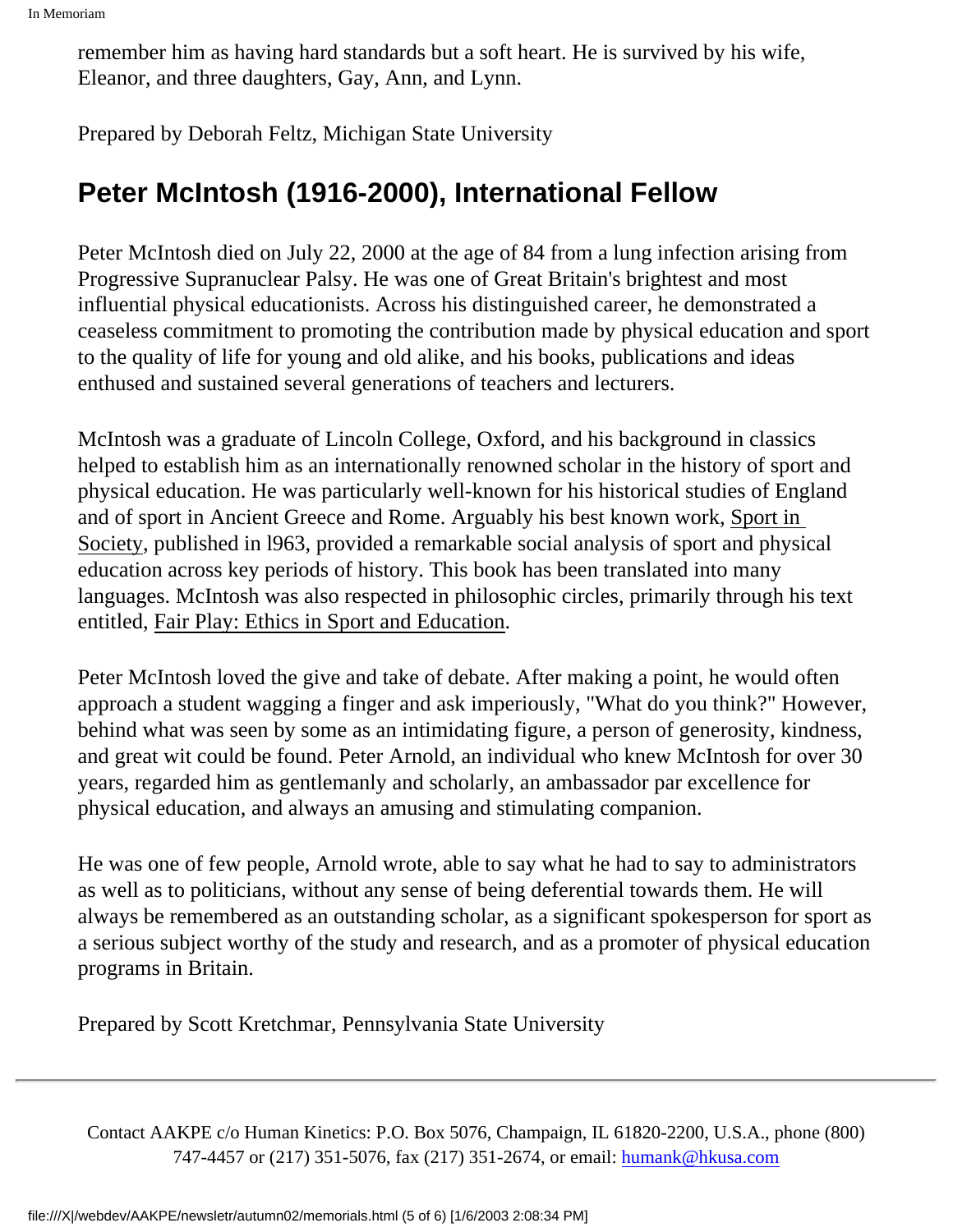#### <span id="page-53-0"></span>**NEWSLETTER American Academy of Kinesiology Volume 23, No. 2, Autumn**  and Physical Education **2002** [Table of Contents](#page-0-0)

## **Support of the Academy**

\_\_\_\_\_\_\_\_\_\_\_\_\_\_\_\_\_\_\_\_\_\_\_\_\_\_\_\_\_\_\_\_\_

## **To Contribute**

Send your tax deductible contributions to Human Kinetics-AAKPE, Attention-Kim Scott, P.O. Box 5076, Champaign, Illinois 61825-5076. Make the check payable to the American Academy of Kinesiology and Physical Education.

## **Contributors**

The Academy received \$842.00 in total contributions in 2002.

Contributors who would permit their name to be listed in the newsletter are: Donna Mae Miller Mary O'Sullivan John B. Shea

Contact AAKPE c/o Human Kinetics: P.O. Box 5076, Champaign, IL 61820-2200, U.S.A., phone (800) 747-4457 or (217) 351-5076, fax (217) 351-2674, or email: [humank@hkusa.com](mailto:humank@hkusa.com) Back to [AAKPE Home Page](file:///X|/webdev/AAKPE/index.html) | Comments to: [webmaster@hkusa.com](mailto:webmaster@hkusa.com)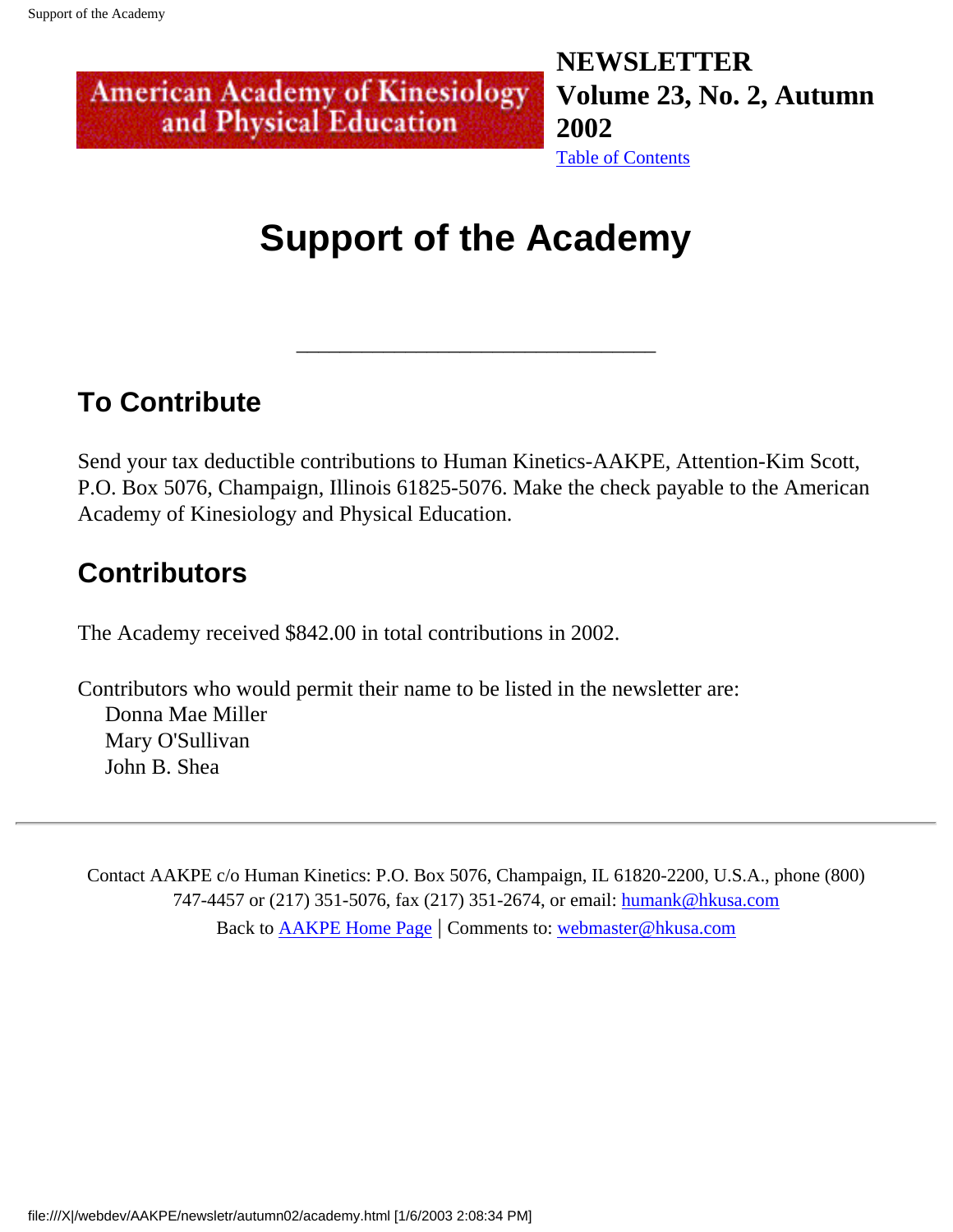## **NEWSLETTER Volume 23, No. 2, Autumn 2002**

[Table of Contents](#page-0-0)

## **AAKPE Executive Board as of 9/2002**

<span id="page-54-0"></span>**American Academy of Kinesiology** and Physical Education

#### *President*

 Richard A. Magill, PhD Dept. of Kinesiology Louisiana State University Baton Rouge LA 70803-7101 Tel: 225-578-3548 Fax: 225-578-3680 Email: [rmagill@lsu.edu](mailto:rmagill@lsu.edu)

#### *President-Elect*

 James R. Morrow, Jr., Ph.D. Dept. of KHPR University of North Texas P.O. Box 311337 Denton TX 76203 Phone: 940-565-2651 Fax: 940-565-4904 Email: [jmorrow@coefs.coe.unt.edu](mailto:jmorrow@coefs.coe.unt.edu)

#### *Past-President*

 Deborah L. Feltz Department of Kinesiology Michigan State University 138 IM Sports Circle East Lansing, MI 48824 Tel: 517-355-4732 Fax: 517-353-2944 Email: [dfeltz@msu.edu](mailto:dfeltz@msu.edu)

#### *Secretary-Treasurer (2000-2002)*

 John Dunn, Ed.D. Provost and Vice Chancellor Southern Illinois University